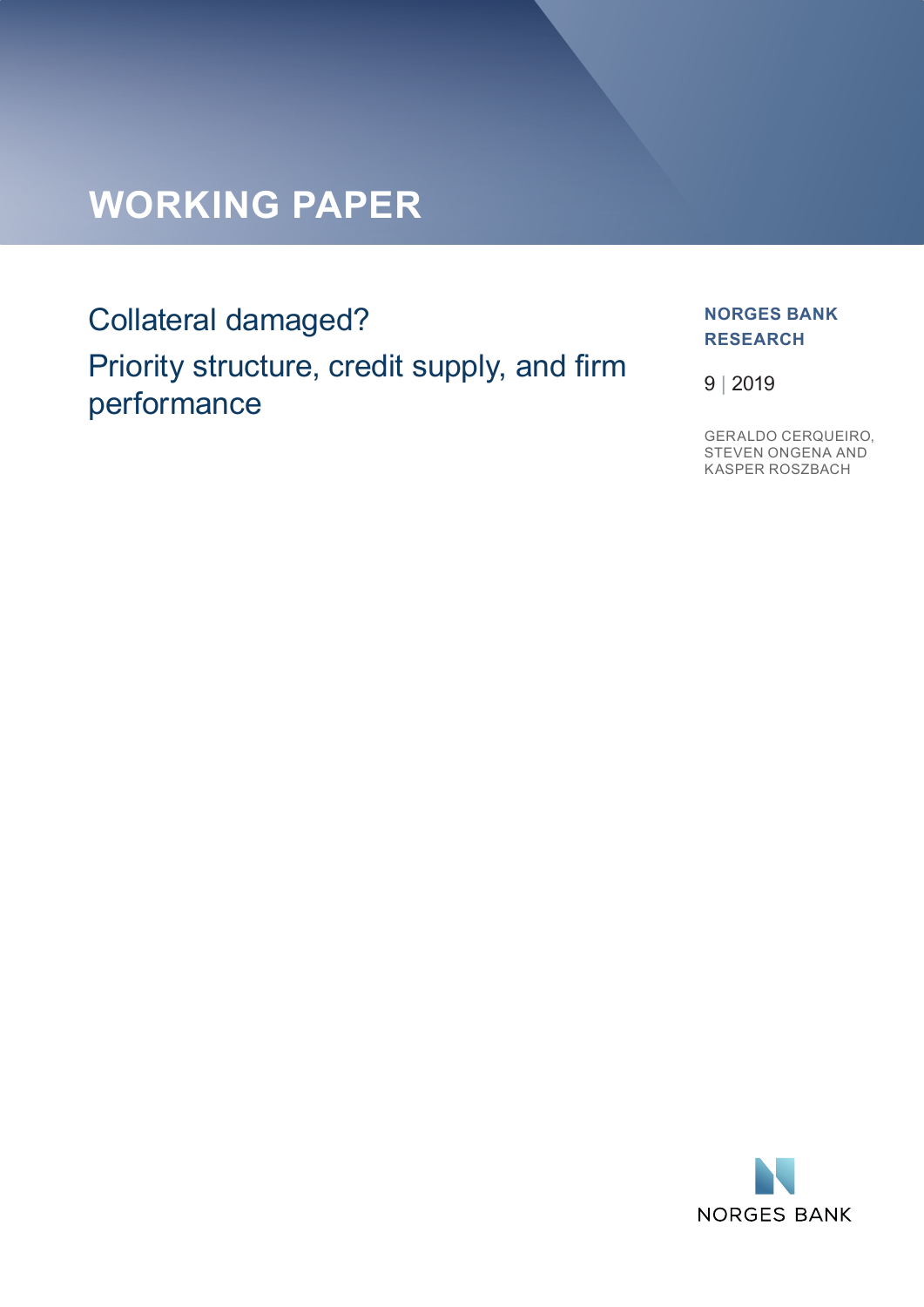## **Working papers fra Norges Bank, fra 1992/1 til 2009/2 kan bestilles over e-post:**

FacilityServices@norges-bank.no

Fra 1999 og senere er publikasjonene tilgjengelige på www.norges-bank.no

Working papers inneholder forskningsarbeider og utredninger som vanligvis ikke har fått sin endelige form. Hensikten er blant annet at forfatteren kan motta kommentarer fra kolleger og andre interesserte. Synspunkter og konklusjoner i arbeidene står for forfatternes regning.

**Working papers from Norges Bank, from 1992/1 to 2009/2 can be ordered by e-mail:** FacilityServices@norges-bank.no

Working papers from 1999 onwards are available on www.norges-bank.no

Norges Bank's working papers present research projects and reports (not usually in their final form) and are intended inter alia to enable the author to benefit from the comments of colleagues and other interested parties. Views and conclusions expressed in working papers are the responsibility of the authors alone.

ISSN 1502-819-0 (online) ISBN 978-82-8379-100-6 (online)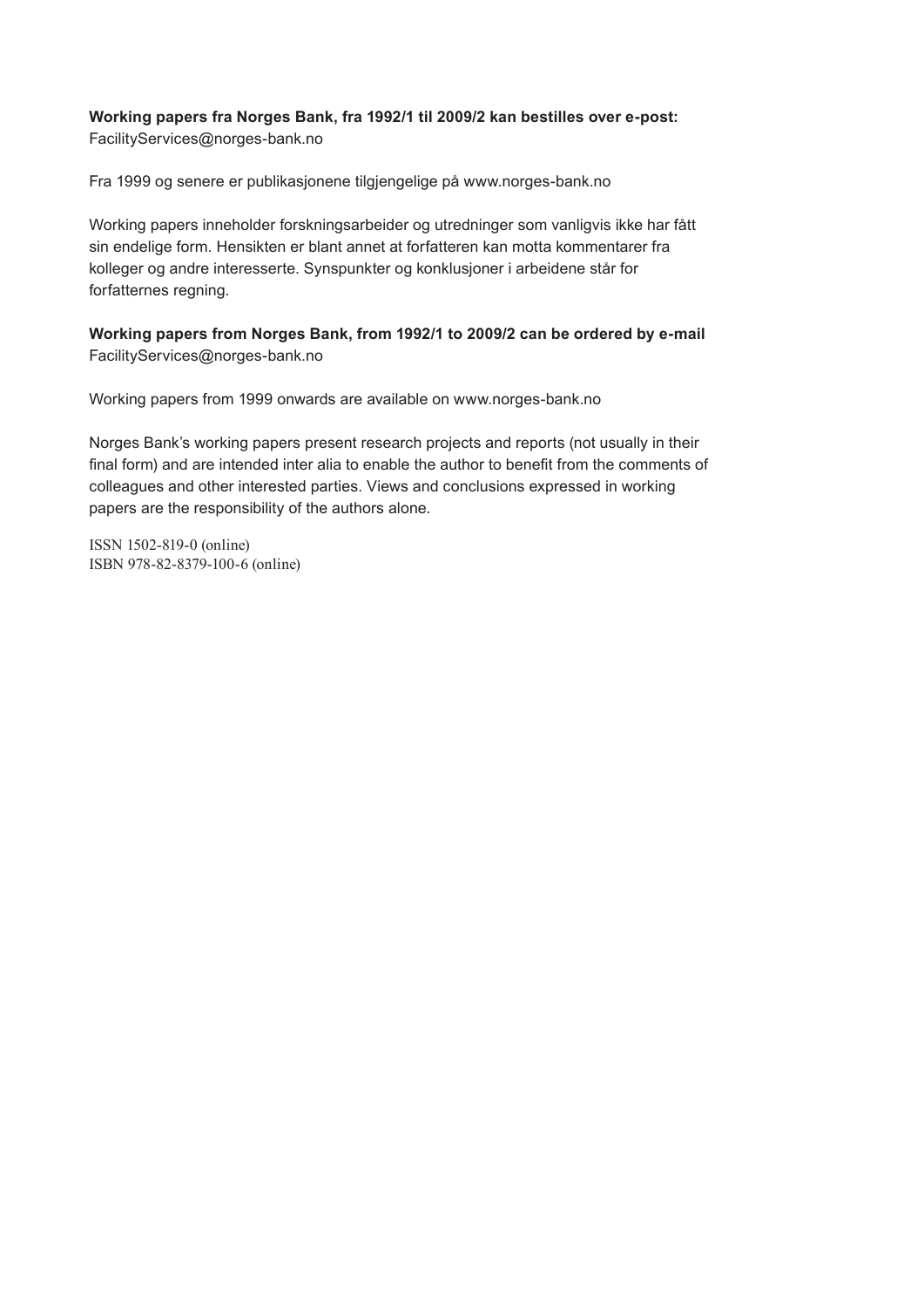#### **Collateral Damaged?**

## **Priority Structure, Credit Supply, and Firm Performance**

Geraldo Cerqueiro

*Católica-Lisbon School of Business and Economics* Palma de Cima, 1649-023 Lisbon, Portugal Phone: +351 21 7214294, Fax: +351 21 7270252 E-mail: geraldo.cerqueiro@ucp.pt

Steven Ongena *University of Zürich*, *Swiss Finance Institute*, *KU Leuven* and *CEPR* Department of Banking and Finance University of Zürich (UZH) Plattenstrasse 32, CH-8032 Zürich, Switzerland Phone: +41 44 6342951, Fax: +41 44 6344903 E-mail: steven.ongena@bf.uzh.ch

> Kasper Roszbach *Norges Bank* and *University of Groningen* Research Department, Norges Bank P.O. Box 1179 Sentrum N-0107 Oslo, Norway Phone: + 47 22 316000, Fax: + 47 22 413105 E-mail: kasper.roszbach@norges-bank.no

#### May 12, 2019

\* This Working Paper should not be reported as representing the views of Norges Bank. The views expressed are those of the authors and do not necessarily reflect those of Norges Bank. We thank an anonymous referee of the working paper series of the European Central Bank, Klaus Adam, Jennie Bai, Jose Berrospide, Lamont Black, Michael Boehm, Martin Brown, Johannes Brumm, Murillo Campello (Editor), Jean-Edouard Colliard, Nuri Ersahin, Emilia Garcia-Appendini, Yaniv Grinstein, Isaac Hacamo, Fabiana Penas, Patrick Pintus, Eva Schliephake, Martin Schmalz, Amit Seru, Greg Udell, Toni Whited, Egon Zakrajsek, participants at the 2017 CSEF Banking Conference (Naples), the 2017 Chicago Financial Institutions Conference, and the Danmarks National Bank–Deutsche Bundesbank–Norges Bank Conference on "Heterogeneity in Firms, Households and Financial Intermediaries: New Developments in Business Cycle Analysis" (Copenhagen), and seminar participants at the Aalto University School of Business, the Bank for International Settlements, the Bank of France, BI Norwegian Business School, Copenhagen Business School, Cornell University, the Federal Reserve Board, Georgetown University, Indiana University at Bloomington, Shandong University, the Swedish Ministry of Finance, and the Universities of Bonn, Illinois at Chicago and Urbana-Champaign, Porto, St. Gallen, Lund and Göteborg for helpful comments. We thank Dave Brooks (www.elcs.ch) for excellent editorial and writing assistance. The paper was previously circulated under the titles "Collateral Damage? (The Sequel) On Collateral, Corporate Financing and Performance" and "Collateral Damaged? On Liquidation Value, Credit Supply and Firm Performance," and finds its inspiration in the title of the seminal contribution by Joe Peek and Eric Rosengren, published in 2000 in the *American Economic Review*, which was "Collateral Damage: Effects of the Japanese Bank Crisis on Real Activity in the United States." The contribution to this paper made by Cerqueiro has been prepared under the Lamfalussy Fellowship Program sponsored by the European Central Bank. Ongena has received financial support from *ERC ADG 2016 - GA 740272 lending*. Most of the paper was written while Roszbach was at the Financial Stability Department of Sveriges Riksbank. Any views expressed are only those of the author(s) and do not necessarily represent the views of the ECB, the Eurosystem, Norges Bank, or the Executive Board of Sveriges Riksbank.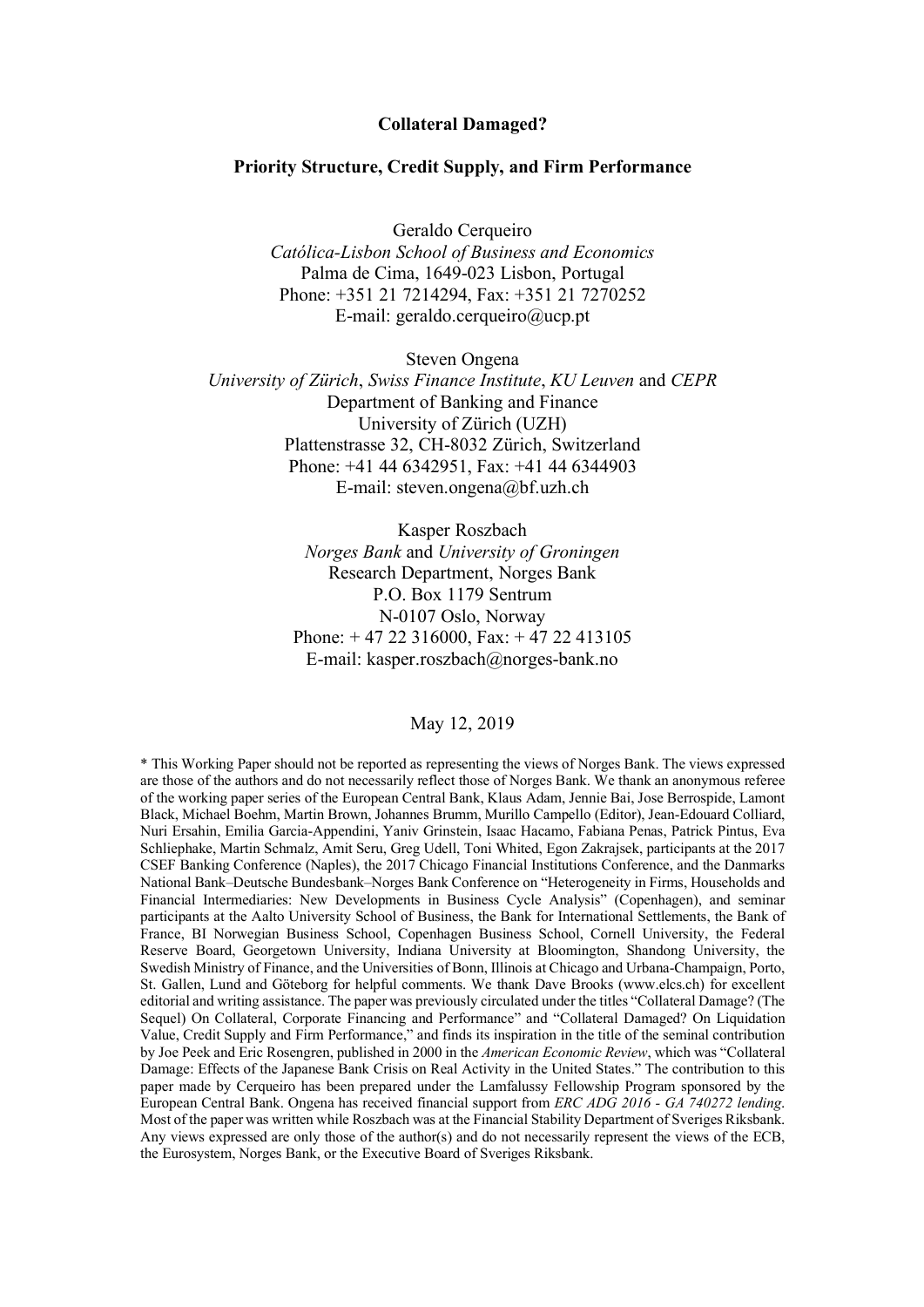#### **Collateral Damaged?**

#### **Priority Structure, Credit Supply, and Firm Performance**

#### **ABSTRACT**

A unique legal reform in 2004 in Sweden redistributed collateral rights *from* banks holding floating liens *to* unsecured creditors without changing the value of assets on firms' balance sheets. Using a country-wide panel of all incorporated firms, we document that a zero-sum redistribution of collateral rights and the resulting reduction in collateral capacity towards banks contracts the amount and maturity of corporate debt and leads firms to slow investment and forego growth. Altering their allocation of assets, firms reduce particularly those assets with a low collateralizable value for banks and also hoard more cash. However, the reform has no impact on corporate capital intensity or efficiency, suggesting that under these newly binding credit constraints firms simply shrink their operations.

**Keywords:** Collateral, investment, financial constraints, difference-in-differences, floating lien, seniority.

**JEL Classification:** D22, G31, G32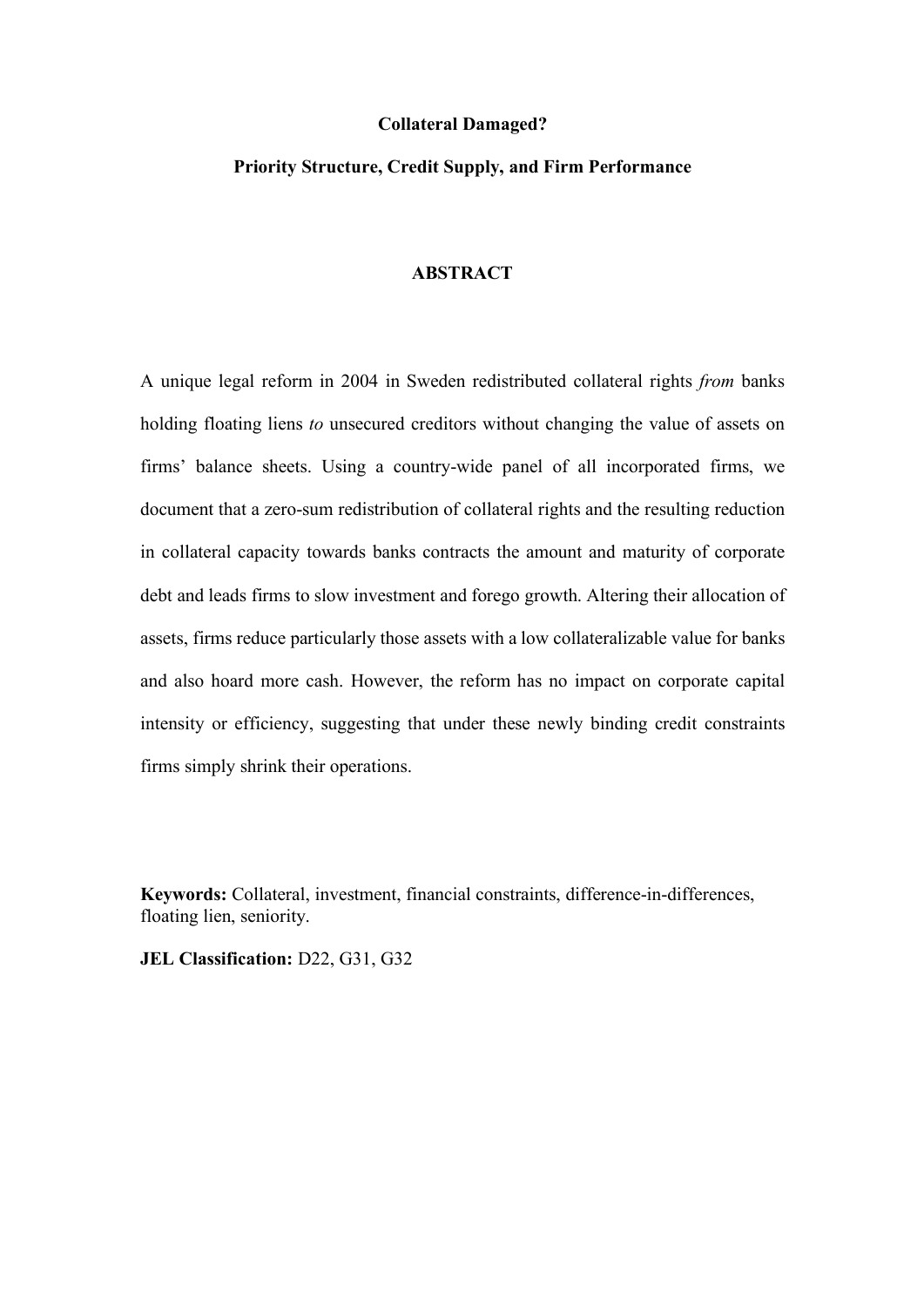#### **1. Introduction**

A firm's debt capacity depends on how much lenders can expect to recover if the firm defaults. When a firm is liquidated, the slice of the liquidation proceeds that a given creditor receives depends on two margins. The first is the total value of the liquidated assets, or "the size of the pie". Corroborating this balance sheet channel, Gan (2007) and Chaney, Sraer and Thesmar (2012) for example show that shocks to real estate values affect corporate debt and investment. The second margin is the share of the liquidated assets that the lender is entitled to, or "the share of the pie". The latter, less studied, determinant of collateral capacity is the focus of our paper.

We use a unique legal reform and data covering the universe of incorporated firms in Sweden to investigate how an exogenous transfer of priority rights from banks to other creditors affects corporate financing, investment, as well as firm performance and growth. Although the reform does not change the quantity or the value of firm assets, the redistribution of control rights should not to be neutral for the firm, because debt obtained from non-bank creditors such as employees, tax authorities and trade creditors is inelastic with respect to expected recovery rates.<sup>1</sup>

The legal reform in question reduces the liquidation payoff to floating lien holders in favor of unsecured claimants. Floating liens allow firms to pledge their movable property (mainly inventories, receivables, and equipment). Before 2004, floating liens were special priority claims in Sweden that enabled banks to seize a firm's

 $1$  On the one hand, it may be unsustainable for a firm to raise additional financing from employees by retaining their salaries or from tax authorities by delaying the payment of taxes due. On the other hand, trade credit is normally uncollateralized and there is no evidence that suppliers adjust their prices or maturities based on the presence of collateral. Consequently, it will be difficult for a firm to replace bank credit with financing from these other stakeholders. And even if it were possible, the debt owed to employees, tax authorities, and suppliers typically has a shorter maturity, making it less suitable for financing investment.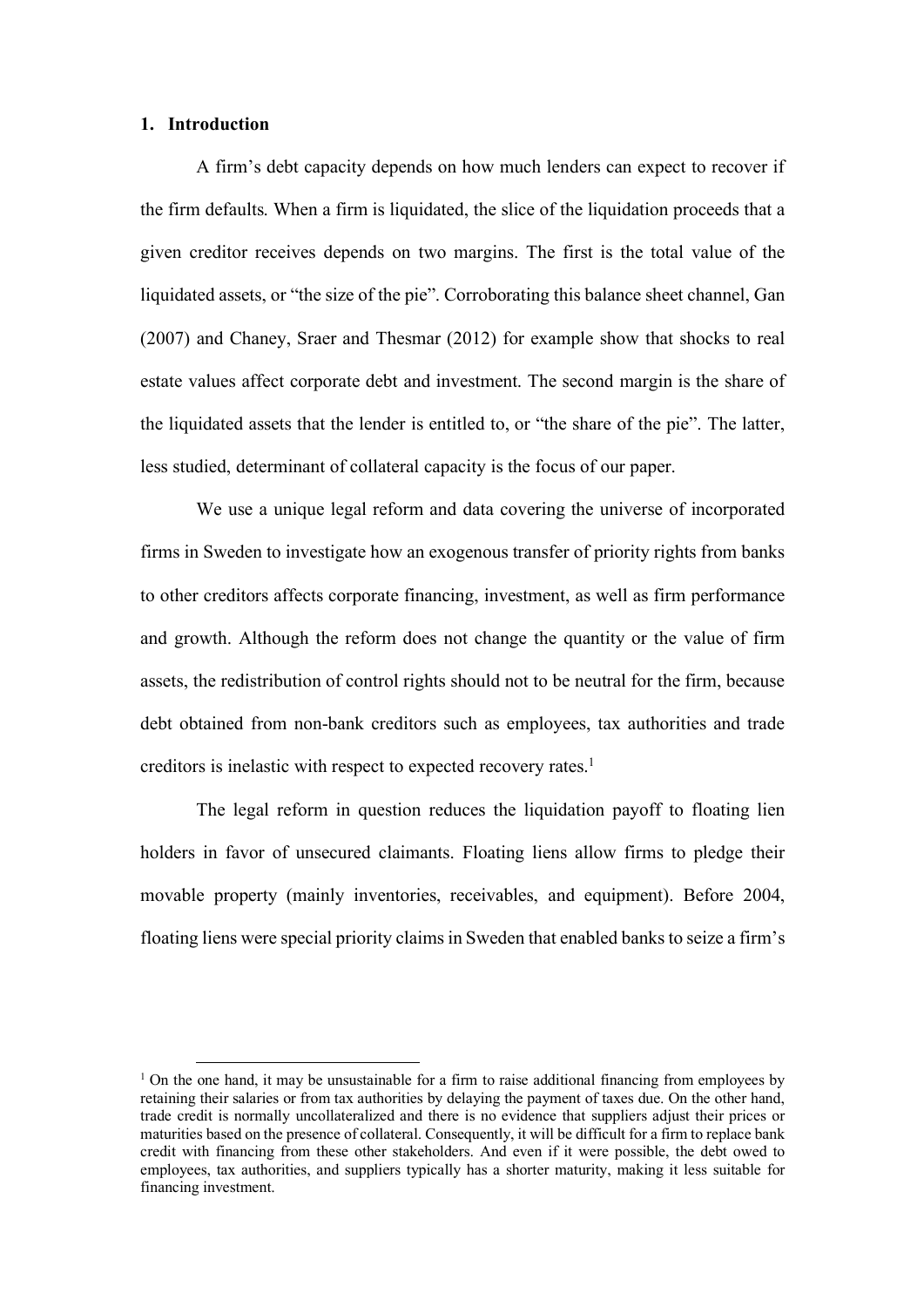pledged movable property prior to bankruptcy or liquidation, before other creditors were paid, and without the intervention of a court.

A change in the law on January 1, 2004 introduced two important changes that affect the distribution of payoffs among creditors. First, the special priority rights of all floating liens were abolished, implying that banks have to wait for a court-appointed liquidator to obtain their share of the liquidation proceeds. Second, the share of liquidation proceeds a bank is entitled to is now capped at 55 percent of the eligible movable assets. Since the law had no direct impact on the underlying asset pool, the legal reform constituted a zero-sum transfer of control rights that lowered the liquidation payoff to banks while increasing the liquidation payoff to other creditors such as suppliers, employees, and the tax authorities.<sup>2</sup>

Our empirical setting is uniquely suited to advancing our understanding of the micro-foundations of the collateral channel. While most prior studies exploit variation in the market value of assets ("the size of the pie"), we exploit variation in the fraction of the firm's assets that goes to lenders when the firm is liquidated ("the share of the pie").3 Studying this second margin is not only important as a complement to previous studies, but it also offers two distinctive features.

 <sup>2</sup> Cerqueiro, Ongena and Roszbach (2016) analyze this legal reform using *loan-level data from one bank*. They find that this bank responds to the fall in the value of its collateral by reducing both the credit it extends and its monitoring activities.

<sup>&</sup>lt;sup>3</sup> From the perspective of an individual lender, liquidation costs could possibly also be interpreted as affecting the "share of the pie". Theories in which informational frictions and collateral play a role often assume that the value that creditors obtain from liquidating a firm is some fraction of the value of the firm's assets. The legal reform in our study also reduces this fraction and hence resembles in some way an increase in liquidation costs for an individual lender. Another important determinant of liquidation costs is how quickly creditors can seize the assets upon the default of a debtor. This alternative channel has been analyzed for example in Vig (2013), who studies the effect on corporate debt structure of the 2002 Indian bankruptcy reform, which aimed at speeding up the process of debt recovery in India. He finds that the strengthening of creditor rights reduced collateralized credit because borrowers anticipated a greater liquidation bias in bankruptcy. In Vig (2013) liquidation costs are essentially a deadweight cost, while in our legal reform the reduction in liquidation value for banks is associated with a redistribution of liquidation proceeds to other creditors.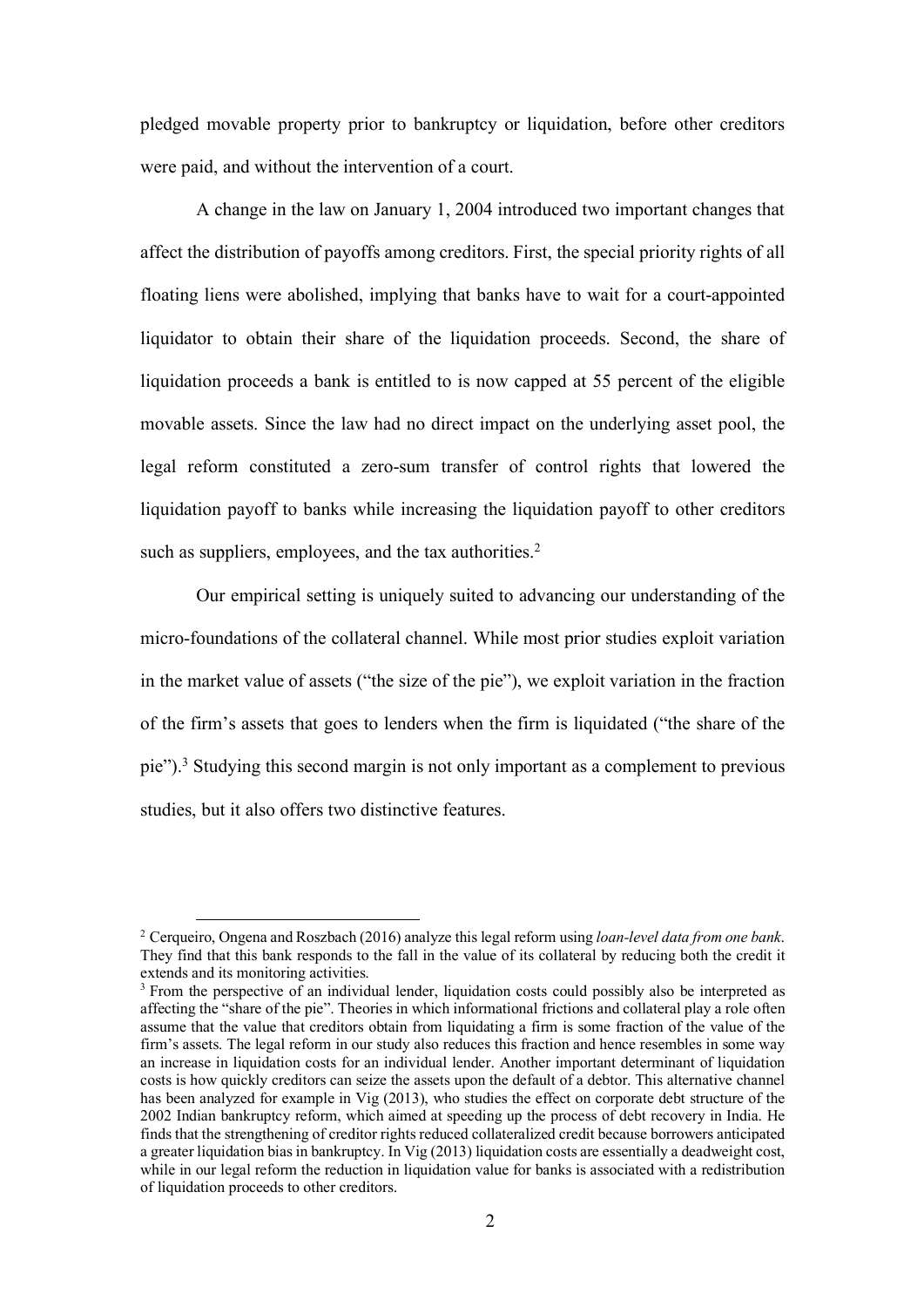First, our setting provides exogenous variation in firms' collateral capacity that is unrelated to the value of their assets. To see why this matters, suppose we observe a reduction in house prices. The debt capacity of the affected real estate owners should decrease, as creditors have less valuable assets to seize in the case of liquidation. But at the same time real estate owners also have lower net worth, which can by itself reduce the supply of credit. While variation in asset prices makes it hard to disentangle these two supply effects, our legal reform provides exogenous variation in the distribution of collateral while keeping the size of the borrowers' balance sheets constant.

Second, our setting enables us to more effectively disentangle credit supply from credit demand. While the previous example illustrates how real estate wealth affects the supply of credit, a decrease in house prices can also lead to borrowers *demanding* less credit due to the negative wealth effect (Mian and Sufi (2014)). Our legal reform "shuts down" this balance sheet channel. We are thus uniquely able to focus exclusively on how the supply of credit adjusts to a redistribution of collateral rights and affects firm financing, asset structure and the real economy in normal times.

We combine this quasi-experimental setting with comprehensive data for Sweden over the 2000–06 period. We obtain accounting and collateral information from annual reports that all incorporated firms must file with the Swedish Companies Registration Office. We additionally obtain the firm's date of registration, as well as investment and industry affiliation data from Statistics Sweden.

We study the effects of the change in the law by comparing a treated group of firms that pledged floating liens before 2004 with a control group of firms that did not. To ensure our control group provides a good counterfactual, we select for each treated firm a set of control firms with the same age and economic activity at the 5-digit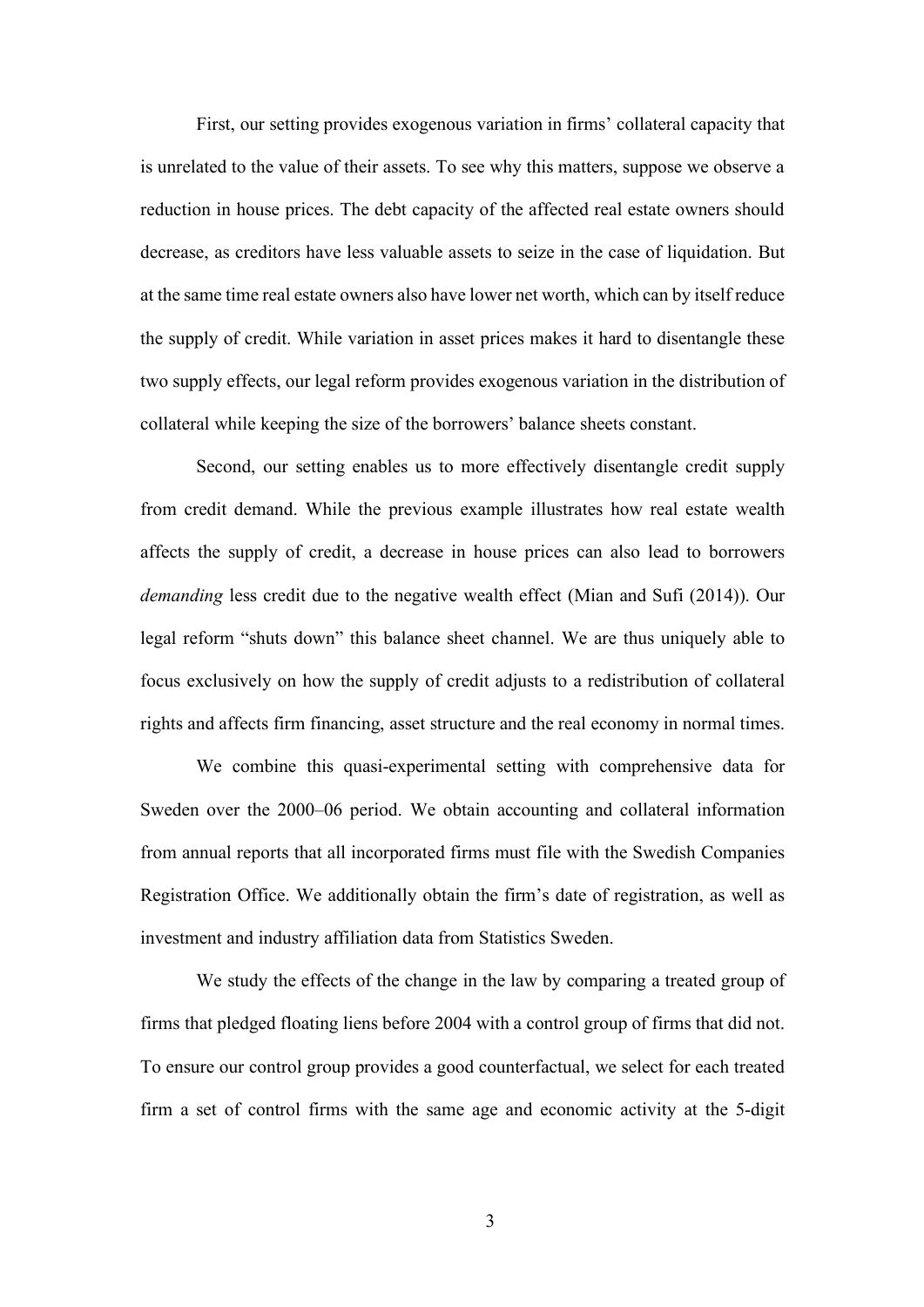industry code level, thereby ensuring that our results are not driven by life-cycle patterns or by industry-specific shocks, such as shifts in investment opportunities.

We obtain the following five main findings.

First, following the change in the law, firms reduce their collateral to debt ratio by 5 percent on average. This reduction is caused by the 2004 law change (and by the consequent decline in floating lien use), since the use of fixed liens is unchanged.

Second, following the reduction in collateral capacity, firms hold less debt and with shorter maturity. Treated firms reduce their leverage ratio by almost 1.5 percent and their fraction of long-term debt to total debt by 11 percent. We also find a reduction in credit line limits that is compensated for with an increase in short-term borrowing.

Third, we find that the legal reform affects investment decisions and asset structure. Treated firms reduce their investment rate by 7 percent, affecting investment in both machinery and equipment as well as buildings and land. While fixed tangible assets (as a share of assets) drops by 3 percent, inventories, which can be pledged via floating liens, drop by 4 percent. In contrast, cash holdings increase by 7 percent. Our findings thus indicate that merely redistributing collateral rights can distort asset structure, consistent with the notion in Gilje, Loutskina and Murphy (2018) that *future* collateral requirements in debt renegotiations can be a source of investment distortions that enhance collateral but sacrifice higher returns.

Fourth, the law has no effect on production technology, since capital, labor, and sales all drop roughly at the same rate. Instead, treated firms scale down the level of their operations. However, firm profitability and sales growth decline, indicating that access to credit had previously helped firms to achieve an efficient scale of operations.

Finally, we find the effect of the law on firm bankruptcy to be negligible.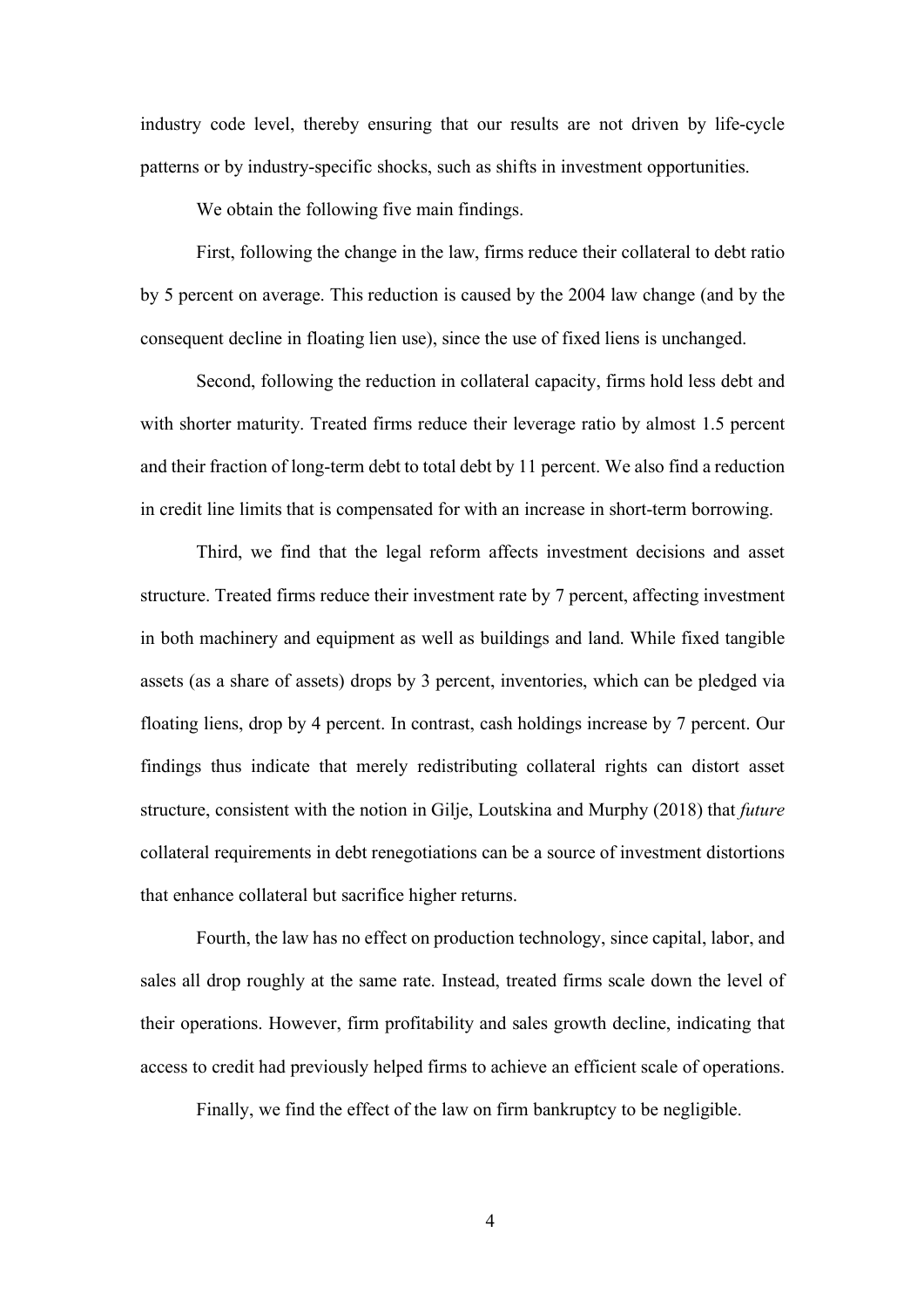Earlier work in this area has focused on large-scale legal reforms undertaken around the world. For example Aretz, Campello and Marchica (2016) study how easing the actual pledging of hard assets as collateral affects larger businesses. They find that firms with hard assets increase leverage, reduce borrowing costs and extend loan maturities. Our study is also related to a growing literature that studies the impact of changes in the contracting environment. Campello and Larrain (2016) analyze a legal reform that permitted movable assets to be pledged as collateral and find this broadened access to credit, resulting in higher employment and capital stocks. While Campello and Larrain (2016) illustrate why debtors' ability to pledge "movable" assets as collateral is important, our study highlights the importance of lender *seniority* over such movable assets and that the allocation of collateral rights affects economic development. Calomiris, Larrain, Liberti and Sturgess (2017) use cross-country data to show that the enforcement of movable collateral rights explains average loan-to-value ratios and aggregate sectorial activity.4

We complement this literature by analyzing a change in the law that modified (along the intensive margin) a well-defined legal system in a developed economy, and by analyzing its effects on the universe of registered firms. In particular, we study both the resulting impact on the asset and liability structure of the firm and a much wider range of firm outcomes in order to provide more conclusive evidence on the effects of the distribution of collateral rights.

The remainder of this paper is organized as follows. Section 2 describes the change in the law. Section 3 details the data and variables. Section 4 explains the

 <sup>4</sup> See also von Lilienfeld-Toal, Mookherjee and Visaria (2012), Vig (2013), and Rodano, Serrano-Velarde and Tarantino (2016).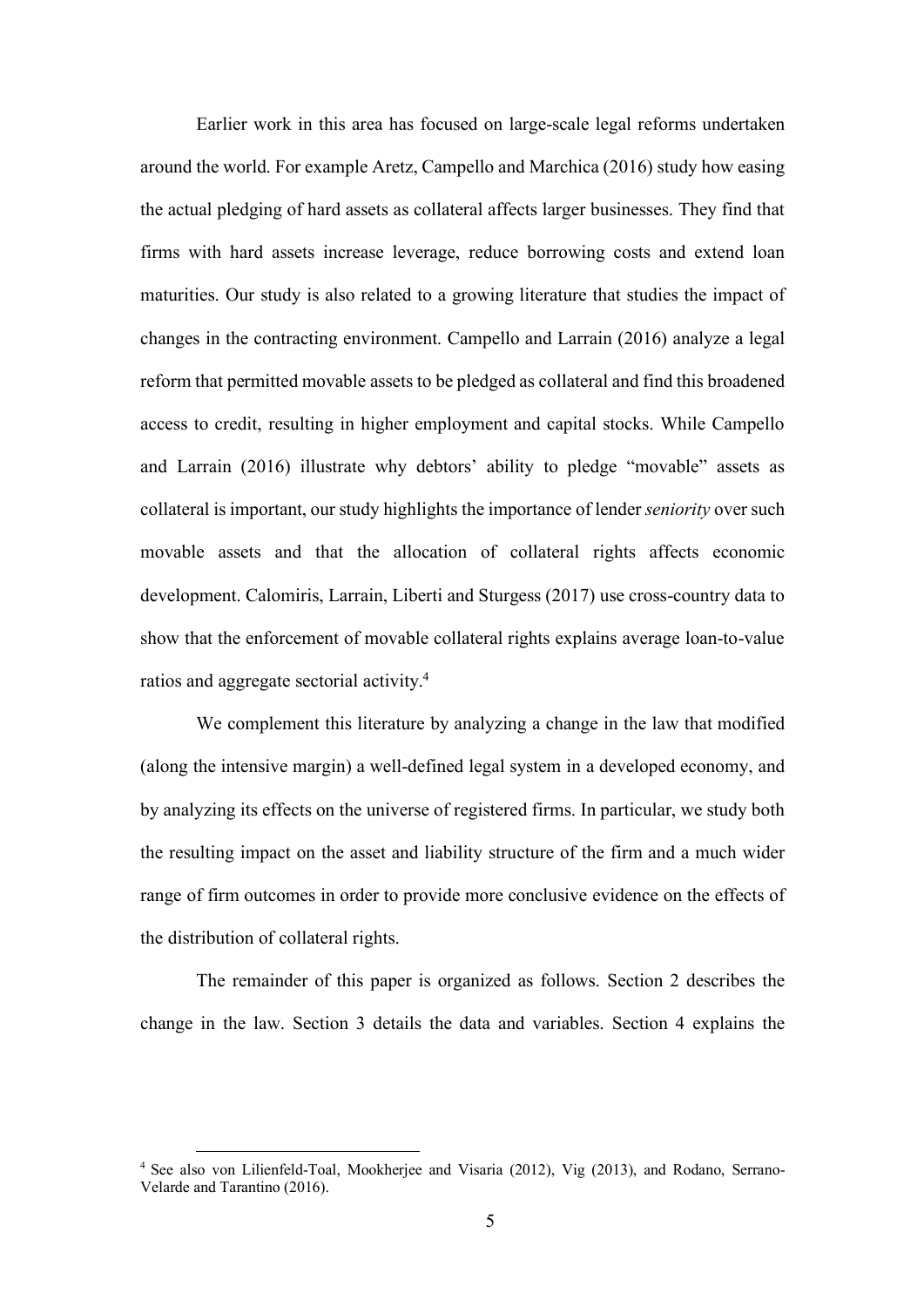empirical methodology. Section 5 presents our results. Section 6 presents a number of robustness tests. Section 7 concludes.

#### **2. Institutional Background**

Below we describe floating liens in the context of the Swedish law, as well as the legal reform that we analyze in the paper. We provide more details about the institutional background in Appendix 2.

#### *a) Floating liens*

A *floating lien* (or *floating charge*) allows a business to pledge its movable property, which includes inventories, accounts receivable, equipment, machinery, and intangible assets.<sup>5</sup> While the floating lien provides a security interest on these classes of assets, it is not attached to any particular asset. Consequently, the pool of assets underlying a floating lien can change over time. For instance, suppose that a company pledges a floating lien to a creditor and assume that the only asset the firm possesses is equipment. The actual items of this property can change over time due to the purchase and disposal of equipment. The borrower is allowed to use, collect, or dispose of its movable property, and the floating lien automatically extends to any movable property that is acquired by the company while the debt is outstanding. The floating lien does not provide the creditor legal rights to the firm's existing assets until some "crystallizing event" occurs—for instance, the debtor defaults on the loan or files for bankruptcy. The floating lien then fixes itself (or "crystallizes") to the existing assets covered by the lien,

<sup>&</sup>lt;sup>5</sup> Gennaioli and Rossi (2013) show that in the presence of strong creditor rights, the optimal contractual resolution of financial distress involves the use of a floating lien. Franks and Sussman (2005) document that the floating charge in the UK works well as the basis of the foreclosure of small and medium-sized companies, while Djankov, Hart, McLiesh and Shleifer (2008) generalize this result to a broad set of countries.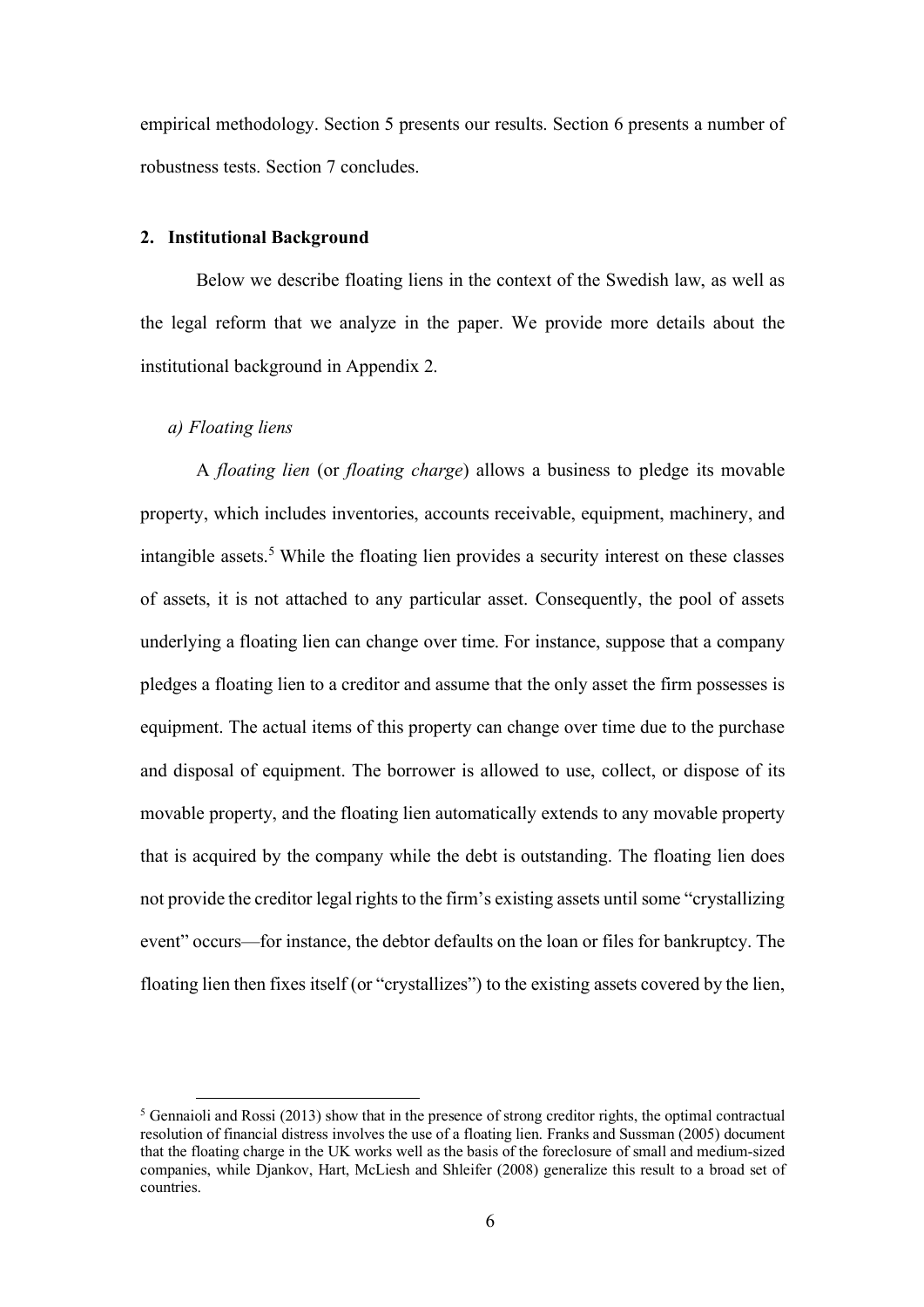which will be protected by a Bankruptcy Trustee, and the creditor obtains a prioritized claim on the liquidation value of these assets.

#### *b) The legal reform*

Before 2004, floating liens had *special priority* rights that could be activated prior to bankruptcy. In particular, the lien could be activated in the event that any other creditor seized the firm's property. Floating liens were therefore senior to: (1) *general priority claims*, which included costs incurred by bankruptcy or reconstruction procedures, taxes, and most of the wage claims of employees (a limited part had special priority rights); and (2) *ordinary claims*. The enforcement of both general priority claims and ordinary claims requires a court order declaring the debtor's bankruptcy.

On January 1, 2004, the law that regulates floating liens (or, "the law") was changed. The new law introduced two important changes. First, the special priority rights of floating liens were downgraded and floating liens became general priority claims, implying that under the new regime lien holders can seize the debtor's assets only in the case of bankruptcy. The new law thereby reduced the liquidation payoff of lien holders, since the assets covered by the floating lien now also had to contribute to the costs of bankruptcy or reorganization procedures, and to taxes. Second, the new law reduced the share of total eligible assets that could be covered in a floating lien from 100 percent to 55 percent of a debtor's total eligible assets that remain after senior creditors have been paid. At the same time, the new law expanded the categories of assets that could be pledged in the floating lien to take in all asset types, thus including cash, bank deposits, financial assets, and real estate. Overall, the general assessment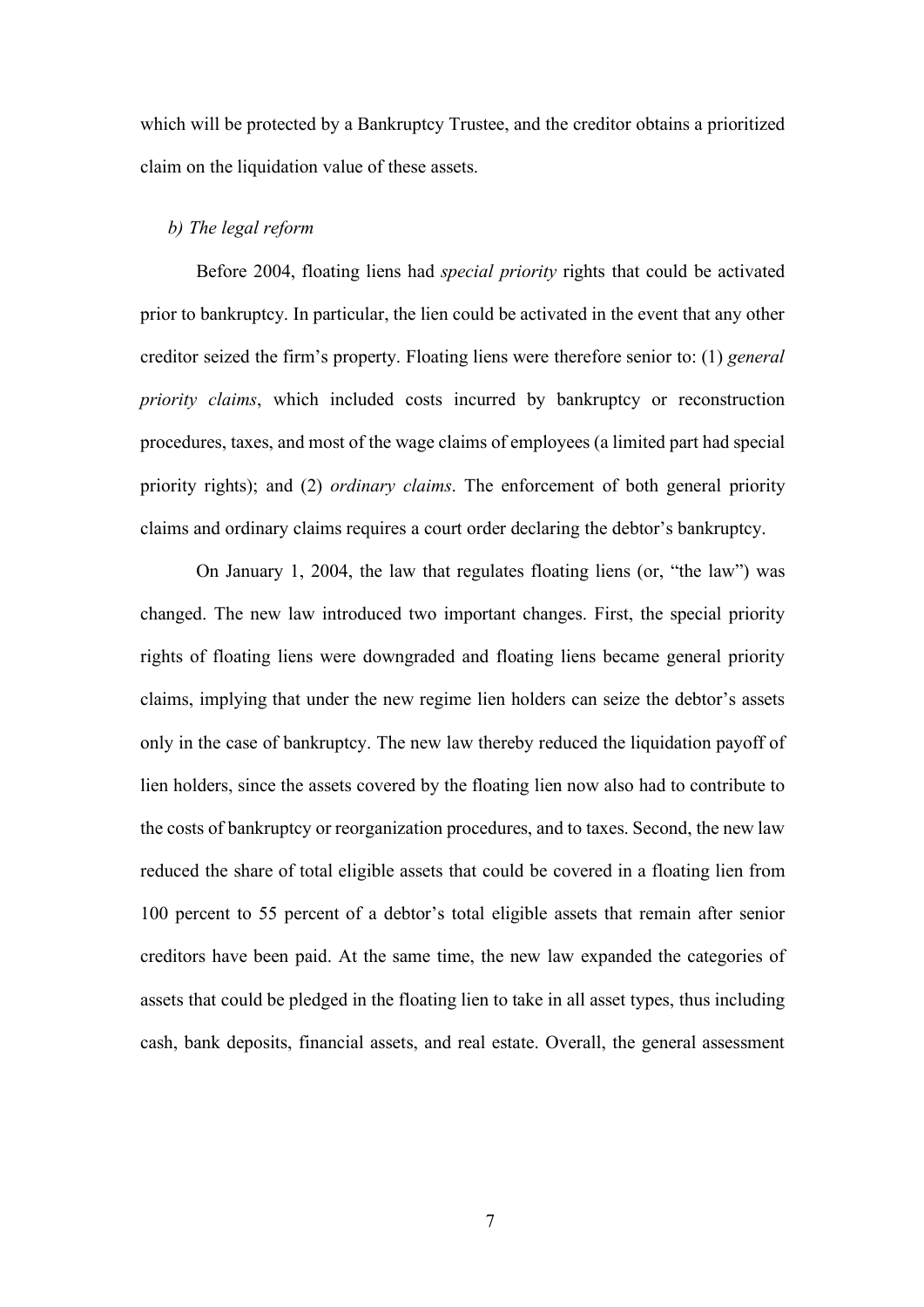was that the assets available under the floating lien scheme shrank while increasing the assets available in liquidation to unsecured creditors. <sup>6</sup>

All elements of the policy change were "mandatory" in the sense that the parties involved in loan contracting could not avoid the consequences of the law by agreeing on a new contract that would give floating-lien holders the priority they would have obtained automatically prior to the reform.

#### *c) Transition Period*

The law became effective on January 1, 2004. Floating liens granted after this date were immediately governed by the new rules, while all floating liens granted before that date automatically converted by January 1, 2005. Between January 1, 2004 and January 1, 2005 creditors had the opportunity to reevaluate their exposures and to call in debtors to renegotiate terms, which could involve a request for additional collateral. If the lender and the borrower agreed on new contract terms, the existing floating lien would be converted to the new regime. If the lender and the borrower did not reach an agreement, the lender had the right to demand full repayment and terminate the lending agreement. The presence of a brief, fixed-term transition period—during which parties could renegotiate or terminate their existing contracts—ensured that oldregime contracts by default converted into new-regime contracts 12 months after the introduction of the new law. Our results should therefore not be driven by the shortterm costs of adjustment of contracts, costs that delay the transition to a new equilibrium.

 <sup>6</sup> Strömberg and Thorburn (1996) analyze a sample of Swedish firms that filed for bankruptcy between 1987 and 1991 and report that the median recovery rate for floating lien holders (banks) is 83 percent, while the median recovery rate for suppliers and employees was 0 percent, and tax authorities received 12.5 percent. Bergström, Eisenberg and Sundgren (2004) document a similar redistributive reform in Finland on the distribution of claims in bankruptcy. They find that average payments to unsecured creditors increased after the reform while payments to secured creditors decreased.).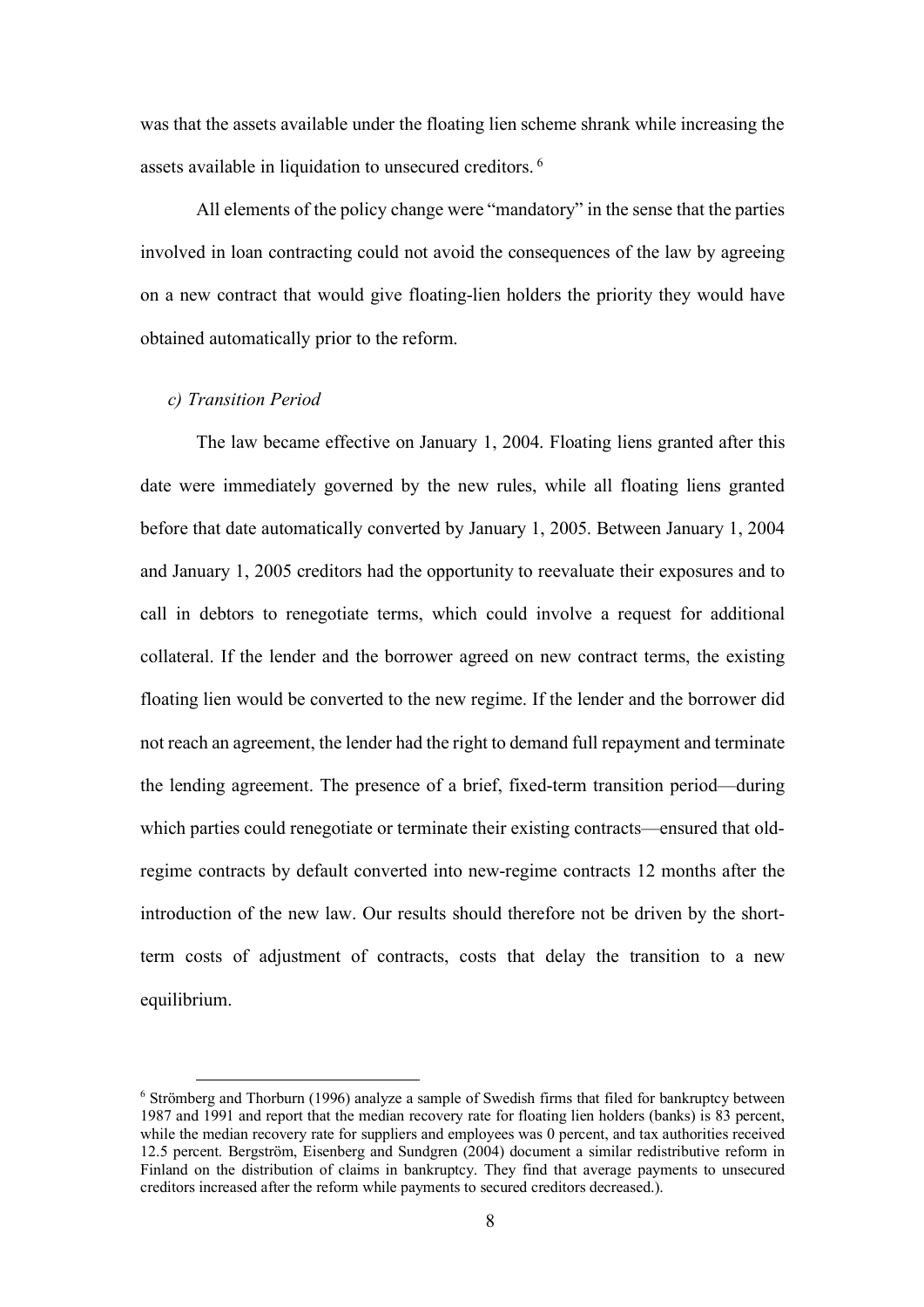#### *d) Objectives and Consequences of the Law*

The change in the law had two explicit objectives. The first was to avoid inefficient liquidation and allow viable companies to enter a reorganization process. The second was to give incentives to creditors to screen and monitor their borrowers rather than rely excessively on collateral. The fact that the law change led to many businesses experiencing a decline in pledgeable assets had unintended consequences however. Using loan-level data from a large Swedish bank, Cerqueiro, Ongena and Roszbach (2016) find that the bank responded to the 2004 law change by increasing interest rates, tightening credit limits, and reducing its monitoring activities. These results indicate that the 2004 law made it more difficult for many companies to borrow against this type of collateral.<sup>7</sup> We now use the quasi-experimental setting this legal change provides to study the effects of the 2004 law on corporate financing structure and investment decisions.

#### **3. Data and Variables**

#### *a) Data Sources*

We obtain our data from three sources. The main source is the Swedish credit bureau UC, which holds annual accounting information for all incorporated firms registered in Sweden. All firms registered in Sweden—including dormant companies and companies in liquidation—have to file a yearly report with the Swedish Companies Registration Office. Our sample comprises almost 200,000 firms, which we observe over the period 2000–06. The total number of firm-year observations is around 1.3 million.

 $7$  The 2004 law was virtually reversed in 2009. While few confounding events occurred around 2004, the near reversal in 2009 cannot be confidently analyzed as it took place amid the financial crisis and vigorous national policy reactions to that crisis.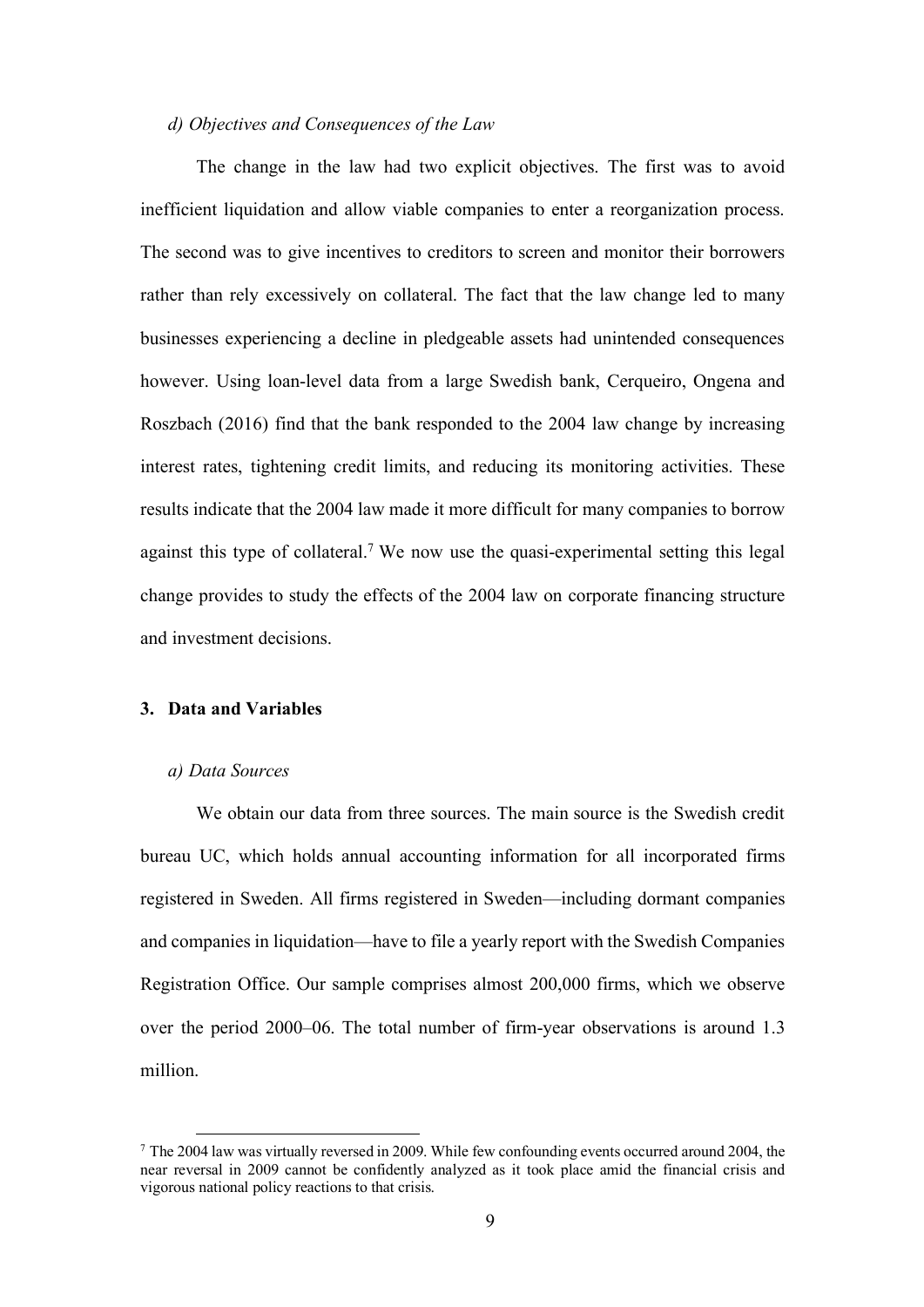We extract from this database the common balance sheet and income statement items, such as assets, liabilities, and earnings, as well as off-balance sheet information about nominally pledged collateral (floating liens and fixed liens). From this dataset we also extract information on credit lines, including commitment values and amounts drawn, numbers of employees, and information on whether the firm has filed for bankruptcy.

The second source of data is SCB (Statistics Sweden), from which we obtain investment data and industry codes. For each firm we obtain total net investment, net investment in machinery and equipment, and net investment in land and buildings. These investment flows are net in the sense that they are adjusted for depreciation. Industry classification is according to the 5-digit Swedish Standard Industrial Classification (SNI) codes, which is very similar to US industry classification systems.

Our third data source is the SCRO, from which we obtain the firm's date of registration, which we use to determine the firm's age.

#### *b) Variables and descriptive statistics*

Table 1 lists the variables used in our empirical analysis, and Table 2 displays some descriptive statistics for the year 2003. Total collateral is the total value of the nominal collateral claims of creditors on the firm's assets, which includes both fixed liens and floating liens. <sup>8</sup> Fixed liens are defined as the nominal value of claims on the

 <sup>8</sup> To better understand our collateral value definition, consider the following numerical example. A firm simultaneously registers two floating liens with nominal values of \$100 and \$50, respectively (see Appendix 2 for details of the registration process). The total value of *registered* floating liens for this firm is thus \$150. The firm receives the two corresponding certificates (of \$100 and \$50, respectively). To avoid mixing up the loan and the collateral numbers, assume the firm obtains a \$110 loan and gives the \$100 certificate as collateral to the bank. Until the loan is fully repaid, *the firm must report at the end of each fiscal year the total value of floating lien certificates pledged, which equals—in this case—\$100*. This is irrespective of the actual assets that are available to back up the \$100 floating lien. If the firm would enter bankruptcy, and the collateral is sold with proceeds of *V*, then the lender has a senior claim equal to  $min(V, $100)$ . That is, if the firm holds collateralizable movable assets in surplus of the floating liens it pledged, the lien holders will receive the full nominal value of the lien as a senior claim payment.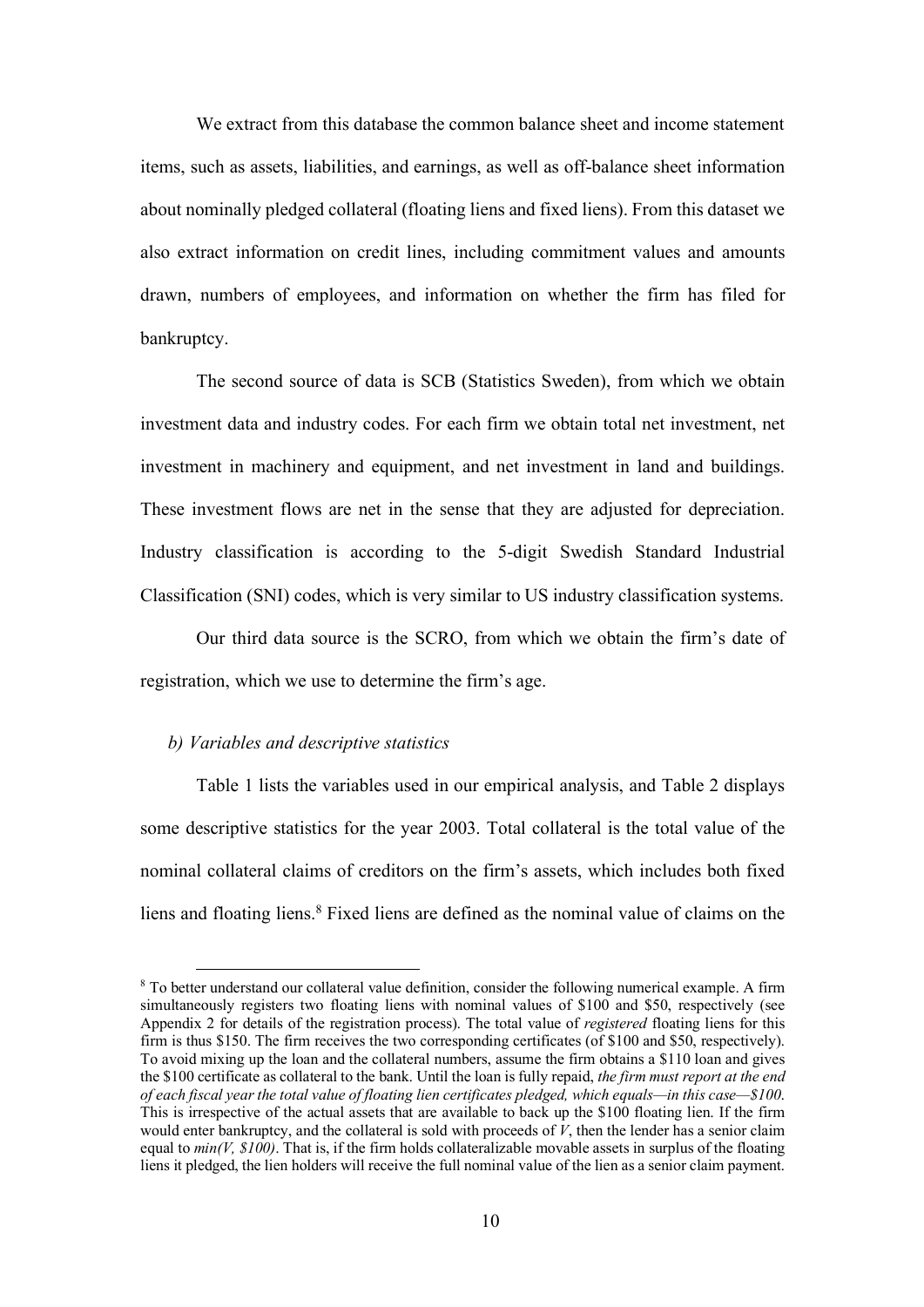firm's real property, as opposed to floating liens, which denote the nominal value of claims on the firm's movable property. In our main specifications we analyze these collateral variables as a proportion of the firm's debt, but in robustness tests we show that our results hold when we analyze our variables in log levels.

We compute several measures related to debt financing. We use the debt-toassets ratio as our main measure of financial leverage. To analyze debt maturity, we compute the ratio of long-term debt (with maturity of at least 1 year) to total debt. We also consider in additional tests alternative debt measures that include only bank debt (or loans). The lines of credit limit variable is the maximum amount of credit a business can obtain under its lines of credit. We scale all bank debt variables by the firm's total debt.

We employ three measures of investment, which we analyze as a proportion of the firm's assets. Total net investment equals capital expenditures after accounting for the depreciation of existing assets. We separately consider investments in movable property (machinery and equipment) and investments in real property (land and buildings). This distinction is important because the change in the law we are investigating reduces the value of collateral for holders of floating liens (without changing the nominal value of the liens or the value of the firm's assets) and thus the collateralizable value of movable property (relative to real property).

1

However, if the liquidation value  $V$  of the collateralizable movable assets is smaller than the pledged lien, then the lien holder receives a senior claim payment of *V* and obtains a junior claim of (100-*V*). In the present paper we use the \$100 as the *definition of the nominal value of floating liens* (other types of collateral are similarly defined). We note that the receiving bank is likely to make an independent assessment of the actual value that the floating lien represents, for example by inspecting the assets currently owned by the firm. The lien could for example be valued at \$75. This assessed value is the measure of collateral value used in Cerqueiro, Ongena and Roszbach (2016). In Appendix 4 we provide a detailed description of different collateral measures.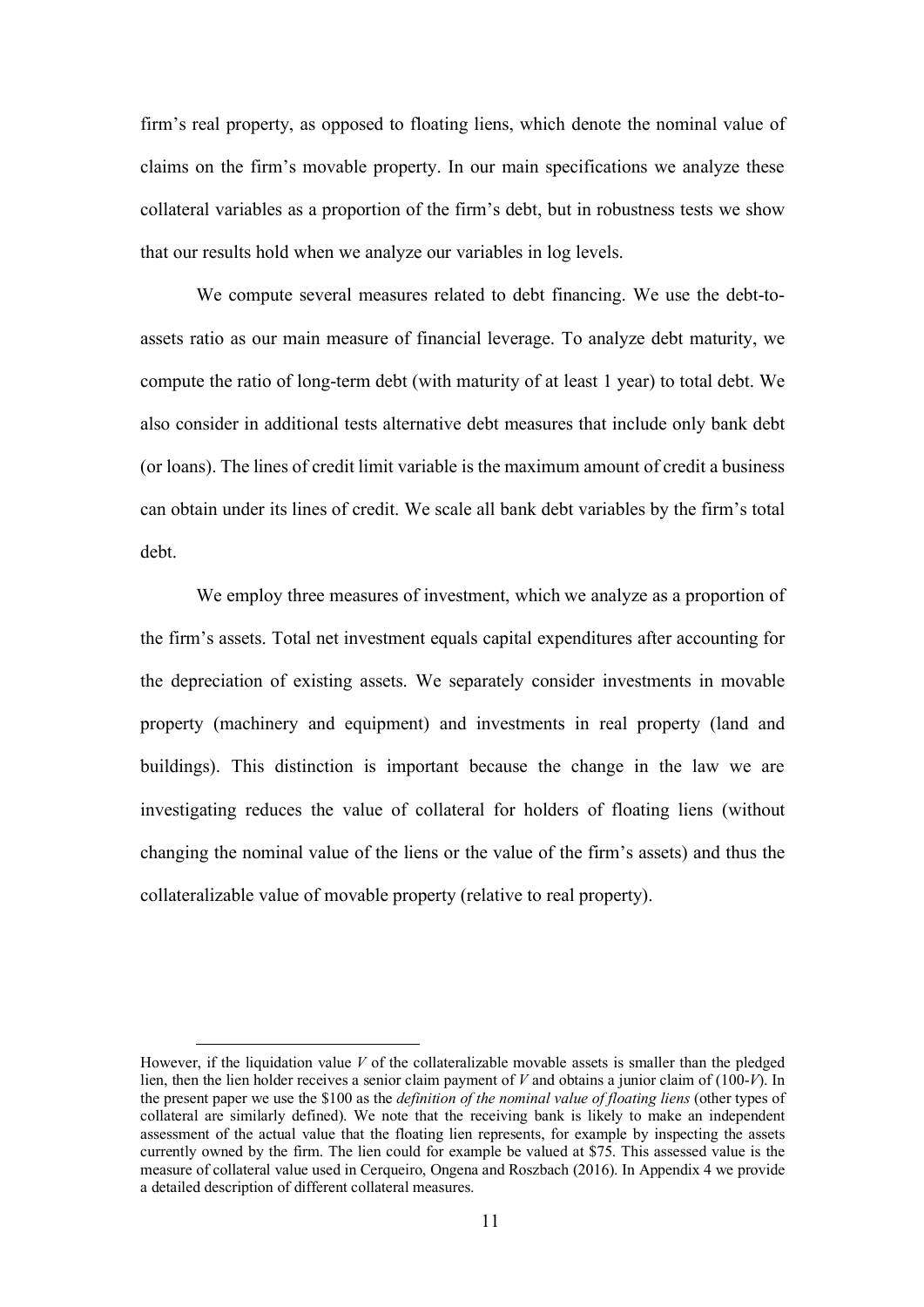We decompose the asset structure of the firm into three parts: tangible assets (which include machinery, equipment, and land and buildings), inventories, and liquid assets (which include cash and equivalents). We scale these variables by total assets.

We employ proxies for technology and the efficiency of the firm following Cronqvist, Heyman, Nilsson, Svaleryd and Vlachos (2009). We measure the capital intensity of a firm as the combined value of machinery and equipment per employee. We compute firm operating efficiency as sales divided by the combined value of machinery and equipment.

We measure firm growth in terms of both employees and assets and calculate growth as the first difference of the natural logarithm of the variable of interest (either employees or assets). We truncate the growth variables at the  $1<sup>st</sup>$  and 99<sup>th</sup> percentiles to remove the influence of outliers. We also provide descriptive statistics for two in-levels variables: the number of employees and firm assets (in logs).

Finally, we employ an indicator of whether the firm filed for bankruptcy during the book year.

#### **4. Methodology**

Our identification strategy exploits the 2004 change in law (effective on January 1<sup>st</sup>) that reduces the value of floating liens in Sweden. We examine the effects of that change using the following difference-in-differences regression:

$$
y_{it} = \alpha_i + \lambda_t + \beta (Treated_i \times Post-law_t) + u_{it}
$$

where *i* indexes firms, *t* indexes time,  $y_{it}$  is the dependent variable,  $\alpha_i$  are firm fixed effects,  $\lambda_t$  are time fixed effects, *Treated<sub>i</sub>* is a dummy variable indicating firms that pledged floating liens before the change in the law, *Post-lawt* is a dummy variable indicating the period from 2004 to 2006, and  $u_{it}$  is an error term. The difference-in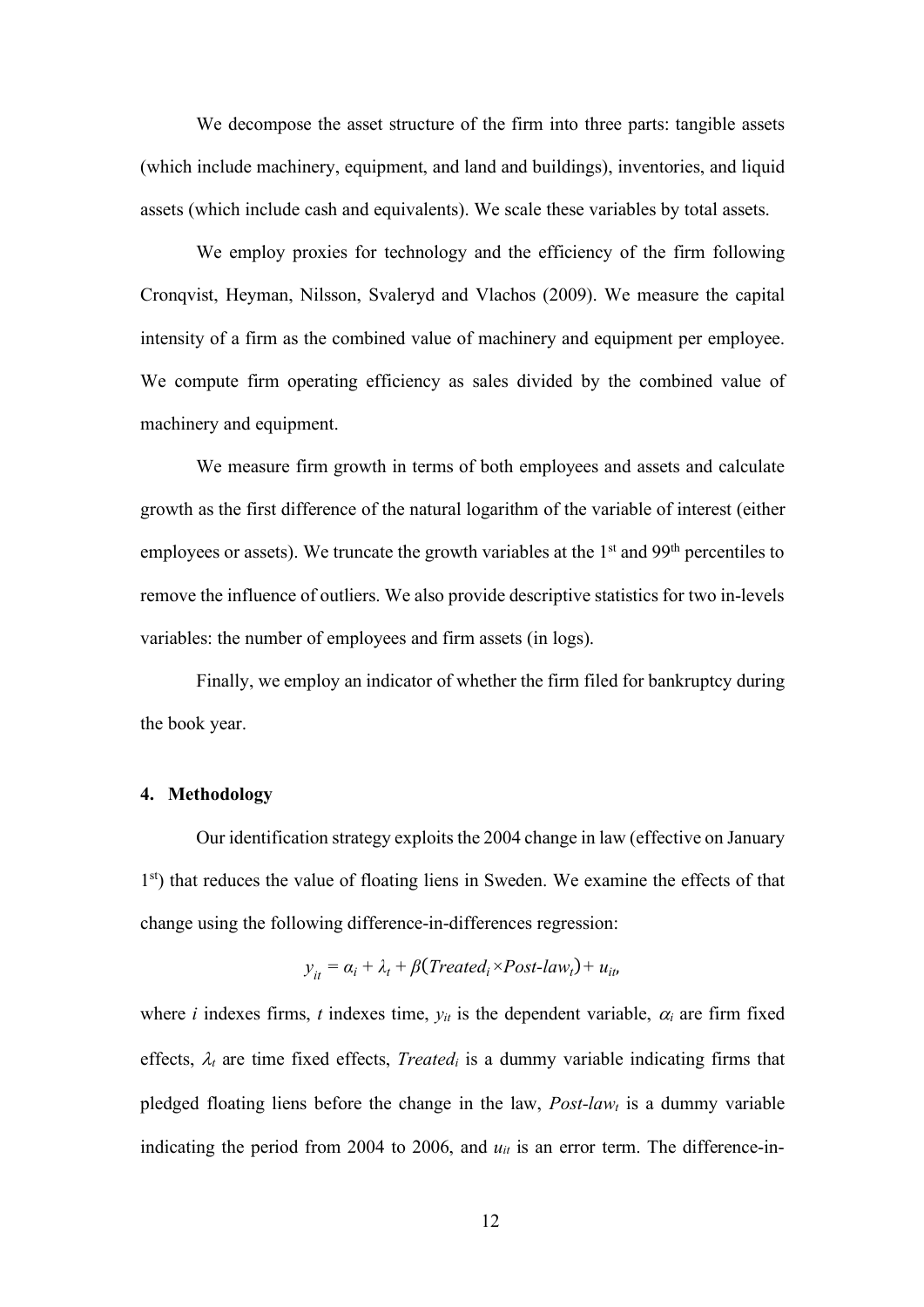differences estimate  $\beta$  measures the differential effect of the change in the law across firms that had pledged and firms that had not pledged floating liens before 2004. We cluster standard errors at the firm level.

We now turn to our main identifying assumptions. Both treated and control firms experience a reduction in their *debt capacity* as a result of the legal reform, as the reform shrinks the contracting space by reducing firms' ability to pledge their movable property to banks. We assume that firms with outstanding floating liens should be more affected by the law because they were already relying on that collateral to raise external financing. The reform we analyze is essentially forcing these treated firms to scale down relative to the control firms, and the goal of our paper is to measure by how much.

A second assumption is the absence of confounding events surrounding the legal change. At a macro level, Sweden experienced consistent economic growth during our sample period (2000-2006): GDP grew on average by 3.2 percent, gross investment grew by 4.2 percent per year, and the main economic sectors experienced steady increases in revenue (see Appendix Figure 1.2).

It is also important to rule out the possibility that other legislation of relevance for corporate lending was passed or enacted around the same time as the collateral reform we study. We carried out an exhaustive search of legislation that was discussed or enacted between 1998 and 2006 by the Swedish parliament. In particular, we searched all proposals that were dealt with in either the Finance Committee or the Committee on Civil Affairs, using the following keywords: "credit", "loan", "priority rights", "bankruptcy", "collateral", "lien", and "liquidation". None of these proposals or related reports discussed legal changes that might affect differentially our treated and control groups. In Appendix 3 we explain our search methodology and list the most relevant proposals found.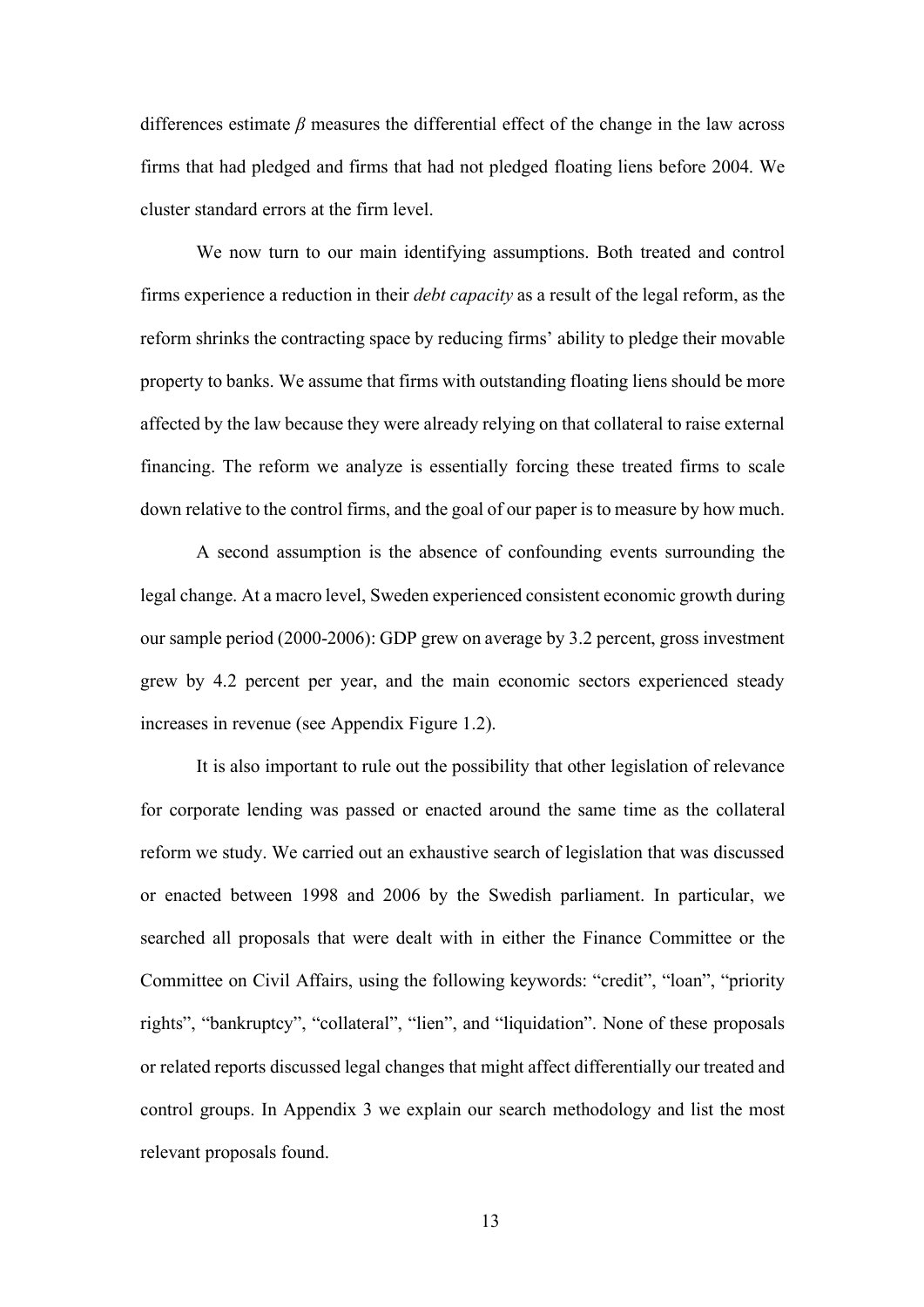The third assumption is that the treated and control firms would have behaved similarly in the absence of the legal change in question. We select for each treated firm a set of control firms that were established both in the same year and in the same industry (at the 5-digit industry code level). By matching firms on age, we ensure that we control for life-cycle effects, including potential differences in size, growth, and financing structure. Matching firms on industry implies that the treated and control firms should have similar exposures to shifts in demand, productivity shocks, regulatory changes, external shocks, and other aggregate shocks.<sup>9</sup>

Table 3 shows that treated and control firms are substantially different in terms of balance sheet structure and size, even after being matched on industry and age. In particular, the treated firms are larger, more leveraged, hold more long-term debt, and obtain higher credit lines than the control firms. However, we note that these differences are a direct consequence of our definition of treatment and that they would also emerge even if floating liens were randomly assigned (which we are not claiming to be the case). A firm pledges a floating lien in order to obtain additional loans that can be used to finance additional assets, such as tools and inventories, and to hire more employees. Consequently, the treated firm will be necessarily larger and more leveraged than a control firm even if they were identical *ex ante*.

Since it is not plausible to assume that the effects of our change in the law are the same for firms that did or did not use floating liens beforehand, we rely only on the

 <sup>9</sup> Our sample contains 1,303 different industries and we are able to retain 70 percent of them after the matching procedure. To understand why our high level of industry disaggregation matters, suppose that in a given winter hospitals have low patient numbers due to abnormally good weather conditions. Firms that offer catering services for hospitals (code 55.522) are thus hit by a negative demand shock that could affect their financing and investment decisions. In a difference-in-differences setting, this demand shock might be confounded with the effects of the legal reform and bias our estimates if, for instance, we were to compare these firms with catering firms for schools (code 55.523). Our matching procedure filters out such confounding factors because we compare the effect of the legal reform across two groups of firms that provide catering services for hospitals. Appendix Figure 1.1 provides further details.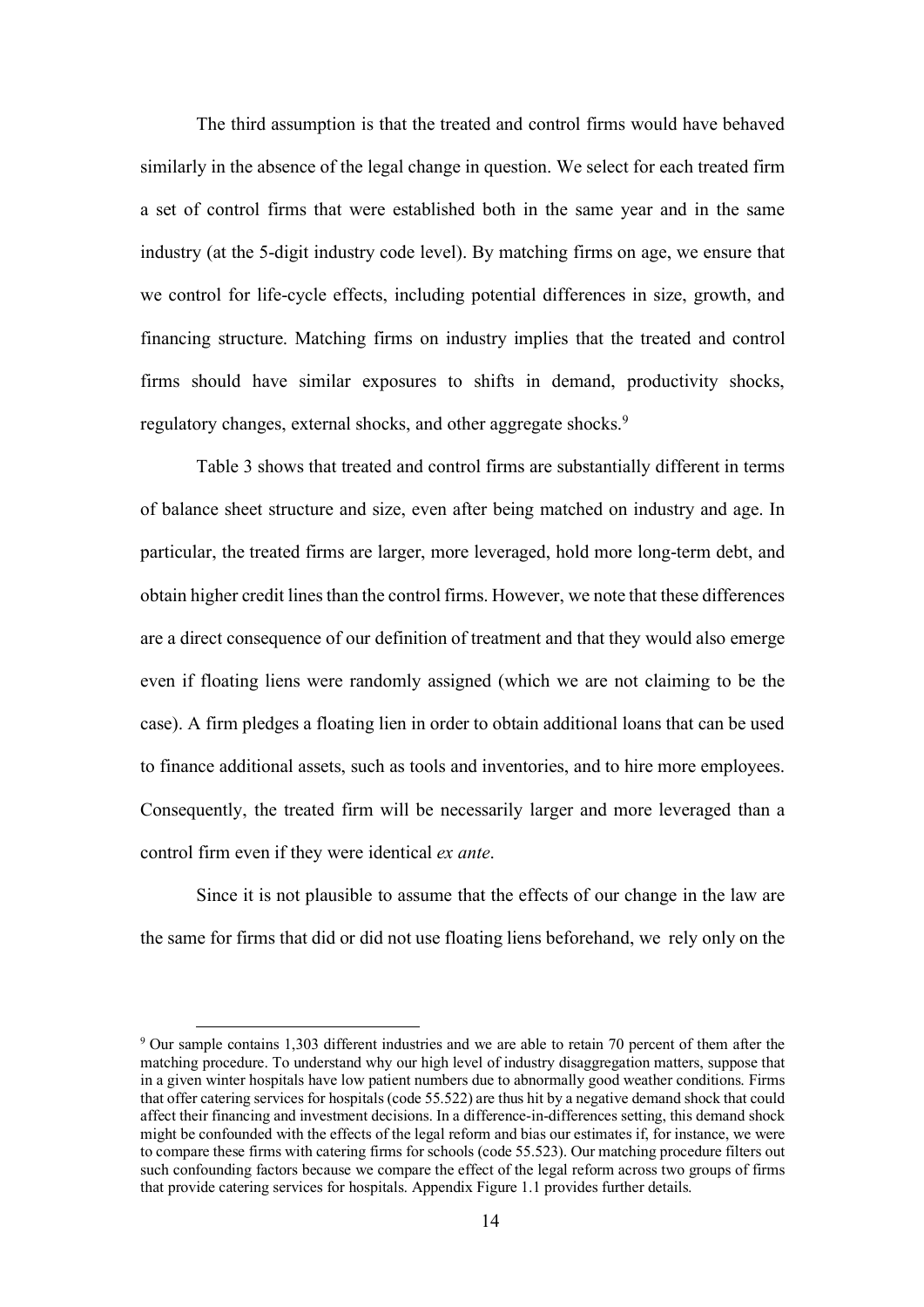parallel trends assumption and interpret the estimates obtained from our baseline regressions as average treatment effects on the treated (ATT).

We address the plausibility of the parallel trends assumption by exploiting the time-series variation in our data to investigate the dynamic behavior of the treated and control firms before and after the legal reform. We use these plots to see whether pretrends are parallel and to assess whether the adjustment of the outcome variables is economically sensible. Moreover, we run augmented specifications of the above regression model that explicitly control for potentially different linear trends between treated and control firms.

In order to address potential concerns that our results might be driven by unobserved differences between the treated and control firms, in a robustness section we show that our results hold when we: (i) define as treated firms those with floating liens already pledged in 2000 (instead of 2000-2003), (ii) match firms on size, profitability, investment rate, and leverage, and (iii) analyze heterogeneous treatment effects by exploiting cross-sectional differences among the treated firms in a triple differences setting. We also discuss that differences in "style", as in Bertrand and Schoar (2003), explain more than 90% of the variation in floating lien pledge.

#### **5. Results**

#### *a) Collateral Use*

In Table 4 we estimate difference-in-differences regressions to quantify the reduction in collateral use resulting from the change in the law. <sup>10</sup> The treatment group containsfirms with pledged floating liens before the law was changed, while the control

 $10$  In Appendix Figure 5.1 we depict the use of floating liens in Sweden and show that floating liens are economically important as more than 40 percent of all firms with some collateral outstanding pledge floating liens. After the change in the law t floating lien usage falls both across and within firms.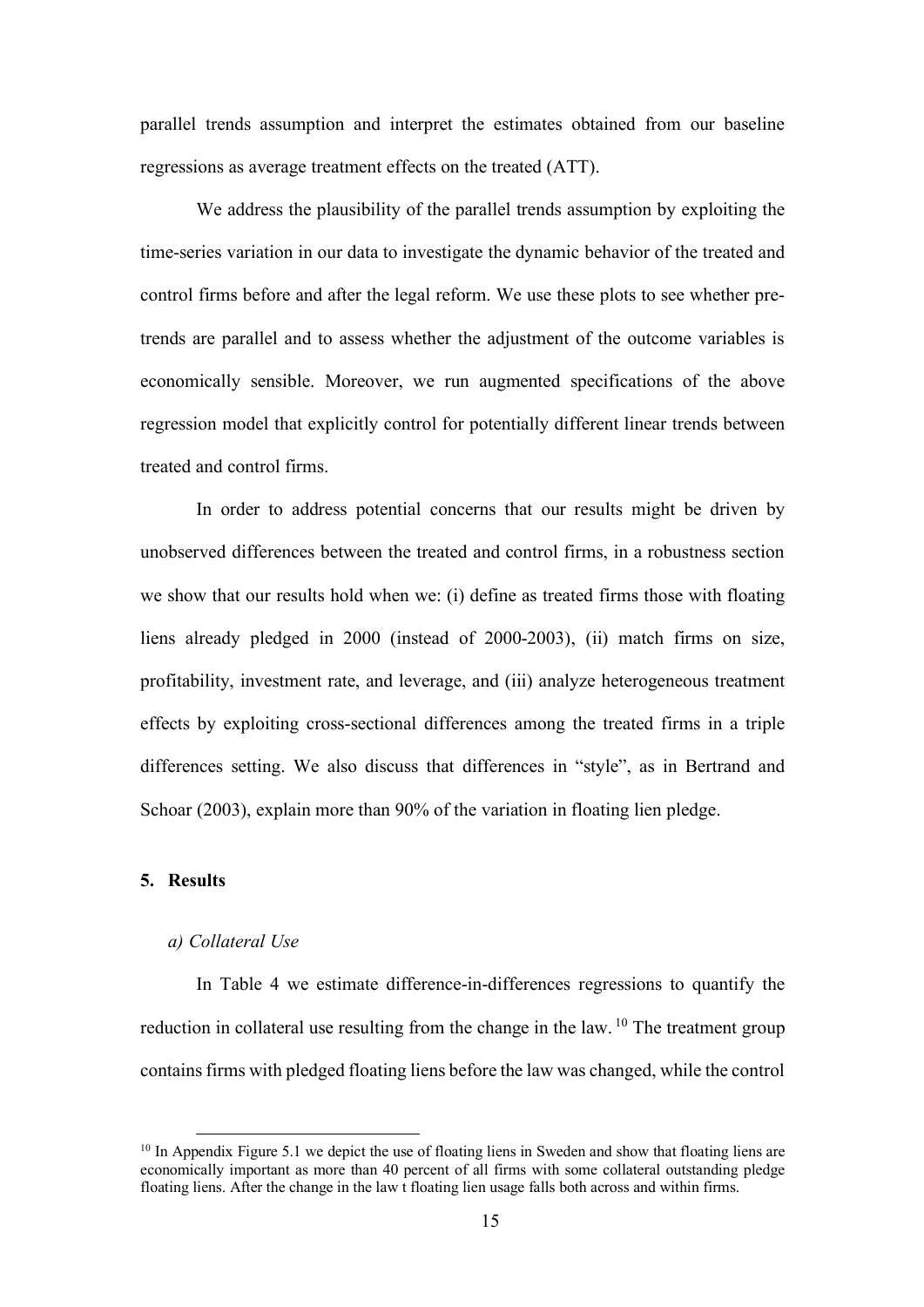group contains firms with no floating liens pledged before the law change. We present, for both dependent variables, results from three specifications. The first specification uses the entire sample of firms. The second specification uses the matched sample, in which a treated firm is compared with one or more control firms with the same age and 5-digit industry code (e.g., two firms that provide catering services for hospitals). The third specification uses the same matched sample and controls for differences in trends between the treated and the control firms. All three specifications include firm and year fixed effects. The last row of Table 4 displays the predicted percentage change in the dependent variables implied by the difference-in-differences estimates. We compute the predicted percentage change as the *Treated*  $\times Post-law$  coefficient divided by the sample mean of the dependent variable for the treated subsample.

Table 4 presents estimates of the effect of the 2004 law change on both total collateral (which includes floating liens and fixed liens) and fixed liens. We scale both variables by firm debt, but results are similar if we instead scale by assets. The results in columns 1‒3 show that the drop in collateral use experienced by treated firms is statistically significant and economically meaningful. For example, the point estimate in column 2 indicates that the treated group reduces, on average, its collateral pledges by 5 percent following the change in the law. We note that this number underestimates the actual drop in collateral value for lenders, since our collateral measure is the nominal amount pledged and does not account for the loss in seniority faced by floating lien holders<sup>11</sup>

In Columns 4–6 we analyze the effect of the 2004 law change on fixed liens, which should not be affected directly. The first two specifications show an increase in

<sup>&</sup>lt;sup>11</sup> Using loan-level data from a large Swedish bank containing timely assessments of these collateral values, Cerqueiro, Ongena and Roszbach (2016) find an average decrease in the collateral coverage ratio of 13 percent.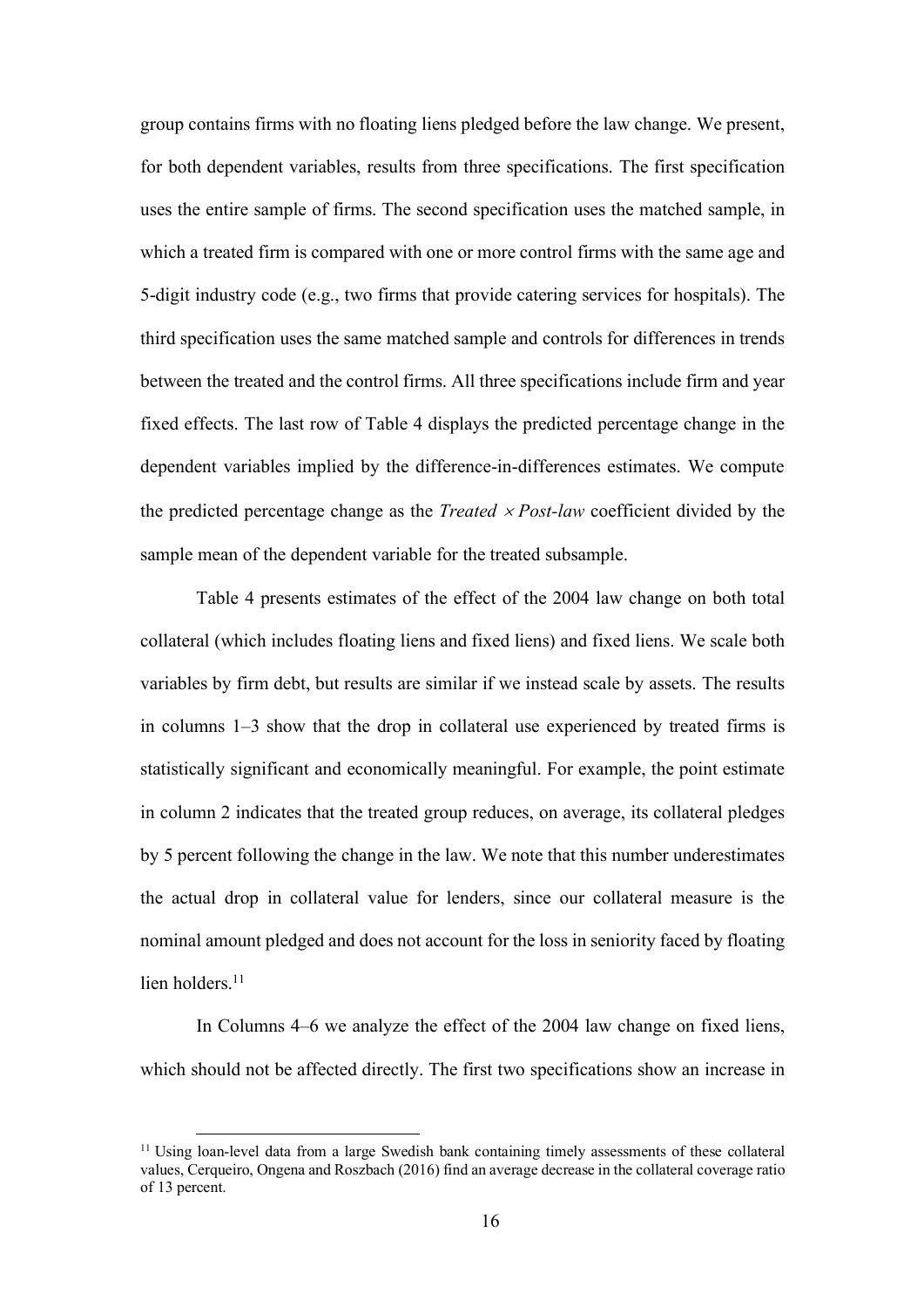the use of fixed liens by treated firms after the law change. This increase in fixed liens may reflect an attempt to compensate for the loss in the value of floating liens by pledging more valuable types of collateral. We note, however, that the increase in the use of fixed liens is no longer significant when we control for differential trends (which we do in column 6). The fact that we do not see a drop in the use of fixed liens confirms that the observed reduction in collateral pledges is mostly driven by floating liens.

#### *b) Debt and Debt Structure*

We next investigate how the reduction in collateral capacity affects financial leverage and debt maturity. We provide, in Figure 1, a graphical snapshot of our main results. The figure plots separately for the treated and the control firms the time series of *Debt/Assets* (top panel) and of *Long-term debt/Debt* (bottom panel). <sup>12</sup> Both graphs show that the two groups behave identically prior to the 2004 law change, confirming that our control firms provide a good counterfactual. Following the change in the law, the treated firms become less leveraged and borrow more short term relative to the control firms.

In Table 5 we present the corresponding difference-in-differences estimates. Columns 1‒3 focus on the leverage ratio. The coefficient in column 2 indicates that treated firms experience a reduction in their leverage ratio of 1.3 percent relative to control firms. This estimate remains statistically significant, but it becomes quantitatively smaller when we allow for different linear trends (column 3). The estimates in columns 4‒6 indicate larger economic effects for debt maturity. For

 $12$  We create these graphs by running separate regressions for the treated and the control firms on a set of year dummies (using 2003 as the omitted year) and controlling for firm fixed effects. The year-by-year point estimates obtained thus denote within-firm changes in the dependent variable relative to 2003. This approach removes differences in levels between the treated and control groups and facilitates the comparison of their dynamic behavior before and after the change in the law.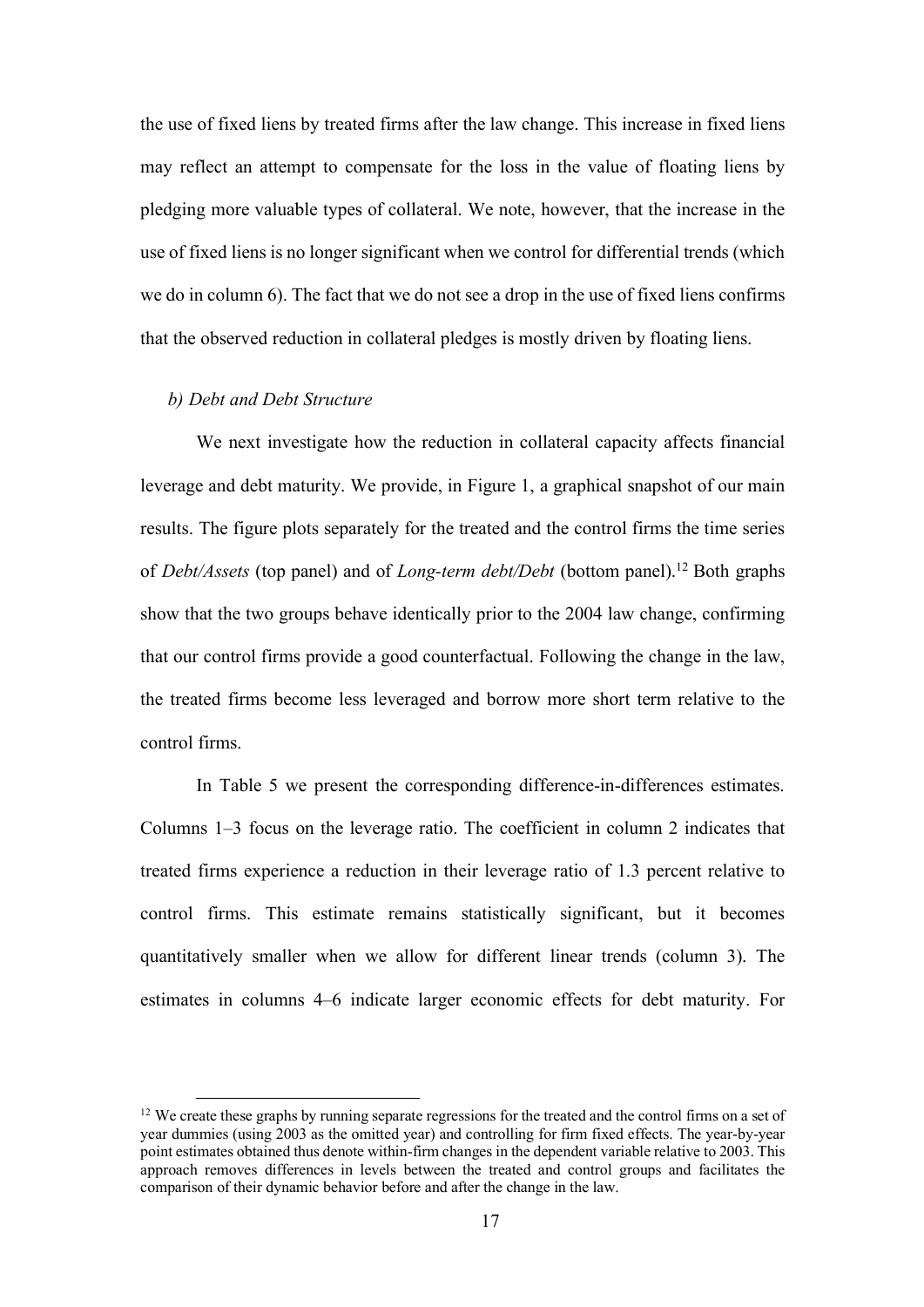instance, the estimate in column 5 indicates that the reduction in long-term debt is about 11 percent.

Before the change in the law floating liens were widely used to secure bank credit. For this reason, we also examine the effect of the law change on various types of bank financing: long-term bank loans, short-term bank loans, and limits on lines of credit. The results, which we report in Appendix Table 5.1, show that as a result of the change in the law banks reduce long-term loans and line-of-credit commitments to treated firms. We also find that treated firms compensate for part of the reduction in long-term borrowing and liquidity through a significant increase in short-term borrowing.

The results so far offer a clear pattern. Firms can no longer use floating liens to promise priority to financiers with regard to their moveable property. As a consequence, these firms suffer a reduction in their debt capacity and are forced to borrow more short term to counterbalance the drop both in long-term funding and in access to lines of credit. The observed reduction in long-term debt complements the findings of previous studies by Giannetti (2003), Benmelech, Garmaise and Moskowitz (2005), Qian and Strahan (2007), Benmelech and Bergman (2009), and Vig (2013), who find that the strengthening of creditor rights is correlated with longer debt maturity. Next, we investigate whether these changes in corporate debt affect firms' investment decisions and performance.

#### *c) Investment and Asset Structure*

In this section, we investigate the effects of the law change on firm investment and asset structure. We first consider investment. Figure 2 plots separately for the treated and the control firms the time series of *Total net investment/Assets*. The figure shows that prior to the legal change the two groups displayed identical investment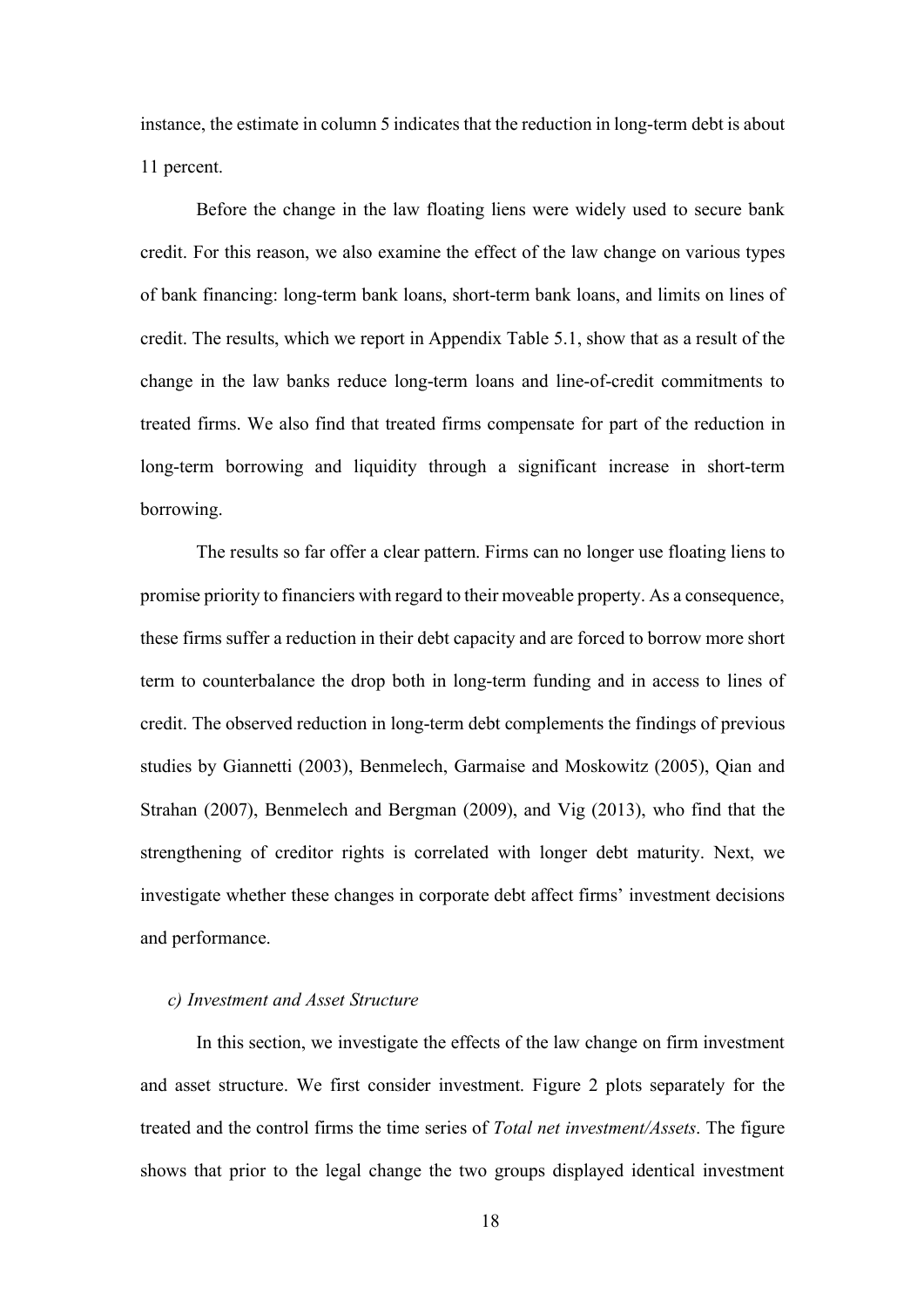behavior. Following the change in the law, treated firms reduce their investment by more than control firms do, clearly showing that the legal change forced firms that were using floating liens to cut back on investment. The fact that we compare firms that have the same age and that operate in the same industry makes it unlikely that these results are reflecting differential shocks to investment opportunities. Columns 1–3 of Table 6 show that the drop in investment is economically relevant. For example, the differencein-differences estimate in column 2 points to an average decline in net investment of 7 percent.

In the subsequent columns of Table 6 we analyze the evolution of different types of investment capital. We examine investments in machinery and equipment (in columns 4‒6) and investments in land and buildings (in columns 7‒9). Machinery and equipment are typically pledged via floating liens, while land and buildings are pledged via fixed liens. Since the 2004 law change reduces only the value of floating liens, firms may in response shift their investments from movable asset towards real assets in order to maintain debt capacity (Almeida and Campello (2007)) or towards projects that have a shorter horizon to completion (Gilje, Loutskina and Murphy (2018)).

We find that firms significantly reduce investment in both types of assets. The difference-in-differences point estimates indicate that the drop in investment in machinery and equipment is in absolute terms four to five times larger than the drop in investment in land and buildings. However, in percentage terms the economic effects are similar for both types of investment (i.e., close to 7 percent). Treated firms are thus reducing all types of investments, including in those assets that have a relatively higher collateral value following the reform. The latter observation reflects the fact that investment in buildings and land not only captures purchases of buildings and land, but also money spent on "new construction, extension - and rebuilding of buildings and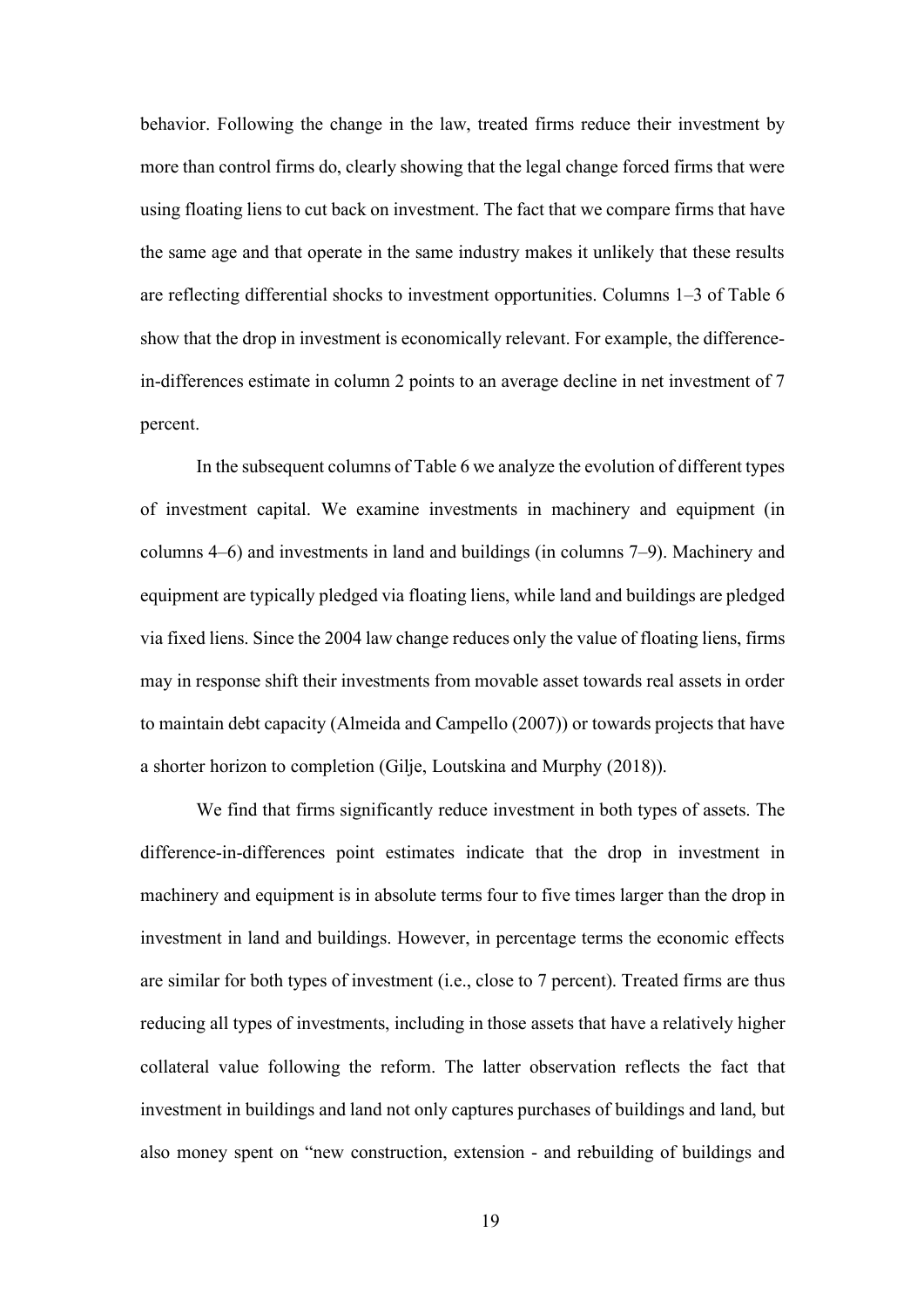land facilities", including "roads, parking lots, plantings etc. and works to make the ground flat or solid, construction of support walls, [and] dry laying of land". Investments in buildings and land, especially for smaller businesses without large real estate holdings, are thus typically only likely to generate collateralizable assets at a more distant point in time. In addition, long-term credit to treated firms is reduced, thereby typically limiting their funds available for investments (see Table 5). Our results thus indicate that investment decisions are shaped by credit constraints rather than by a potential collateral motive.

Next, we analyze the effect of the law change on asset structure. We distinguish between three types of assets, which we analyze as a proportion of total assets: fixed tangible assets (which include machinery, equipment, buildings, and land), inventories, and liquid assets (cash and equivalents). Figure 3 plots the time-series averages of these variables for the treated and the control firms, and Table 7 displays the difference-indifferences estimates.

In all three panels of Figure 3, the lines for treated and control firms track each other closely before the law change. Following the law change, treated firms experience a sharper decrease in tangible assets and inventories, and a larger increase in cash holdings. The decrease in tangible assets corroborates our earlier findings for investment. The estimated coefficient points to an average decline in the fraction of tangible assets of treated firms of 3.2 percent. In unreported results, we also decompose this effect into the part accounted for by machinery and equipment and the part accounted for by land and buildings, and find that most of the effect is driven by the former. These additional tests corroborate our finding, above, of a sharper drop in investment in machinery and equipment.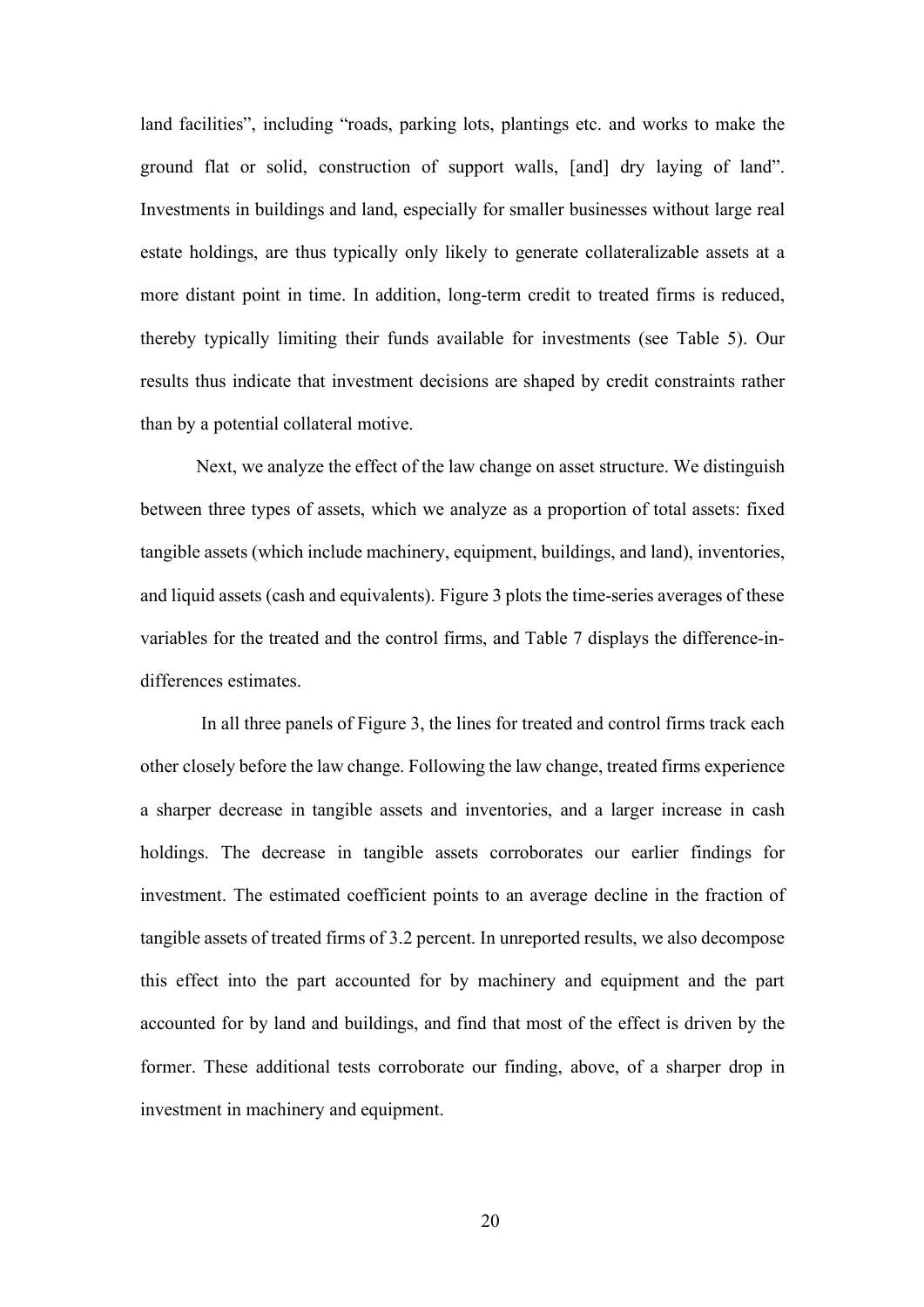The decline in inventory holding is also economically significant. The difference-in-differences estimate in column 5 of Table 7 indicates that the post-lawchange reduction in inventories is 4.1 percent. Inventories are an important component of floating liens. Part of this effect, however, may be due to the lower access to credit, which forces treated firms to reduce their working capital requirements, as in Carpenter, Fazzari and Petersen (1998). The observed increase in treated firms' cash holdings corroborates this view and is consistent with the evidence in Almeida, Campello and Weisbach (2004), who find that financially constrained firms save more cash. The difference-in-differences estimates indicate that treated firms increase their holding of liquid assets by 6.7 percent relative to control firms. It thus appears that treated firms increase the liquidity of their balance sheets to compensate for lower credit availability.

#### *d) Capital Intensity, Efficiency and Profitability*

The reduction in collateral capacity decreases firms' ability to borrow and reduces their holdings in movable assets, including machinery and equipment. We now investigate whether there are any changes in the capital intensity and operating efficiency of firms. Finding a decline in capital intensity following the law change would be consistent with Garmaise (2008), who show that financially constrained firms use relatively more labor than physical capital.

Figure 4 plots—separately for the treated and the control firms—the time series of the value of machinery and equipment per employee (top graph) and of sales per dollar of machinery and equipment (bottom graph). Both graphs show that there are no differential effects of the 2004 law change. The treated and the control firms reduce their capital intensity and increase their productive efficiency at the same rate throughout the period analyzed. In Table 8, we confirm that the effect of the law change on these two variables is both statistically and economically negligible.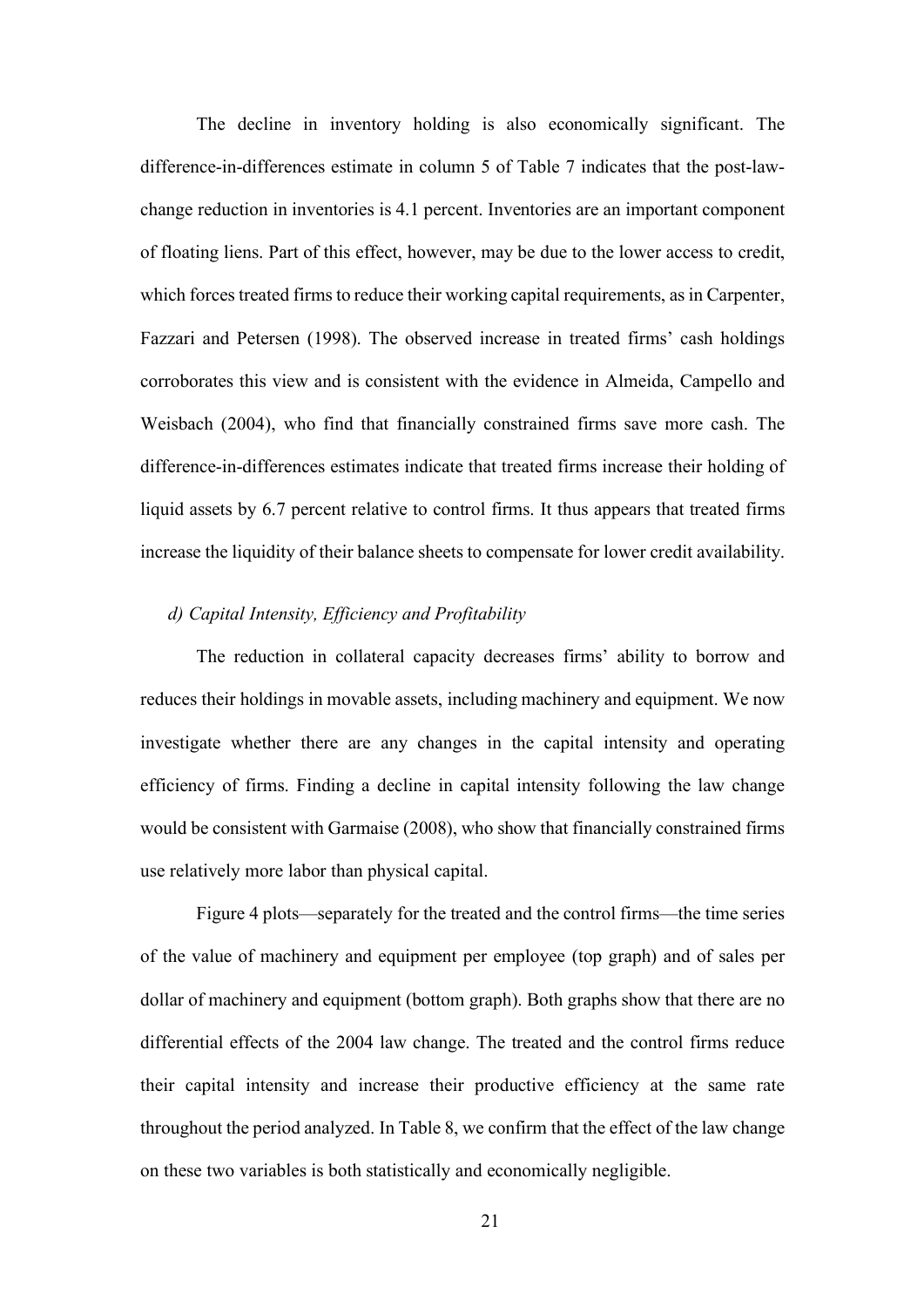In Appendix Table 5.2 we provide supplementary evidence of how the reform affects a range of firm profitability measures and sales growth, such as return on assets, the operating margin, net margin and debt service. Consistent with the notion that scale impacts firm profitability for fixed technology, for example due to the presence of fixed costs, we find that treated firms experience a drop in all five profitability measures following the reform.

Our evidence therefore suggests that following the change in the law treated firms are scaling down the level of their operations rather than changing their production technology, resulting in lower profitability.<sup>13</sup>

#### *e) Firm Growth*

We next investigate the effect of the 2004 law change on firm growth. Figure 5 displays the time series of the growth rates of both employment (top graph) and assets (bottom graph). We compute the growth rate as the annual change in the logarithm of the variable. Before the law change, the treated firms experience slightly higher growth rates than their control peers. However, growth rates of treated firms plunge relative to the control firms following the change in the law. We assess the economic significance of these effects in Table 9. The difference-in-differences estimates in columns 2 and 5 indicate, respectively, a reduction in the growth rate of employment of 1.8 percentage points and a reduction of 2.7 percentage points in the growth rate of assets. We note that the reduction in the asset growth rate is not only driven by the lower investment rates we documented in Table 6, but also by a reduction in other balance sheet items

<sup>&</sup>lt;sup>13</sup> In Table 8 we showed that "Sales/Machinery and Equipment" did not change after the change in law, i.e., Sales and M&E respond similarly to the change in law, while ROA (Net earnings/Total assets) has been shown to fall. Since Net earnings are Sales minus Costs and Total Assets are Machinery and Equipment plus (Fixed Assets and Liquid Assets), the fact that ROA falls must be driven by the fact that either costs are not falling proportionately to Sales, for example due to fixed costs, or Fixed and Liquid Assets are not reduced at the same pace as M&E as the firm is shrinking.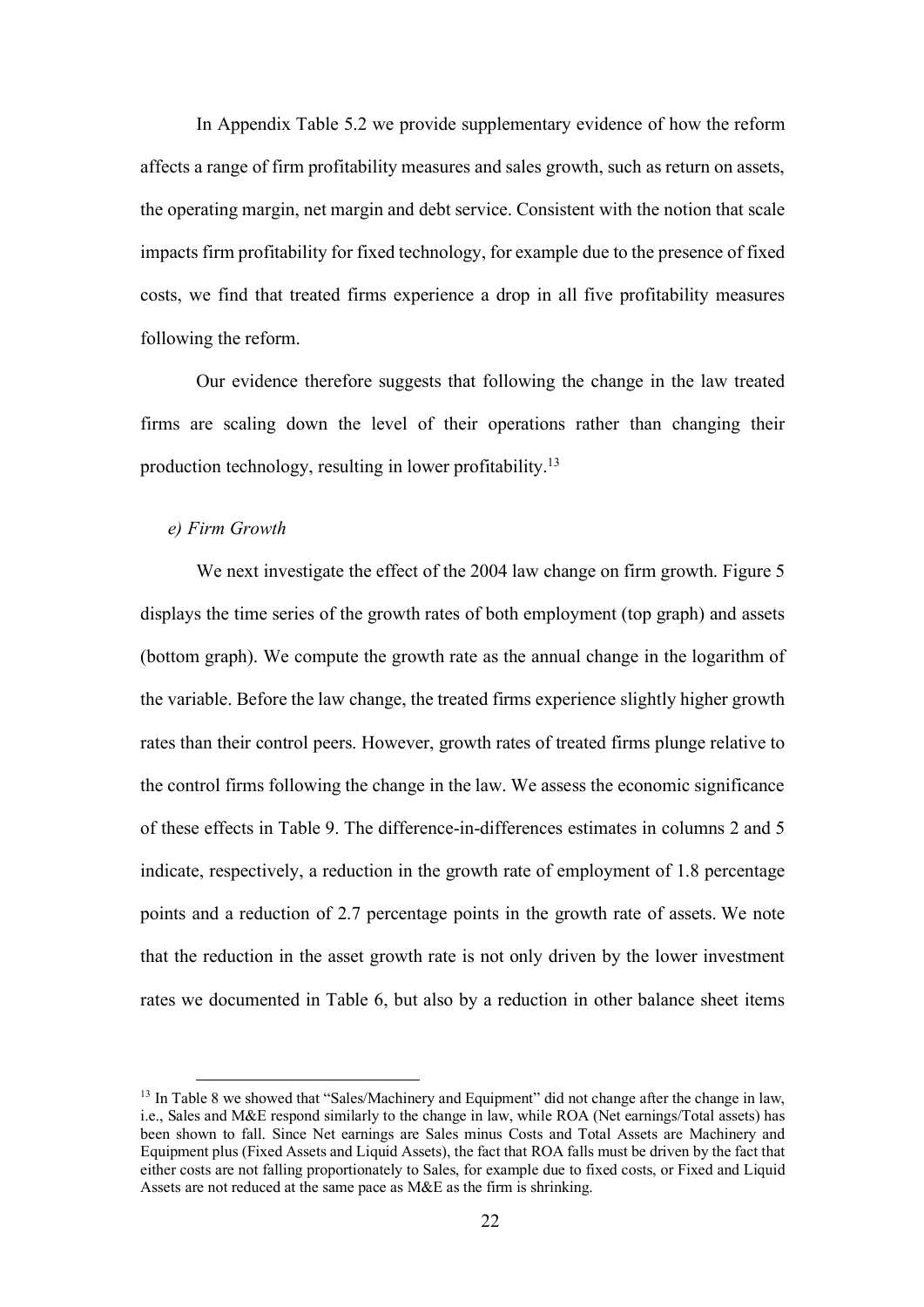such as inventories (Table 7). These meaningful effects underline the importance of credit availability for firm growth.

#### *f) Did the 2004 Law Reduce Bankruptcy Rates?*

One of the intentions of the 2004 law change was to reduce creditors' incentives to liquidate financially distressed companies. The abolishment of their special priority rights effectively reduced the liquidation payoff to lien holders, since after the law change the assets backing a floating lien had also to satisfy other claims, such as the costs of bankruptcy or reorganization procedures, and taxes. On the one hand, this should reduce the ex-ante incentives of floating lien holders to push firms into bankruptcy. On the other, the resulting reduction in credit availability could also mean that firms become more likely to experience financial distress following the law change. How the 2004 law affects bankruptcy is thus an empirical question.

We provide a visual representation of our results in Figure 6 and display the corresponding regression results in Table 10. The figure shows that the two groups behave identically prior to the 2004 law change, confirming once again that our control firms provide a good counterfactual. For example, the identical pre-trends address the concern that our results might be due to differences in risk. The graph does not clearly show whether treated firms become more or less likely to file for bankruptcy after the change in the law. Although the difference-in-differences estimates in Table 10 indicate a decline in bankruptcy rates, the effects on matched samples are statistically insignificant.

#### **6. Additional results and robustness tests**

*a) Cross-sectional Heterogeneity of Treatment Effects*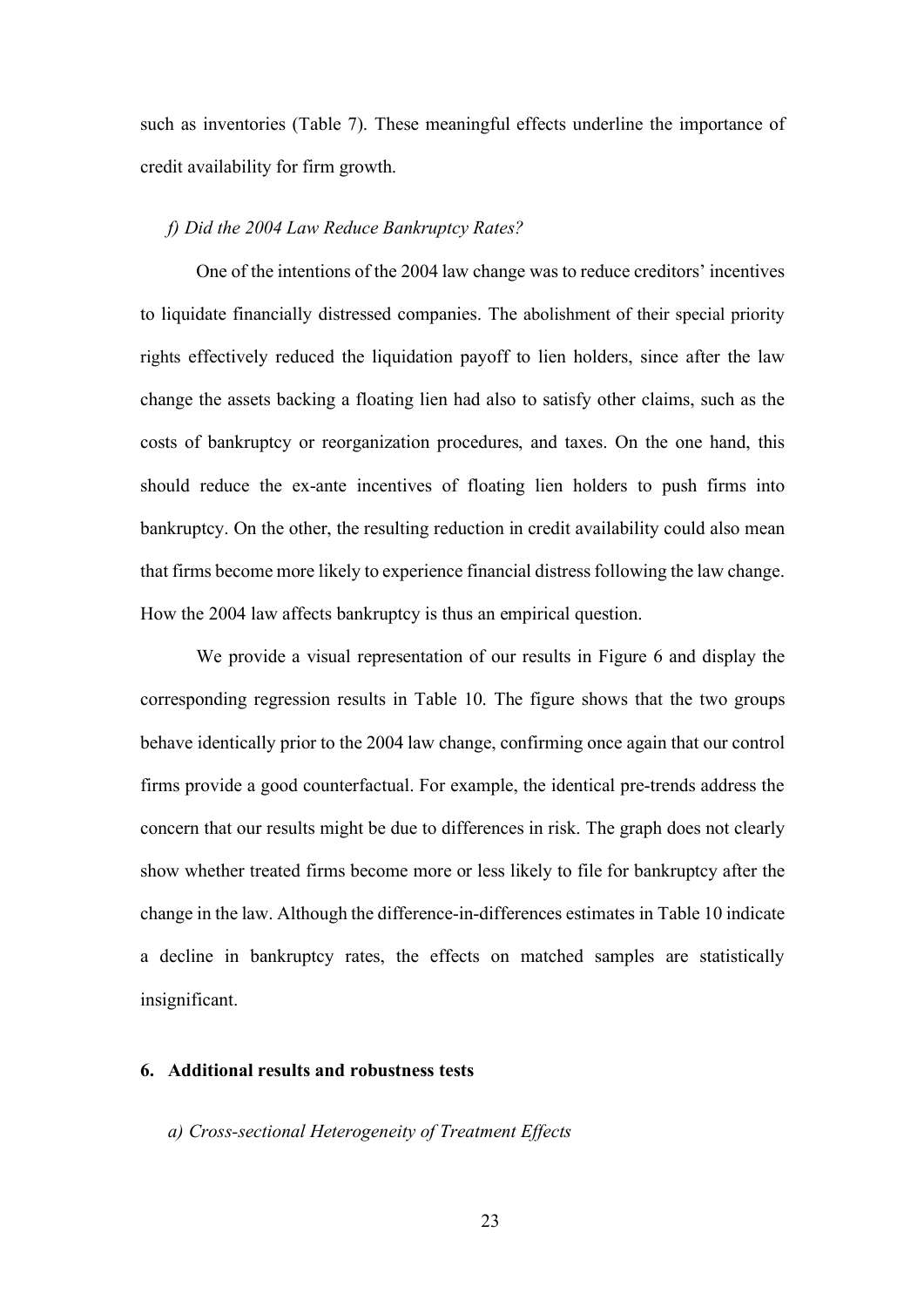We analyze heterogeneous treatment effects by exploiting cross-sectional differences among the treated firms in a triple-differences setting. We compare treated firms along four dimensions, all of which are measured in the period 2000–03: leverage ratio, share of long-term debt, share of liquid assets, and asset value (in logs). We convert each of these four variables into a dummy that equals one for firms with abovemedian values for the particular variable and zero.

We present, in Appendix Table 5.3, the results from triple-difference regressions where the *Treated*  $\times Post-law$  variable is further interacted with each of the four dummies that indicate whether the firm has an above-median leverage ratio (panel A), fraction of long-term debt (panel B), fraction of liquid assets (panel C), or firm asset size (panel D). We saturate the regressions with firm fixed effects and all possible second-level interactions.

Panel A shows that more leveraged firms were more negatively affected by the 2004 law change. These firms experience a sharper drop in their leverage ratio, fraction of long-term debt, and investment, and lower growth rates. These results are not surprising since firms with more leverage, while riskier, are likely to be more dependent on collateral securing their lending.

Panel B shows that treated firms that borrow long term are also more negatively affected. Recall that creditors were granted a one-year window to renegotiate contract terms and could demand full repayment of the loan if, for example, a borrower did not have additional collateral to post (see Section 2 for details). Since firms with a high share of long-term debt tend to have more illiquid asset structures, an unexpected renegotiation or termination of a lending agreement may force some affected firms to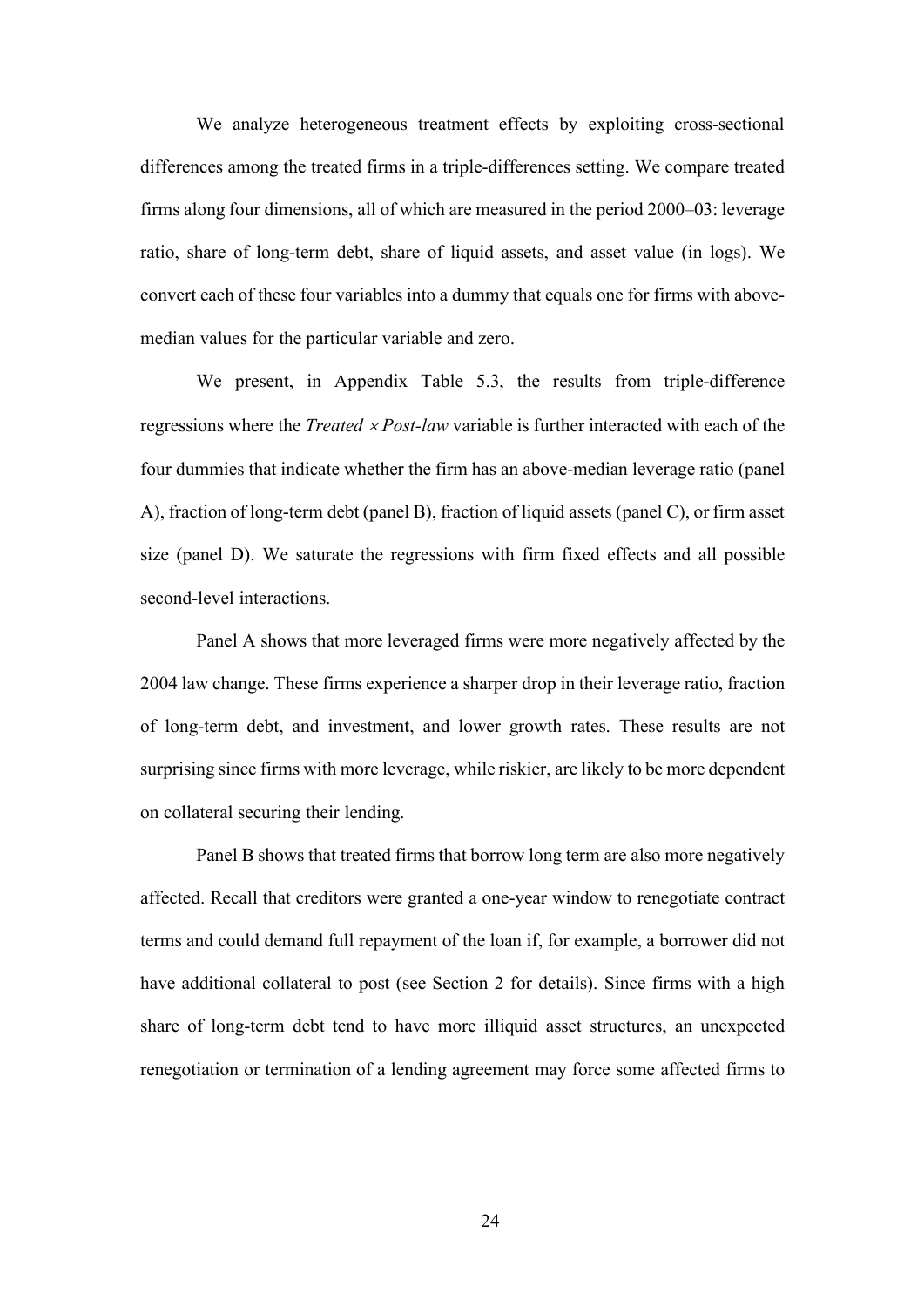scale down more abruptly.<sup>14</sup> Consistent with this view, the results in panel C show that treated firms with higher cash holdings were relatively less affected by the change in the law.

Finally, the results in panel D show that larger firms were more negatively affected. Floating liens can involve substantial fixed costs for lenders in monitoring the asset pool. Lending against floating liens is therefore more attractive towards larger firms that have substantial amounts of assets. In addition, for a given nominal amount of movable assets, those of larger firms have on average higher book value as collateral; because these larger firms tend to be active in more mature sectors, their assets have higher liquidation value. When the use of nominal floating lien collateral towards banks is restricted by law, we should therefore expect a stronger response of banks' credit to large firms (and therefore of firm specific real variables) because banks lose more book value collateral for larger firms.

Overall, the heterogeneity of impact the law change had, confirms our general finding that the change negatively impacted upon leveraged, long-term borrowing, or larger firms, while businesses with more liquidity were less affected.

#### *b) Log-linear specifications*

In the main regressions we express the dependent variables as ratios (as a percentage of total debt or assets). We also analyze the effect of the law change on the same variables using a log-linear model. We report the results in these regressions, which essentially confirm our main findings and conclusions, in Appendix Table 6.1.

## *c) Definition of treatment*

 $14$  Hart and Moore (1994) show that, under limited enforcement, firms match the maturity of their assets and their debts. In cross-sectional regressions that we do not report, we find strong evidence of maturity matching in our sample. In particular, firms that borrow more long-term have a much higher share of illiquid assets, such as fixed assets and inventories, and a lower share of liquid assets, such as cash.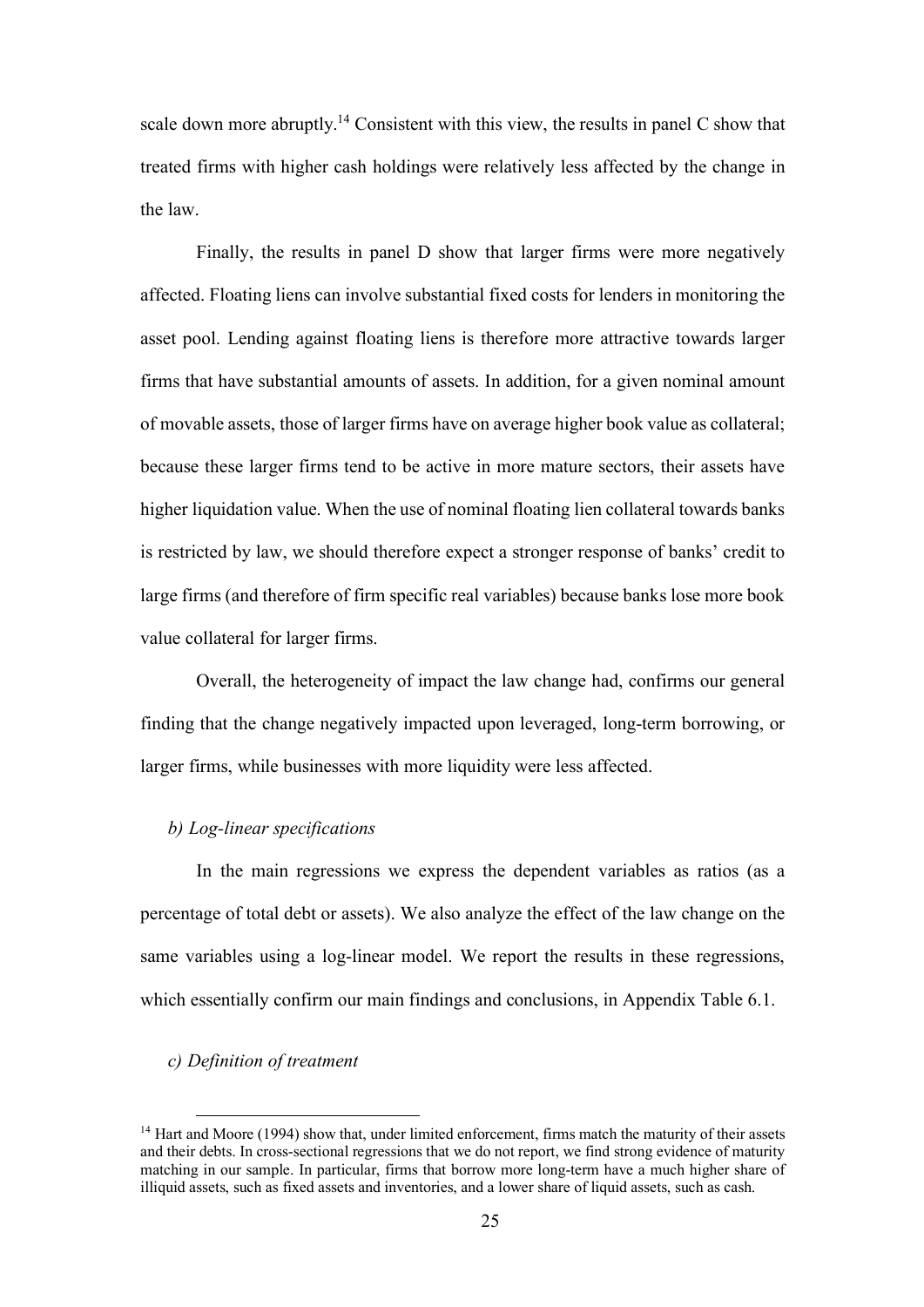To make assignment to the treatment group more exogenous with regard to the change in law, we instead categorize treated firms as those with floating liens in 2000 (instead of 2000-2003) and other firms as control firms. Appendix Table 6.2 shows that our main results on debt structure, investment and asset growth are similar to those presented earlier.

As an alternative to the exact matching on firm age and 5-digit industry code level, we use a coarsened exact matching algorithm and match treated and control firms on the following variables, averaged for each firm over the 2000-2003 period: Log(Assets) as a proxy for size, Operating margin (EBITDA divided by total sales), Asset growth rate, Net investment/Assets, and Debt/Assets. In Appendix Table 6.3 we show that this matching procedure performs well in making the treated and control group balanced with respect to these covariates. Our main results are unaffected.

To further understand why some firms pledge floating liens while other firms do not, we also ran an additional regression using data from 1999 to 2003 and found that firm fixed effects explain 92% of the variation in floating lien pledge. This suggests that important differences in "style", as in Bertrand and Schoar (2003), such as riskaversion or the degree of financial literacy, matter most for firms' choice between pledging floating liens and other types of collateral. <sup>15</sup> Since we employ firm fixed effects in all our regression, we thereby control directly for such time-invariant differences.

#### *d) Collapsing Data to a Cross-section*

Appendix Table 6.4 contains regression results with the data collapsed to a cross-section in which each observation equals the "post" minus the "pre" change in

<sup>&</sup>lt;sup>15</sup> In Cerqueiro et al (2016) we were able to use very granular collateral data to explicitly create a control group that used other collateral than floating liens. When studying the universe of Swedish businesses, the collateral data is less granular and we cannot do an equally good match on the collateral variable.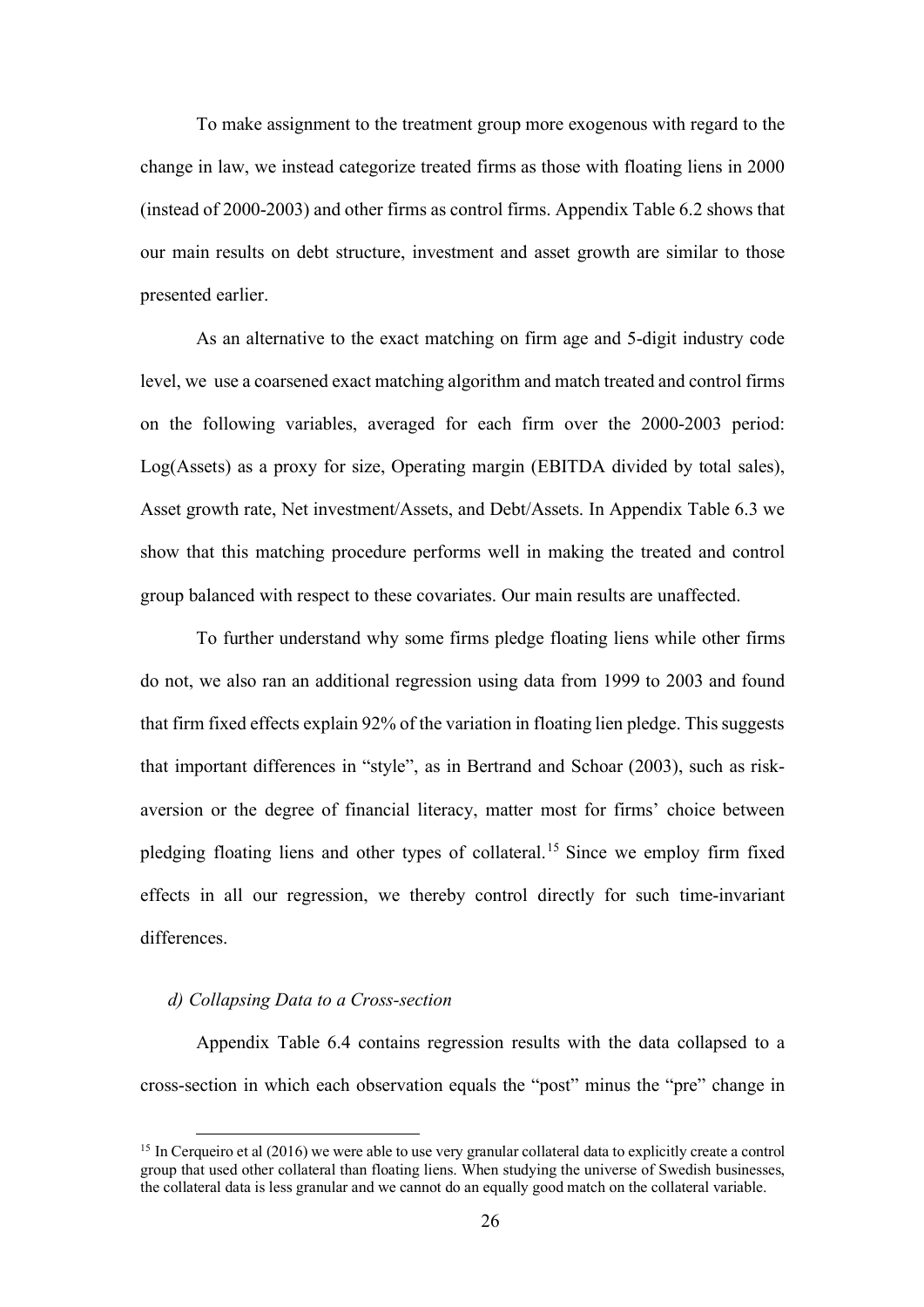the average level of the outcome variable. This specification addresses the concern in Bertrand, Duflo and Mullainathan (2004) regarding spurious correlations in differencein-differences models. The results obtained are similar to those presented earlier.

#### **7. Conclusion**

In this paper, we establish how movable collateral alleviates financing frictions in the real economy by detailing its importance for the asset and liability structure of firms and its resulting impact on investment and growth. For this purpose, we exploit a unique legal reform in Sweden that reduces the fraction of assets that lenders secured by floating liens are entitled to when a firm is liquidated. Since this legal reform redistributes collateral rights among different creditors without affecting either the quantity or the value of the borrowers' total assets, our setting provides exogenous variation in a firm's collateral capacity while keeping constant the size of its balance sheet. By assessing how this zero-sum transfer of collateral rights affects the credit supply, corporate financing, and investment, we take a step forward in identifying the role that collateral plays in the real economy.

Using a panel of all incorporated firms in Sweden, we find that the seniority structure and distribution of collateral rights are quantitatively important in supporting corporate debt capacity, and that this legal reform has a "collateral-damaging" effect on businesses. We present new evidence that reveals the channels through which firms' ability to pledge movable collateral affects their overall debt capacity, debt structure, asset and liability composition and thereby investment, growth, and performance. A lessened ability to post movable collateral to banks is shown to reduce both the amount and the maturity of firm debt. This in turn is associated with an increase in the holdings of liquid assets and forces firms to cut back on investment, reduce inventories and employment, and grow at a slower rate.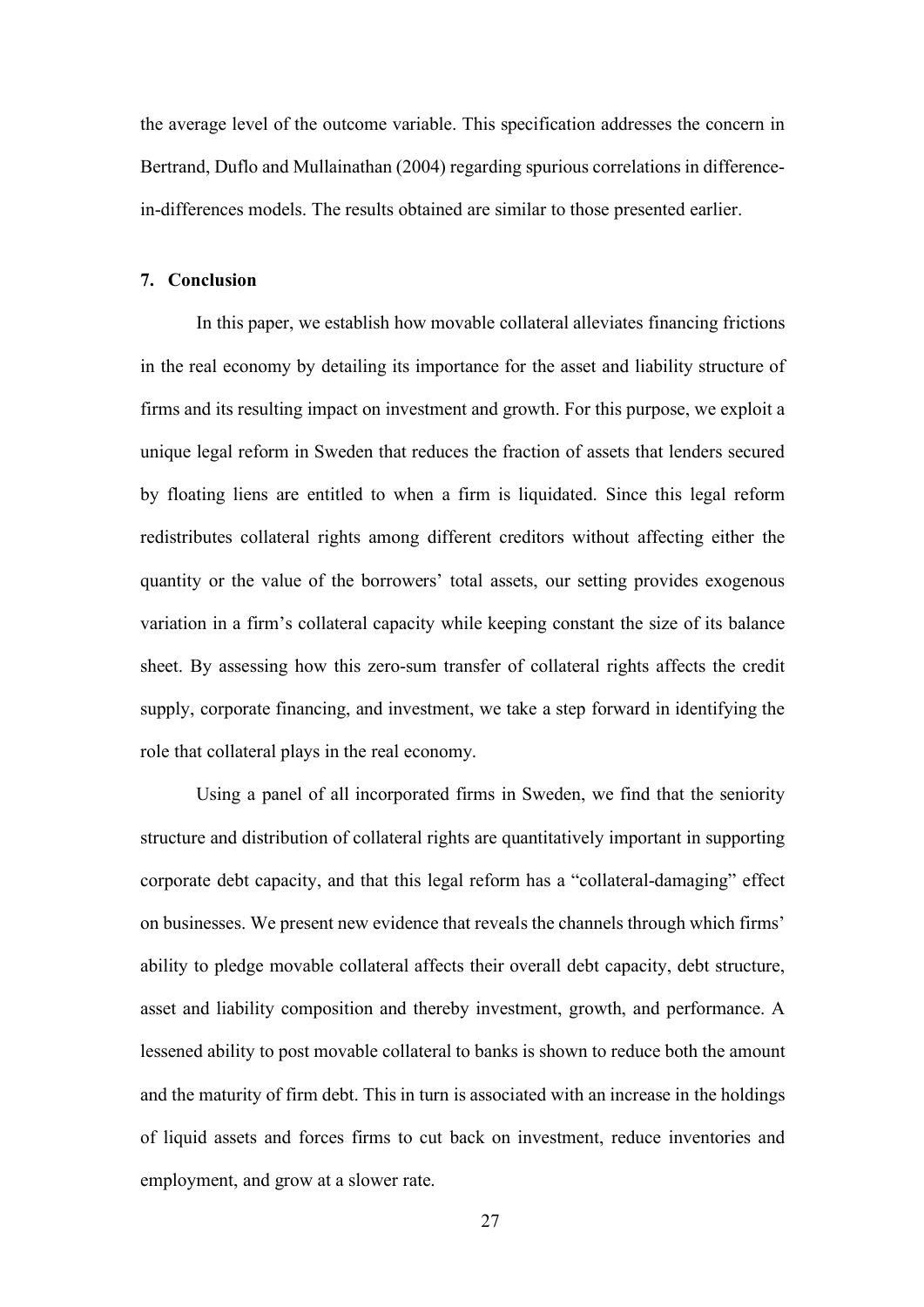#### **References**

- Almeida, H., Campello, M., 2007. Financial Constraints, Asset Tangibility, and Corporate Investment. Rev. Finan. Studies. 20, 1429-1460.
- Almeida, H., Campello, M., Weisbach, M.S., 2004. The Cash Flow Sensitivity of Cash. J. Finance. 59, 1777-1804.
- Aretz, K., Campello, M., Marchica, M.-T., Access to Collateral and the Democratization of Credit: France's Reform of The Napoleonic Code. Manchester Business School, Manchester, 2016.
- Benmelech, E., Bergman, N.K., 2009. Collateral Pricing. J. Finan. Econ. 91, 339–360.
- Benmelech, E., Garmaise, M.J., Moskowitz, T.J., 2005. Do Liquidation Values Affect Financial Contracts? Evidence from Commercial Loan Contracts and Zoning Regulation. Q.J.E. 120, 1121-1254.
- Bergström, C., Eisenberg, T., Sundgren, S., 2004. On the Design of Efficient Priority Rules for Secured Creditors: Empirical Evidence from A Change in Law. Europ. J. Law Econ. 18, 273-297.
- Bertrand, M., Duflo, E., Mullainathan, S., 2004. How Much Should We Trust Differences-in-Differences Estimates? Q.J.E. 119, 249-275.
- Bertrand, M. and A. Schoar, 2003. Managing with Style: The Effect of Managers on Firm Policies, Q.J.E., 118 (4), 1169–1208.
- Calomiris, C.W., Larrain, M., Liberti, J.M., Sturgess, J., 2017. How Collateral Laws Shape Lending and Sectoral Activity. J. Finan. Econ. 123, 163-188.
- Campello, M., Larrain, M., 2016. Enlarging the Contracting Space: Collateral Menus, Access to Credit, and Economic Activity. Rev. Finan. Studies. 29, 349-383.
- Carpenter, R.E., Fazzari, S.M., Petersen, B.C., 1998. Financing Constraints And Inventory Investment: A Comparative Study With High-Frequency Panel Data. Rev. Econ. Statist. 80, 513-519.
- Cerqueiro, G., Ongena, S., Roszbach, K., 2016. Collateralization, Bank Loan Rates and Monitoring: Evidence from a Natural Experiment. J. Finance. 71, 1295-1322.
- Chaney, T., Sraer, D., Thesmar, D., 2012. The Collateral Channel: How Real Estate Shocks affect Corporate Investment. A.E.R. 102, 2381-2409.
- Cronqvist, H., Heyman, F., Nilsson, M., Svaleryd, H., Vlachos, J., 2009. Do Entrenched Managers Pay Their Workers More? J. Finance. 64, 309-339.
- Djankov, S., Hart, O., McLiesh, C., Shleifer, A., 2008. Debt Enforcement around the World. J.P.E. 116, 1105-1149.
- Franks, J., Sussman, O., 2005. Financial Distress and Bank Restructuring of Small to Medium Size UK Companies. Rev. Finan. 9, 65-96.
- Gan, J., 2007. Collateral, Debt Capacity, and Corporate Investment: Evidence from a Natural Experiment. J. Finan. Econ. 85, 709-734.
- Garmaise, M.J., 2008. Production in Entrepreneurial Firms: The Effects of Financial Constraints on Labor and Capital. Rev. Finan. Studies. 21, 543-577.
- Gennaioli, N., Rossi, S., 2013. Contractual Resolutions of Financial Distress. Rev. Finan. Studies. 26, 602-634.
- Giannetti, M., 2003. Do Better Institutions Mitigate Agency Problems? Evidence from Corporate Finance Choices. J. of Finan. Quant. Ana. 38, 185-212.
- Gilje, E., Loutskina, E., Murphy, D., Drilling and Debt. Darden Business School, Charlottesville VA, 2018.
- Hart, O., Moore, J., 1994. A Theory of Debt Based on the Inalienability of Human Capital. Q.J.E. 109, 841-879.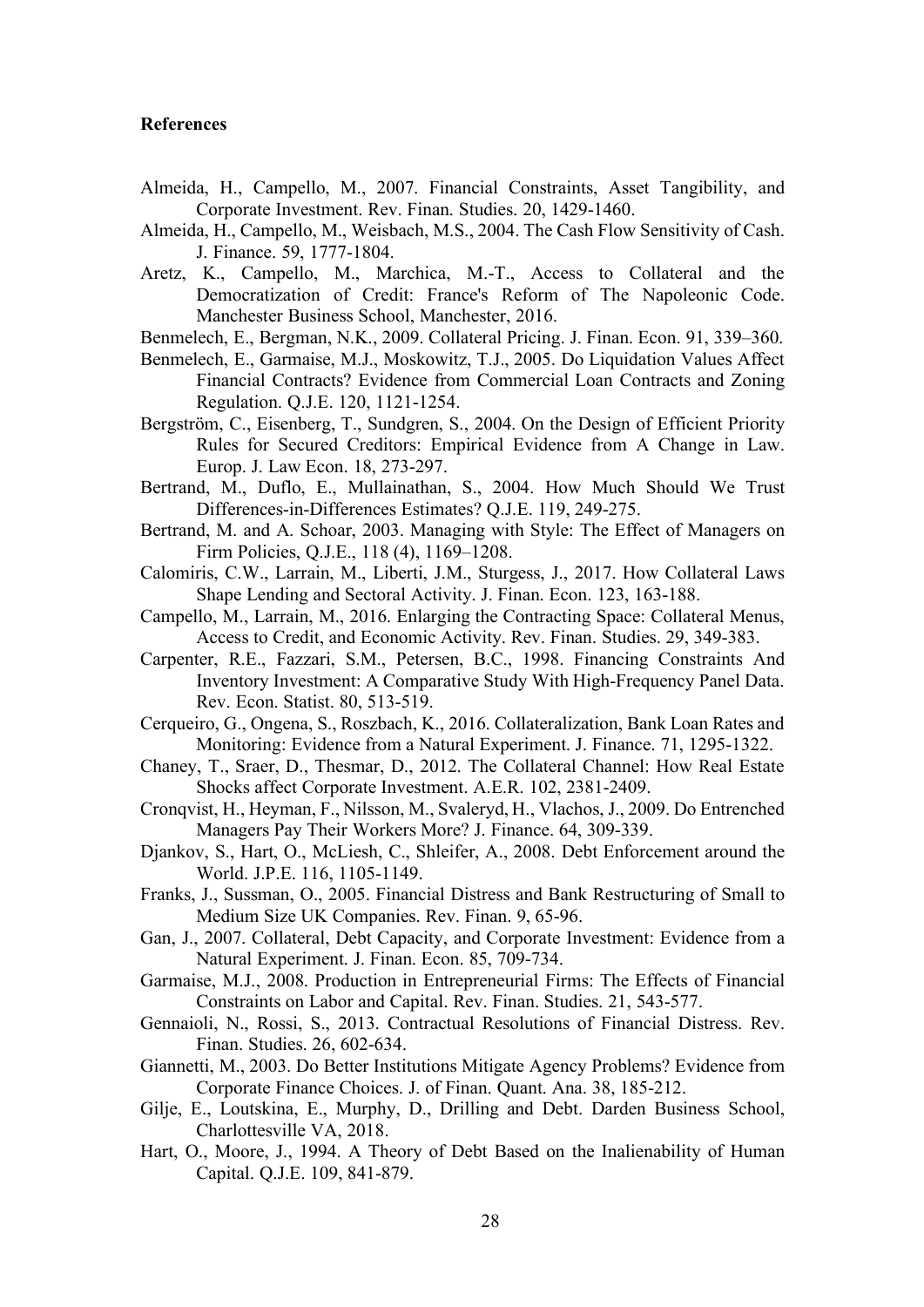- Krishnan, K., Nandy, D.K., Puri, M., 2015. Does Financing Spur Small Business Productivity? Evidence from a Natural Experiment. Rev. Finan. Studies. 28, 1768-1809.
- Mian, A.R., Sufi, A., 2014. House of Debt: How They (and You) Caused the Great Recession, and How We Can Prevent It from Happening Again. University of Chicago Press, Chicago.
- Ministry of Justice, The Swedish Law-Making Process. Ministry of Justice, Stockholm, 2016.
- Qian, J., Strahan, P.E., 2007. How Law and Institutions Shape Financial Contracts: The Case of Bank Loans. J. Finance. 62, 2803-2834.
- Rodano, G., Serrano-Velarde, N., Tarantino, E., 2016. Bankruptcy Law and Bank Financing. J. Finan. Econ. 120, 363-382.
- Strömberg, P., Thorburn, K.S., 1996. An Empirical Investigation of Swedish Corporations in Liquidation Bankruptcy. EFI, Stockholm.
- Vig, V., 2013. Access to Collateral and Corporate Debt Structure: Evidence from a Natural Experiment. J. Finance. 68, 881–928.
- von Lilienfeld-Toal, U., Mookherjee, D., Visaria, S., 2012. The Distributive Impact of Reforms in Credit Enforcement: Evidence From Indian Debt Recovery Tribunals. Econometrica. 80, 497–558.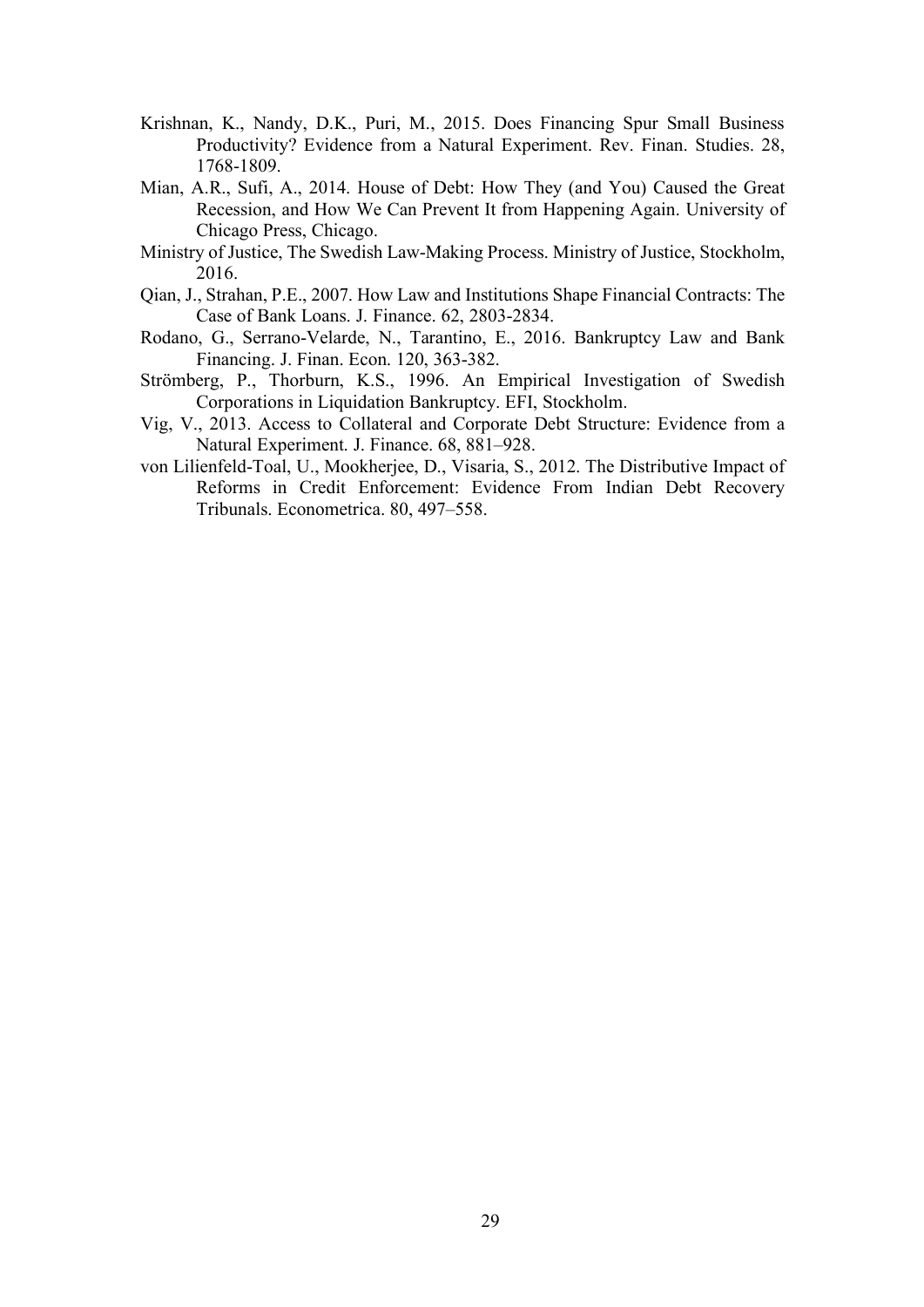

#### **Figure 1 – Effect of the 2004 Law on firm debt and on debt maturity**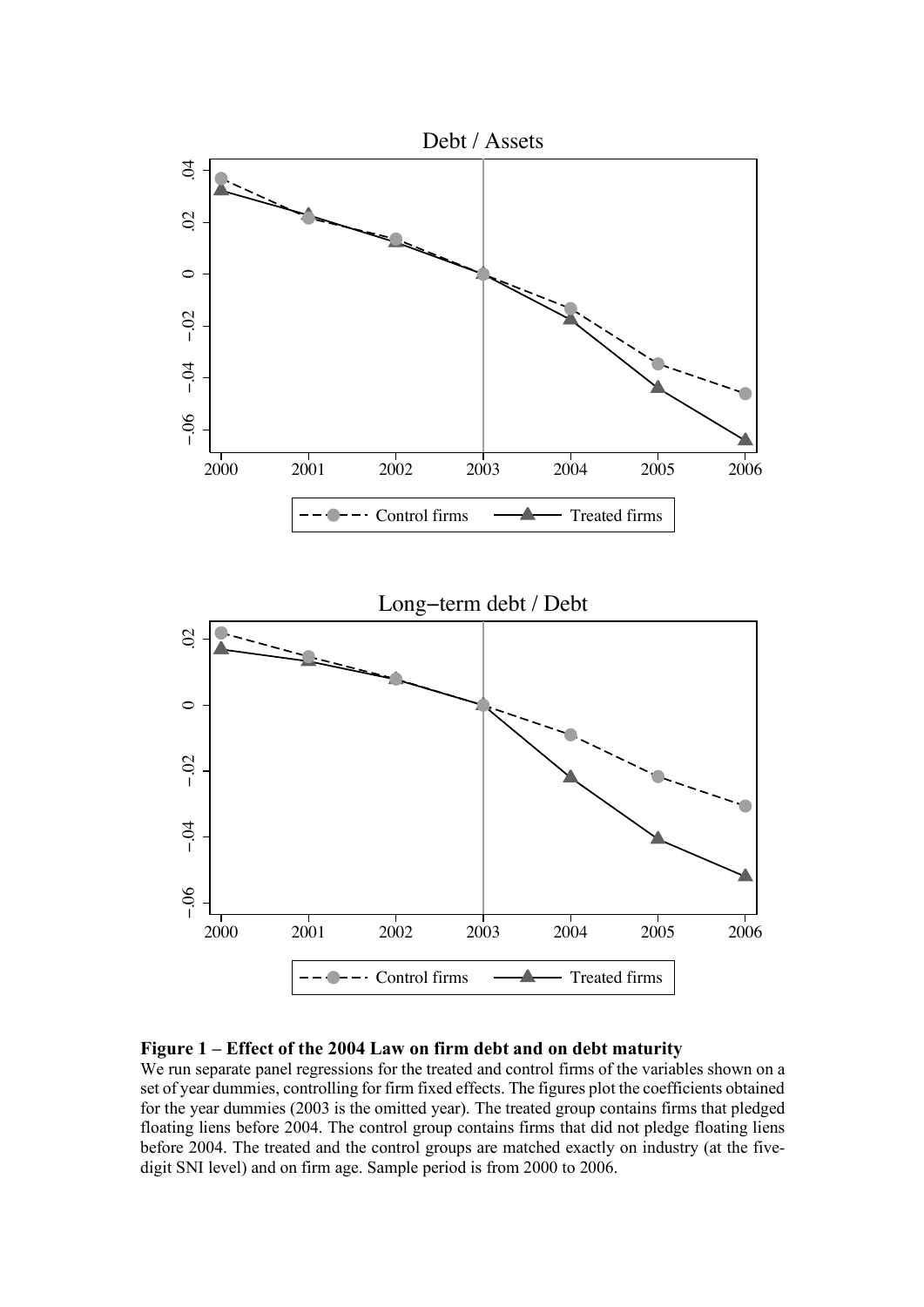

#### **Figure 2 – Effect of the 2004 Law on firm investment**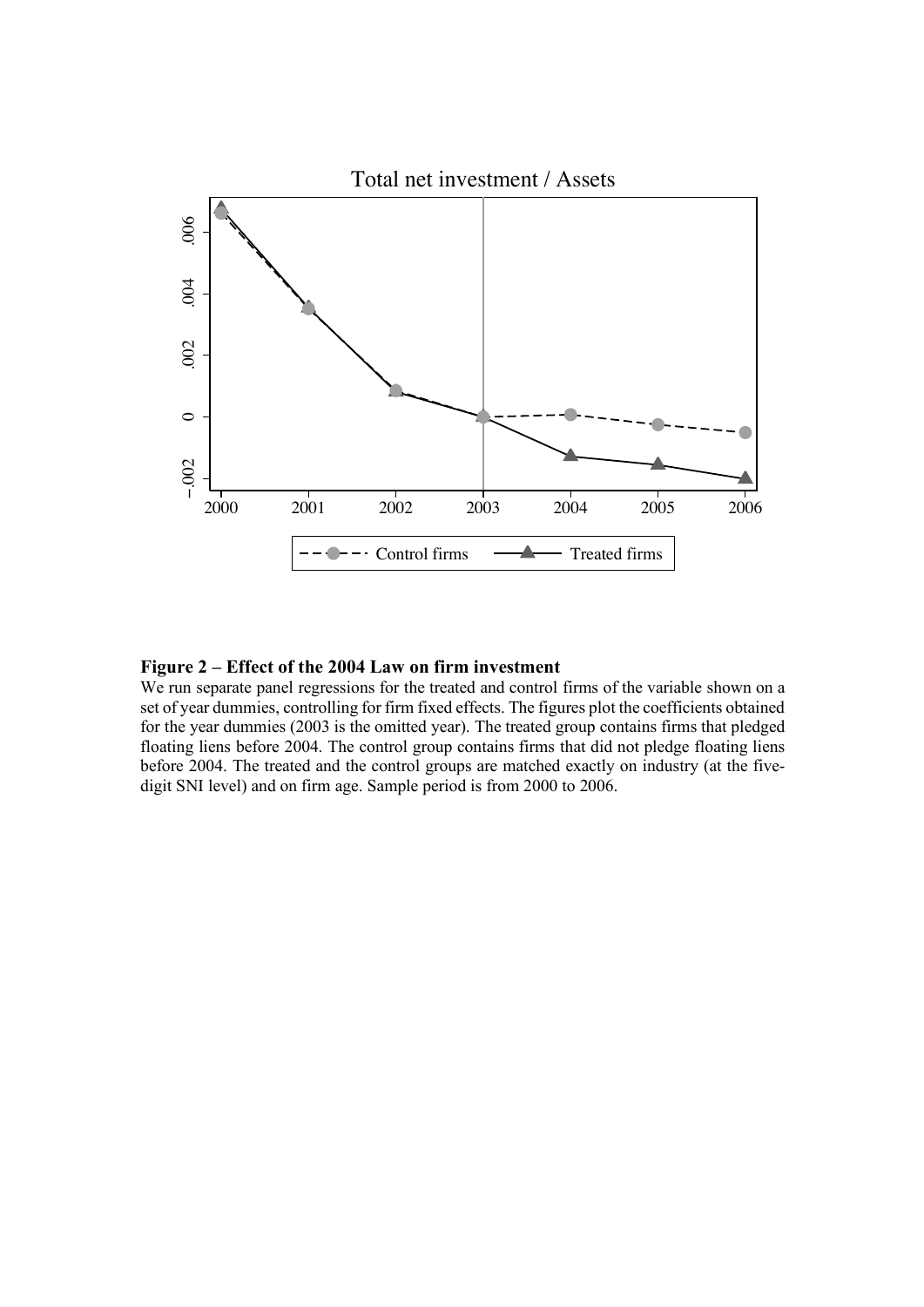

**(Figure 3 continues on the next page)**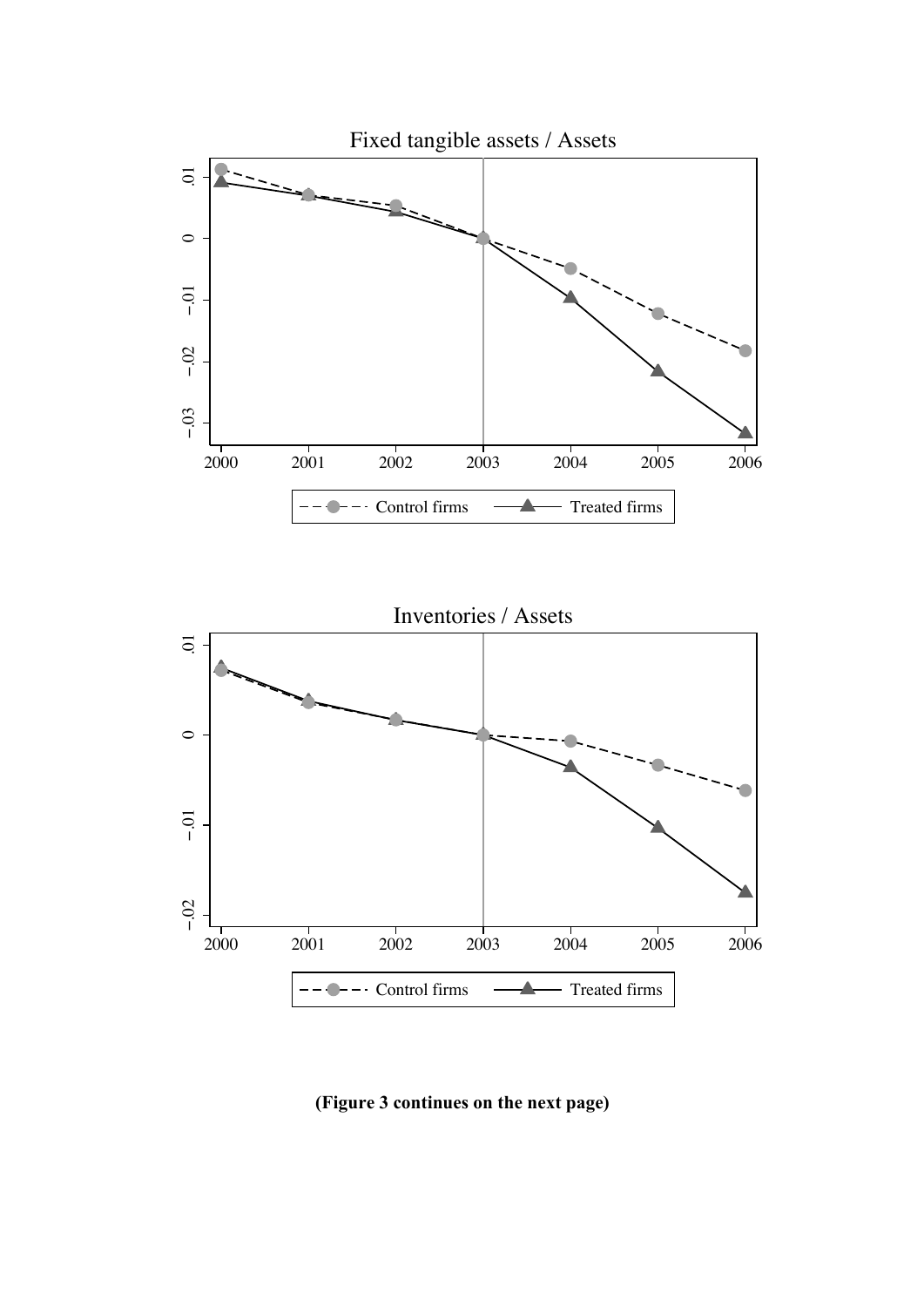

#### **Figure 3 – Effect of the 2004 Law on asset structure**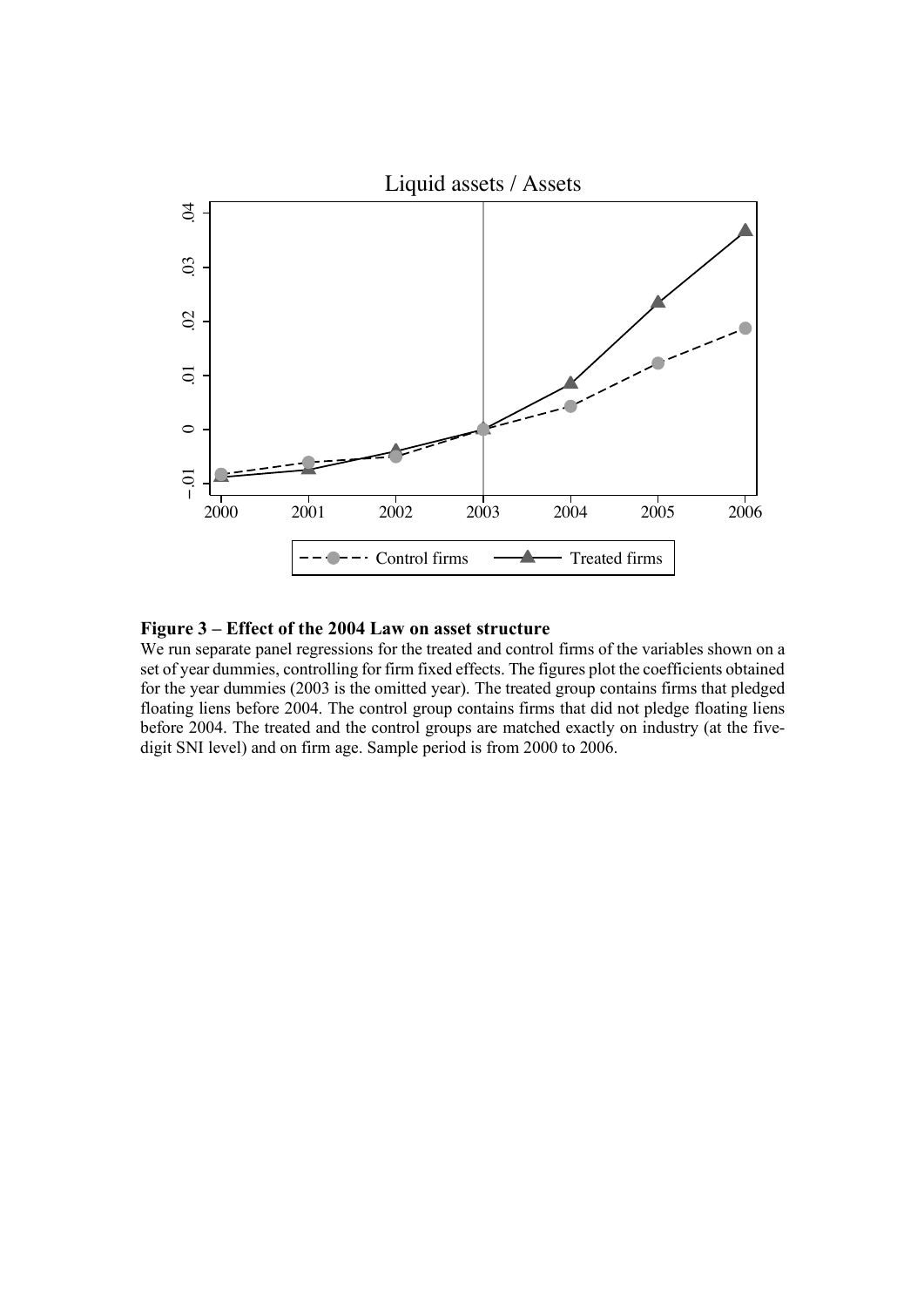

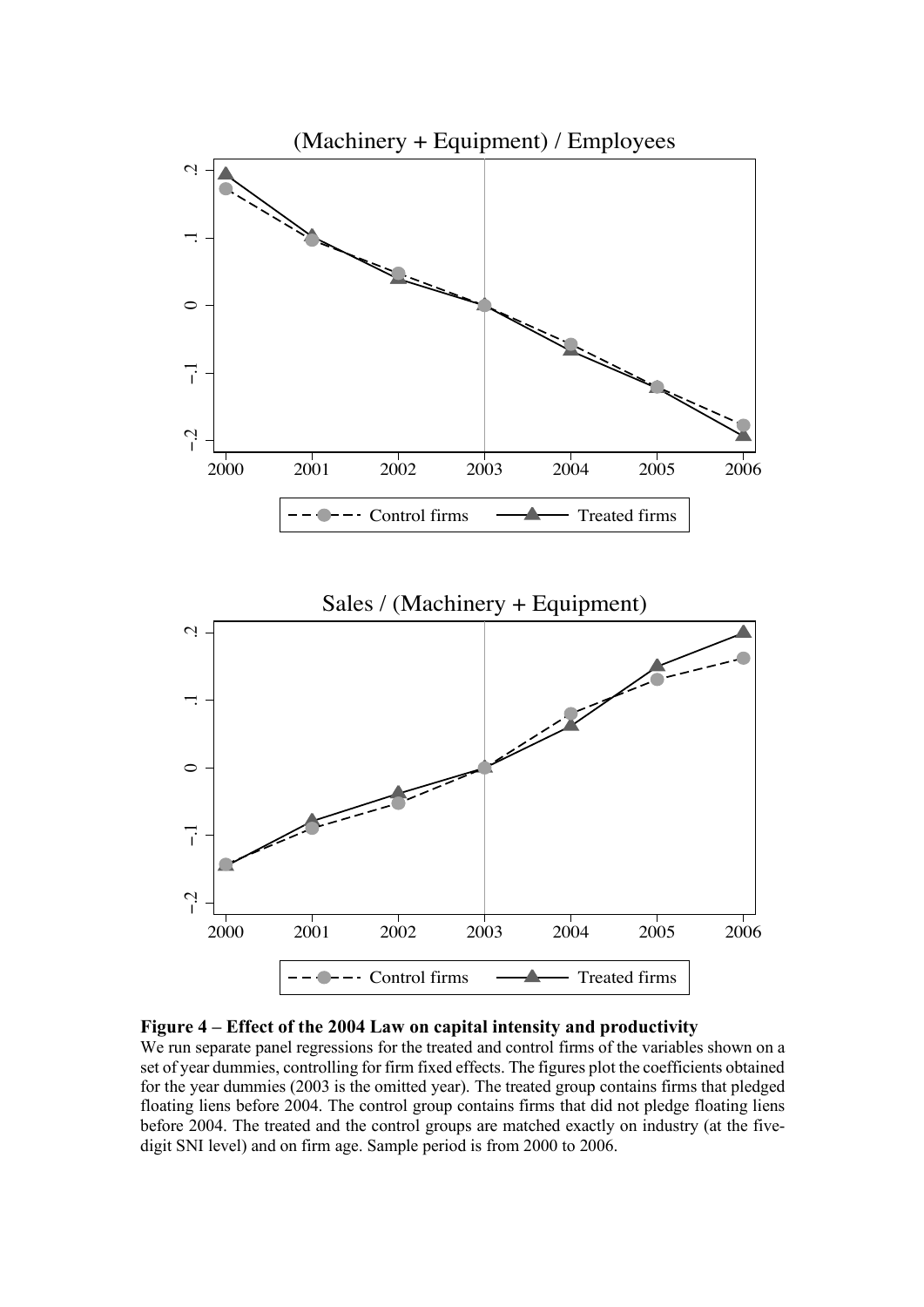

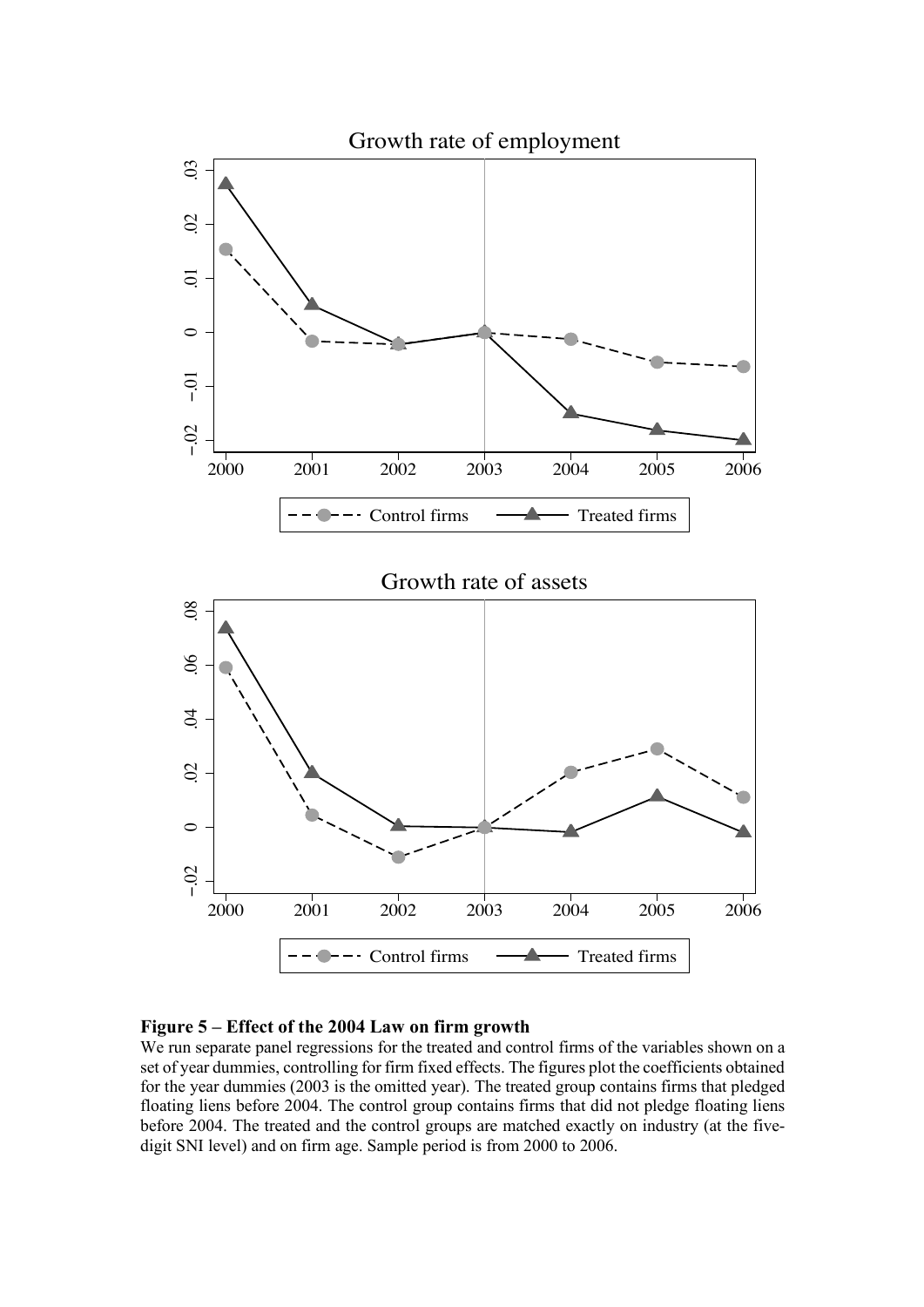

#### **Figure 6 – Effect of the 2004 Law on firm bankruptcy**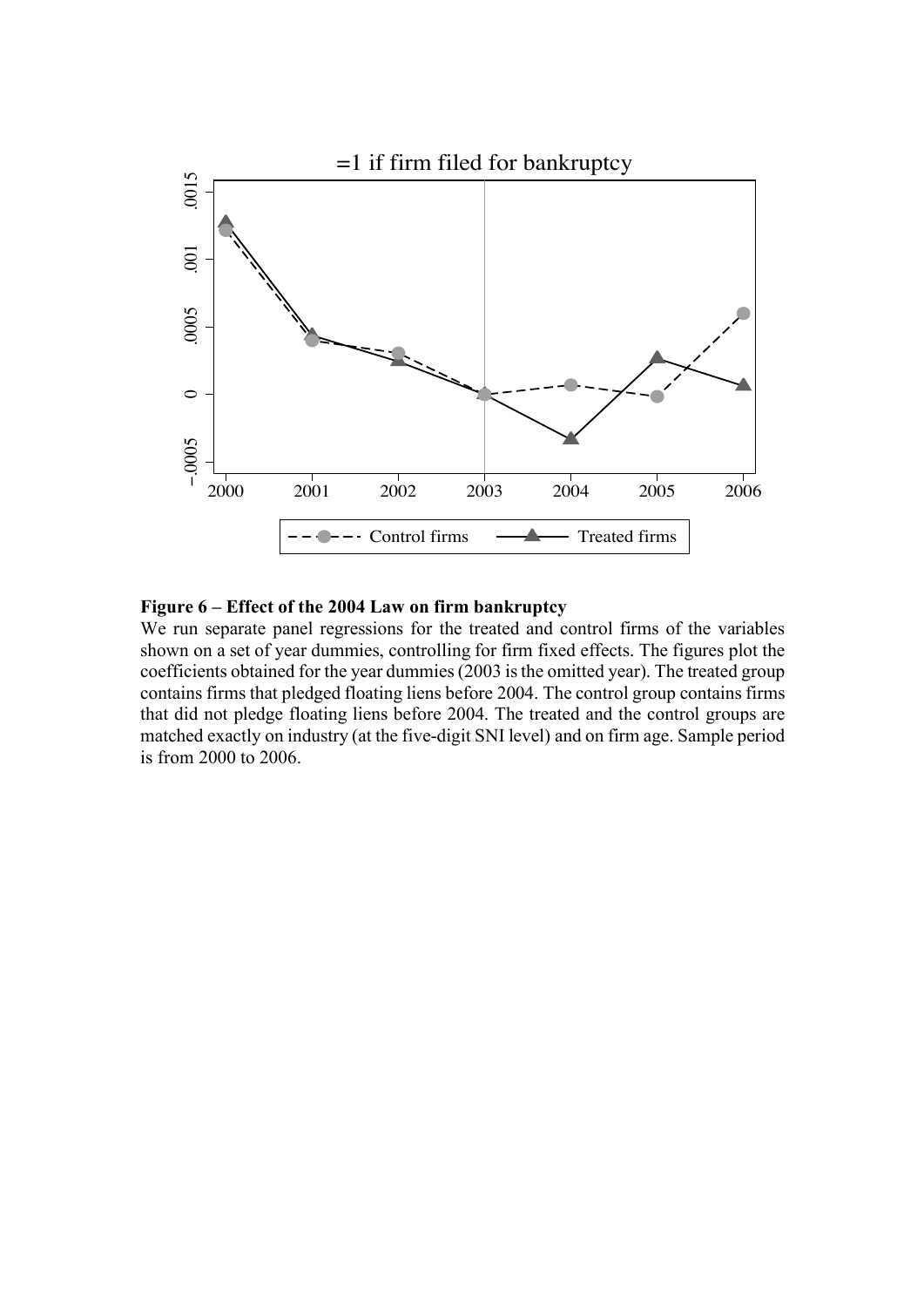## **Table 1 – Definition of variables**

Data Sources: official annual reports, filed at Swedish Company Registration Office. Variable definitions provided by credit bureau UC.

| Variable                                          | Definition                                                                                |
|---------------------------------------------------|-------------------------------------------------------------------------------------------|
| Total collateral / Debt                           | Sum of pledged fixed liens and floating liens as a % of total liabilities                 |
| Fixed liens / Debt                                | Pledged fixed liens as a % of total liabilities                                           |
| Debt / Assets                                     | Total liabilities as a % of total assets                                                  |
| Long-term debt / Debt                             | Liabilities with maturity $\geq 1$ year as a % of total liabilities                       |
| Long-term loans / Debt                            | Loans from financial institutions with maturity $\geq 1$ year as a % of total liabilities |
| Short-term loans / Debt                           | Loans from financial institutions with maturity $\leq 1$ year as a % of total liabilities |
| Lines of credit limit / Debt                      | Lines of credit limit as a % of total liabilities                                         |
| Total net investment / Assets                     | Total net investment as a % of total assets                                               |
| Investment in machinery and equipment /<br>Assets | Net investment in machinery and equipment as a % of total assets                          |
| Investment in land and buildings / Assets         | Net investment in land and buildings as a % of total assets                               |
| Tangible assets / Assets                          | Tangible assets as a % of total assets                                                    |
| Inventories / Assets                              | Inventories as a % of total assets                                                        |
| Liquid assets / Assets                            | Cash and equivalents as a % of total assets                                               |
| $(Machinery + Equipment) / Employes$              | Sum of machinery and equipment (in mSEK) per employee                                     |
| Sales / (Machinery + Equipment)                   | Total revenue as a % of the sum of machinery and equipment                                |
| Employment growth                                 | Year-to-year change in the log of total employees                                         |
| Asset growth                                      | Year-to-year change in the log of total assets (mSEK)                                     |
| Firm filed for bankruptcy                         | Indicates whether the firm filed for bankruptcy in the current year                       |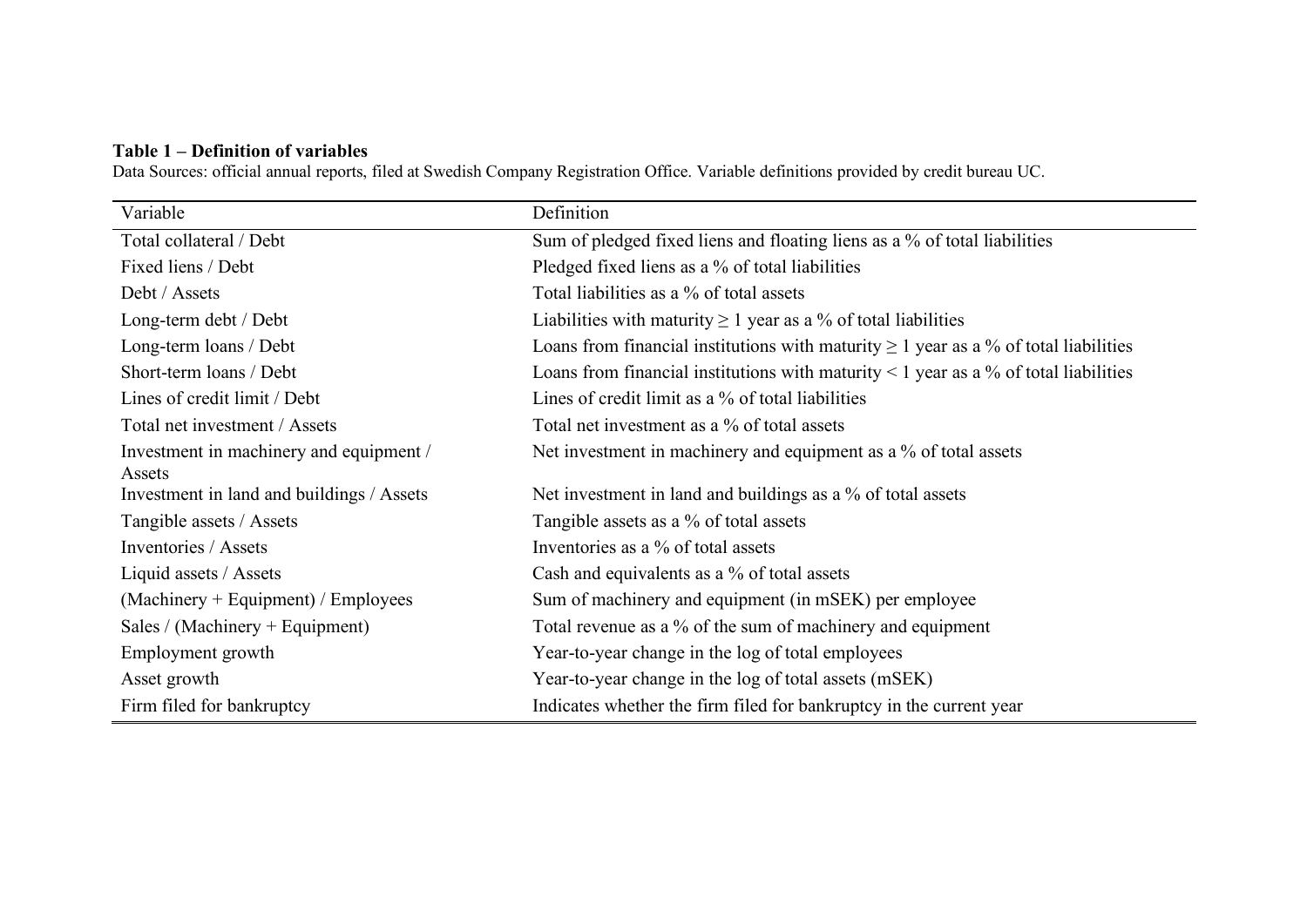#### **Table 2 – Summary statistics**

Statistics are for the year 2003. The number of firms in the sample is 193,594. P25 and P75 refer to 25<sup>th</sup> and 75<sup>th</sup> percentiles, respectively. mSEK is millions of Swedish Kroner (8.5 SEK  $= 1$  USD).

| Variable                                          | Mean     | Standard<br>deviation | P <sub>25</sub> | Median | P75   |
|---------------------------------------------------|----------|-----------------------|-----------------|--------|-------|
| Collateral                                        |          |                       |                 |        |       |
| Total collateral / Debt                           | 0.370    | 0.416                 | 0.000           | 0.136  | 0.793 |
| Fixed liens / Debt                                | 0.159    | 0.323                 | 0.000           | 0.000  | 0.000 |
| Debt and debt structure                           |          |                       |                 |        |       |
| Debt / Assets                                     | 0.588    | 0.272                 | 0.436           | 0.653  | 0.825 |
| Long-term debt / Debt                             | 0.260    | 0.327                 | 0.000           | 0.068  | 0.518 |
| Long-term loans / Debt                            | 0.149    | 0.257                 | 0.000           | 0.000  | 0.242 |
| Short-term loans / Debt                           | 0.020    | 0.070                 | 0.000           | 0.000  | 0.000 |
| Lines of credit limit / Debt                      | 0.320    | 0.276                 | 0.084           | 0.218  | 0.417 |
| Investment                                        |          |                       |                 |        |       |
| Total net investment / Assets                     | 0.014    | 0.030                 | 0.000           | 0.004  | 0.017 |
| Investment in machinery and<br>equipment / Assets | 0.012    | 0.025                 | 0.000           | 0.003  | 0.014 |
| Investment in land and buildings /<br>Assets      | 0.003    | 0.014                 | 0.000           | 0.000  | 0.000 |
| Asset structure                                   |          |                       |                 |        |       |
| Tangible assets / Assets                          | 0.219    | 0.279                 | 0.014           | 0.092  | 0.356 |
| Inventories / Assets                              | 0.117    | 0.210                 | 0.000           | 0.000  | 0.157 |
| Liquid assets / Assets                            | 0.241    | 0.277                 | 0.015           | 0.126  | 0.384 |
| Capital intensity and productivity                |          |                       |                 |        |       |
| (Machinery + Equipment) /<br>Employees            | 0.697    | 2.565                 | 0.000           | 0.000  | 0.000 |
| Sales / (Machinery + Equipment)                   | 2.799    | 1.698                 | 1.674           | 2.880  | 3.944 |
| Firm growth and size                              |          |                       |                 |        |       |
| Employment growth                                 | $-0.007$ | 0.185                 | 0.000           | 0.000  | 0.000 |
| Asset growth                                      | 0.013    | 0.660                 | $-0.108$        | 0.005  | 0.157 |
| Number of employees                               | 10.598   | 127.539               | 2.000           | 3.000  | 6.000 |
| Assets (log mSEK)                                 | 14.273   | 1.976                 | 0.505           | 1.410  | 4.348 |
| Bankruptcy                                        |          |                       |                 |        |       |
| Firm filed for bankruptcy                         | 0.002    | 0.048                 | 0.000           | 0.000  | 0.000 |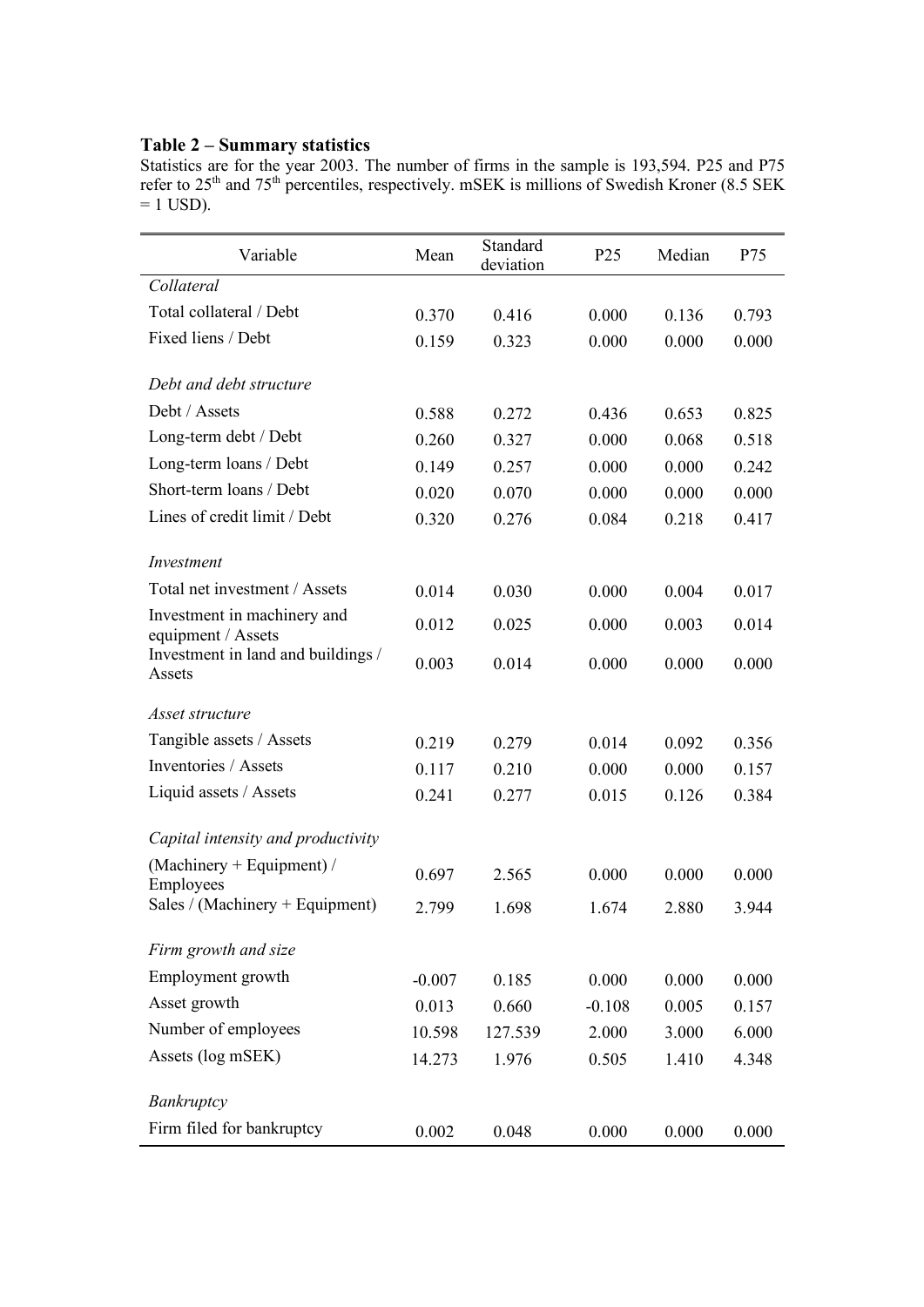### **Table 3 – Sample means for control and treated firms**

Sample averages are for the period 2000-2003. The treated group contains firms that pledged floating liens before 2004. The control group contains firms that did not pledge floating liens before 2004. The treated and the control groups are matched exactly on industry (at the fivedigit SNI level) and on firm age. Differences in means are assessed with the *t-test*. \*\*\*, \*\*, and \* indicate significance at the 1%, 5%, and 10% levels, respectively.

| Variable                                          | Control | Treated | Difference  |
|---------------------------------------------------|---------|---------|-------------|
| Collateral                                        |         |         |             |
| Total collateral / Debt                           | 0.112   | 0.609   | 0.497***    |
| Fixed liens / Debt                                | 0.112   | 0.179   | $0.067***$  |
| Debt and debt structure                           |         |         |             |
| Debt / Assets                                     | 0.534   | 0.701   | $0.167***$  |
| Long-term debt / Debt                             | 0.208   | 0.309   | $0.101***$  |
| Long-term loans / Debt                            | 0.075   | 0.221   | $0.146***$  |
| Short-term loans / Debt                           | 0.009   | 0.027   | $0.017***$  |
| Lines of credit limit / Debt                      | 0.224   | 0.316   | $0.092***$  |
| Investment                                        |         |         |             |
| Total net investment / Assets                     | 0.016   | 0.020   | $0.004***$  |
| Investment in machinery and equipment<br>/ Assets | 0.014   | 0.017   | $0.003***$  |
| Investment in land and buildings /<br>Assets      | 0.003   | 0.003   | $0.001***$  |
| Asset structure                                   |         |         |             |
| Tangible assets / Assets                          | 0.186   | 0.266   | $0.079***$  |
| Inventories / Assets                              | 0.091   | 0.175   | $0.083***$  |
| Liquid assets / Assets                            | 0.308   | 0.167   | $-0.141***$ |
| Capital intensity and productivity                |         |         |             |
| (Machinery + Equipment) / Employees<br>(mSEK)     | 0.781   | 0.862   | $0.081***$  |
| Sales / (Machinery + Equipment)                   | 2.736   | 2.861   | $0.125***$  |
| Firm growth and size                              |         |         |             |
| Employment growth                                 | 0.004   | 0.022   | $0.009***$  |
| Asset growth                                      | 0.059   | 0.080   | $0.014***$  |
| Number of employees                               | 8.50    | 9.37    | $0.875**$   |
| Assets (log mSEK)                                 | 13.94   | 14.48   | $0.543***$  |
| Bankruptcy                                        |         |         |             |
| Firm filed for bankruptcy                         | 0.003   | 0.003   | $< 0.001*$  |
| Number of firms                                   | 80,431  | 88,055  |             |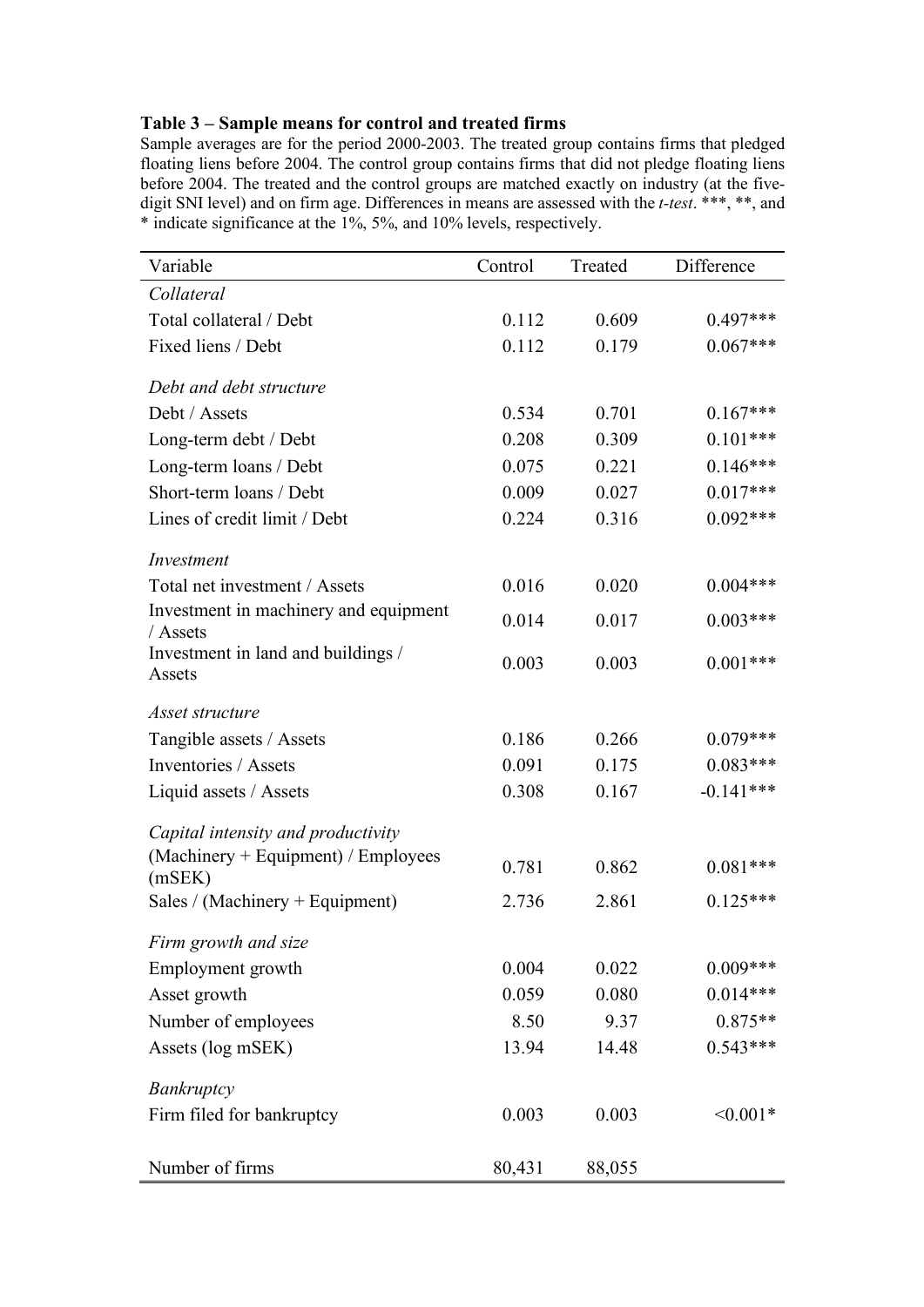#### **Table 4 – Total collateral and fixed liens**

Total collateral includes floating liens and fixed liens. Sample period is from 2000 to 2006. Post-law is a dummy that equals one in years 2004 to 2006, and equals zero in years 2000-2003. The treated group contains firms that pledged floating liens before 2004. The control group contains firms that did not pledge floating liens before 2004. "Matched samples" refers to the exact matching of treated and control firms on industry (based on 5-digit SNI codes) and on firm age. *Predicted % change* is the *Treated × Post-law* coefficient divided by the sample mean of the dependent variable in the pre-treatment period for the treated group, in percent. The standard errors shown in brackets are clustered at the firm level. \*\*\*, \*\*, and \* indicate significance at the 1%, 5%, and 10% levels, respectively.

| Dependent variable:       | Total collateral / Debt   |                           |                           | Fixed liens / Debt        |                          |                      |  |
|---------------------------|---------------------------|---------------------------|---------------------------|---------------------------|--------------------------|----------------------|--|
|                           | (1)                       | (2)                       | (3)                       | (4)                       | (5)                      | (6)                  |  |
| Treated $\times$ Post-law | $-0.0220***$<br>[0.00105] | $-0.0295***$<br>[0.00137] | $-0.0343***$<br>[0.00141] | $0.0163***$<br>[0.000861] | $0.0133***$<br>[0.00116] | 0.00101<br>[0.00120] |  |
| Firm fixed effects        | Yes                       | Yes                       | Yes                       | Yes                       | Yes                      | Yes                  |  |
| Year fixed effects        | Yes                       | Yes                       | Yes                       | Yes                       | Yes                      | Yes                  |  |
| Matched samples           |                           | Yes                       | Yes                       | $\overline{\phantom{m}}$  | Yes                      | Yes                  |  |
| Treated $\times$ Trend    |                           |                           | Yes                       |                           |                          | Yes                  |  |
| Number of firms           | 191,385                   | 167,261                   | 167,261                   | 191,385                   | 167,261                  | 167,261              |  |
| Number of observations    | 1,303,505                 | 1,144,023                 | 1,144,023                 | 1,303,494                 | 1,144,016                | 1,144,016            |  |
| R-squared                 | 0.003                     | 0.004                     | 0.004                     | 0.002                     | 0.003                    | 0.003                |  |
| Predicted % change        | $-3.62$                   | $-4.84$                   | $-5.64$                   | 9.12                      | 7.45                     | 0.56                 |  |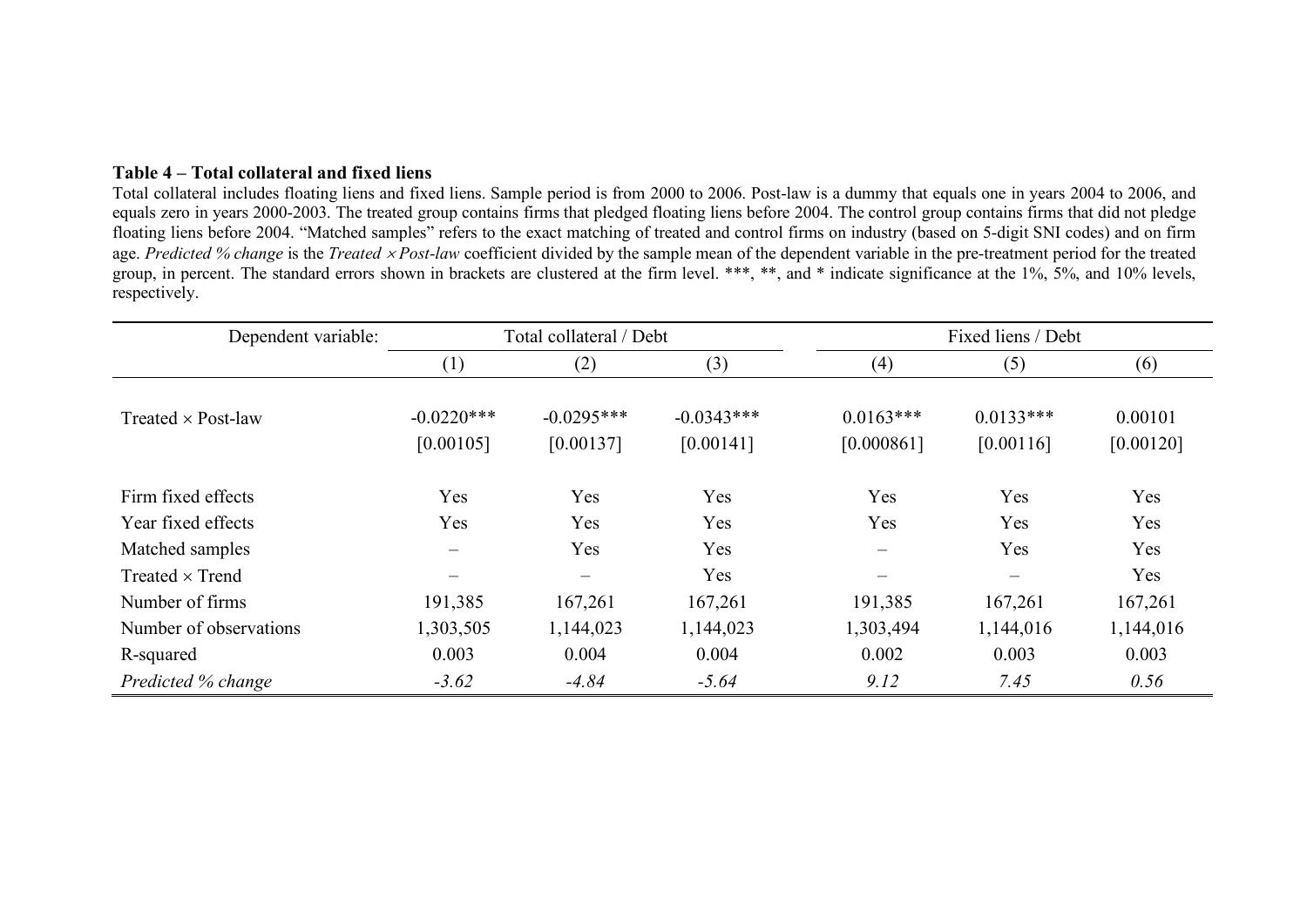#### **Table 5 – Leverage and debt maturity**

Long-term debt is debt due in one year or more. Sample period is from 2000 to 2006. Post-law is a dummy that equals one in years 2004 to 2006, and equals zero in years 2000-2003. The treated group contains firms that pledged floating liens before 2004. The control group contains firms that did not pledge floating liens before 2004. "Matched samples" refers to the exact matching of treated and control firms on industry (based on 5-digit SNI codes) and on firm age. *Predicted % change* is the *Treated × Post-law* coefficient divided by the sample mean of the dependent variable in the pre-treatment period for the treated group, in percent. The standard errors shown in brackets are clustered at the firm level. \*\*\*, \*\*, and \* indicate significance at the 1%, 5%, and 10% levels, respectively.

| Dependent variable:       |                              |                             |                            |                            | Long-term debt / Debt     |                           |
|---------------------------|------------------------------|-----------------------------|----------------------------|----------------------------|---------------------------|---------------------------|
|                           | (1)                          | (2)                         | (3)                        | (4)                        | (5)                       | (6)                       |
| Treated $\times$ Post-law | $-0.00928$ ***<br>[0.000809] | $-0.00940$ ***<br>[0.00108] | $-0.00528***$<br>[0.00112] | $-0.0345***$<br>[0.000929] | $-0.0350***$<br>[0.00124] | $-0.0151***$<br>[0.00138] |
| Firm fixed effects        | Yes                          | Yes                         | Yes                        |                            |                           |                           |
| Year fixed effects        | Yes                          | Yes                         | Yes                        | Yes                        | Yes                       | Yes                       |
| Matched samples           |                              | Yes                         | Yes                        |                            | Yes                       | Yes                       |
| Treated × Trend           |                              |                             | Yes                        |                            |                           | Yes                       |
| Number of firms           | 190,790                      | 165,992                     | 165,992                    | 191,453                    | 167,315                   | 167,315                   |
| Number of observations    | 1,273,170                    | 1,108,215                   | 1,108,215                  | 1,310,462                  | 1,149,965                 | 1,149,965                 |
| R-squared                 | 0.047                        | 0.053                       | 0.053                      | 0.014                      | 0.013                     | 0.014                     |
| Predicted % change        | $-1.32$                      | $-1.34$                     | $-0.75$                    | $-11.17$                   | $-11.34$                  | $-4.89$                   |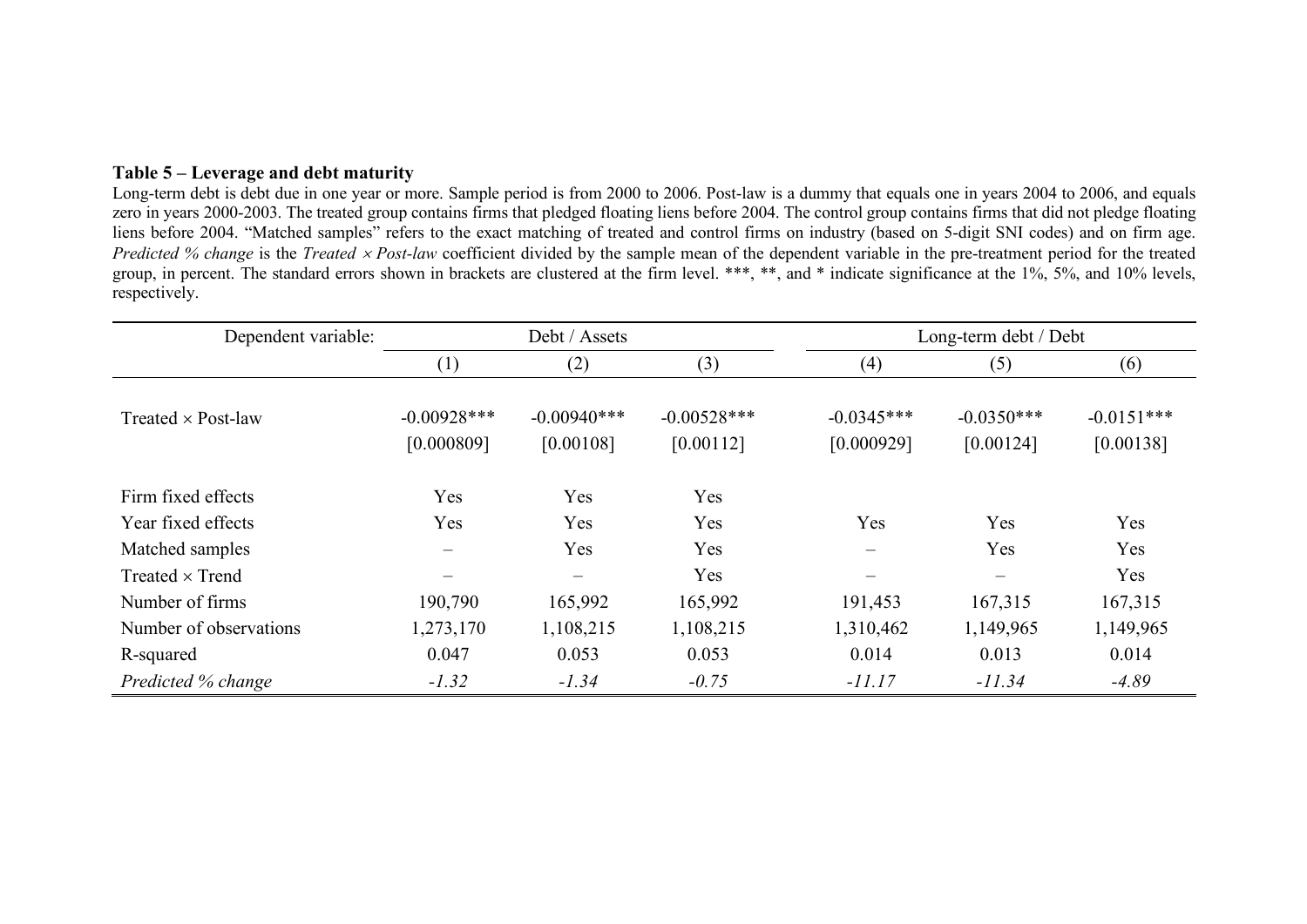## **Table 6 – Firm investment**

Sample period is from 2000 to 2006. Post-law is a dummy that equals one in years 2004 to 2006, and equals zero in years 2000-2003. The treated group contains firms that pledged floating liens before 2004. The control group contains firms that did not pledge floating liens before 2004. "Matched samples" refers to the exact matching of treated and control firms on industry (based on 5-digit SNI codes) and on firm age. *Predicted % change* is the *Treated × Post-law* coefficient divided by the sample mean of the dependent variable in the pre-treatment period for the treated group, in percent. The standard errors shown in brackets are clustered at the firm level. \*\*\*, \*\*, and \* indicate significance at the 1%, 5%, and 10% levels, respectively.

| Dependent<br>variable:    | Net investment / Assets   |                          |                          |                           | Investment in machinery and<br>equipment / Assets |                          |                          | Investment in land and buildings /<br>Assets |                         |  |
|---------------------------|---------------------------|--------------------------|--------------------------|---------------------------|---------------------------------------------------|--------------------------|--------------------------|----------------------------------------------|-------------------------|--|
|                           | (1)                       | (2)                      | (3)                      | (4)                       | (5)                                               | (6)                      | (7)                      | (8)                                          | (9)                     |  |
| Treated $\times$ Post-law | $-0.0006$ ***<br>[0.0001] | $-0.0014***$<br>[0.0002] | $-0.0012***$<br>[0.0003] | $-0.0006$ ***<br>[0.0001] | $-0.0010***$<br>[0.0001]                          | $-0.0011***$<br>[0.0002] | 0.0001<br>[0.0001]       | $-0.0002$ ***<br>[0.0001]                    | $-0.0003**$<br>[0.0001] |  |
| Firm fixed effects        | Yes                       | Yes                      | Yes                      | Yes                       | Yes                                               | Yes                      | Yes                      | Yes                                          | Yes                     |  |
| Year fixed effects        | Yes                       | Yes                      | Yes                      | Yes                       | Yes                                               | Yes                      | Yes                      | Yes                                          | Yes                     |  |
| Matched samples           | —                         | Yes                      | Yes                      | $\qquad \qquad -$         | Yes                                               | Yes                      | $\overline{\phantom{m}}$ | Yes                                          | Yes                     |  |
| Treated × Trend           |                           | $\overline{\phantom{0}}$ | Yes                      | $\overline{\phantom{0}}$  | $\overline{\phantom{0}}$                          | Yes                      |                          | $\overline{\phantom{0}}$                     | Yes                     |  |
| Number of firms           | 184,700                   | 163,332                  | 163,332                  | 184,746                   | 163,360                                           | 163,360                  | 184,735                  | 163,361                                      | 163,361                 |  |
| Number of<br>observations | 1,101,582                 | 984,189                  | 984,189                  | 1,104,224                 | 986,176                                           | 986,176                  | 1,136,470                | 1,018,512                                    | 1,018,512               |  |
| R-squared                 | 0.011                     | 0.010                    | 0.010                    | 0.011                     | 0.009                                             | 0.009                    | 0.001                    | 0.001                                        | 0.001                   |  |
| Predicted % change        | $-2.99$                   | $-7.04$                  | $-6.09$                  | $-3.72$                   | $-6.03$                                           | $-6.22$                  | 2.73                     | $-7.68$                                      | $-9.88$                 |  |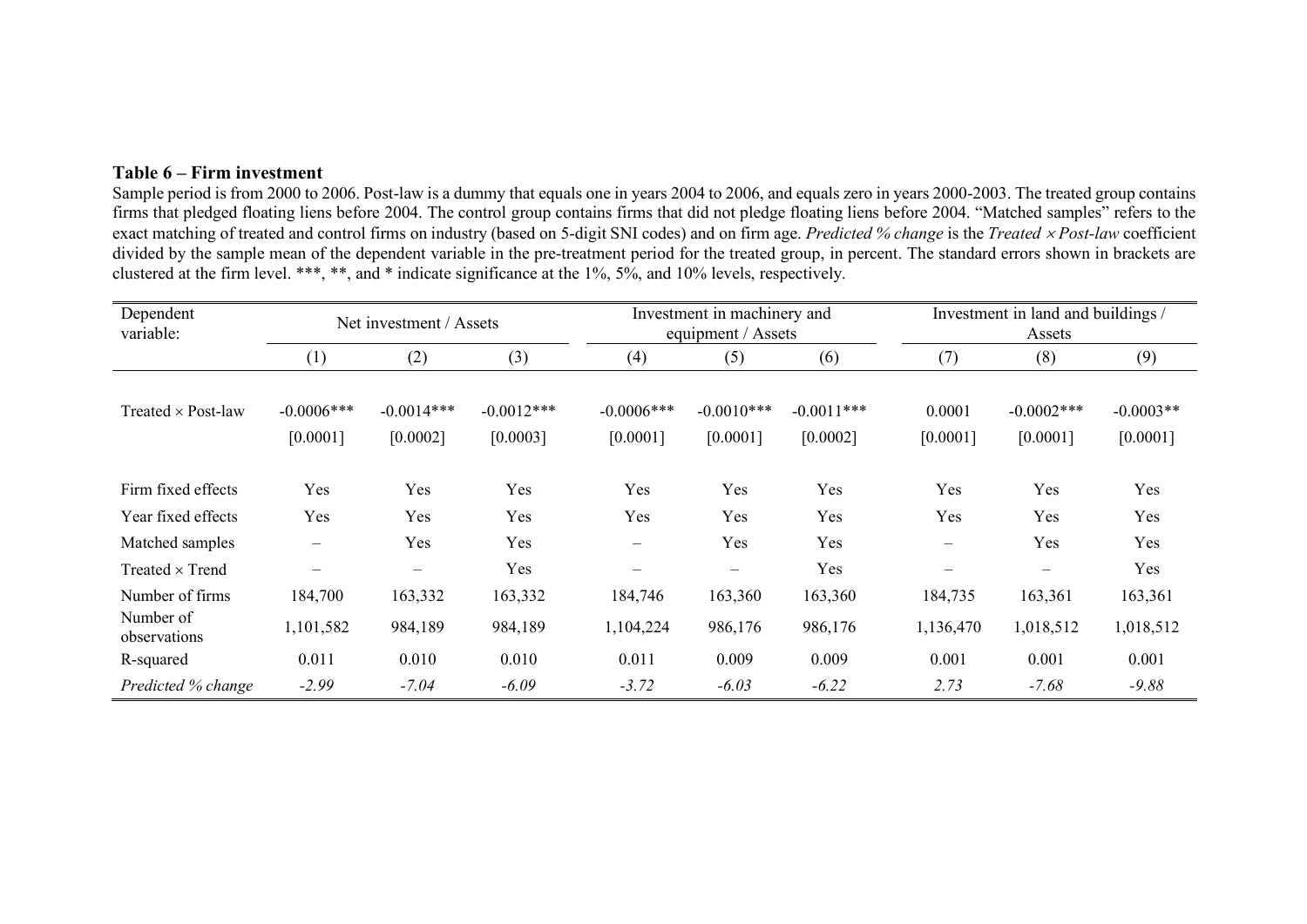#### **Table 7 – Asset structure**

Sample period is from 2000 to 2006. Post-law is a dummy that equals one in years 2004 to 2006, and equals zero in years 2000-2003. The treated group contains firms that pledged floating liens before 2004. The control group contains firms that did not pledge floating liens before 2004. "Matched samples" refers to the exact matching of treated and control firms on industry (based on 5-digit SNI codes) and on firm age. *Predicted % change* is the *Treated × Post-law* coefficient divided by the sample mean of the dependent variable in the pre-treatment period for the treated group, in percent. The standard errors shown in brackets are clustered at the firm level. \*\*\*, \*\*, and \* indicate significance at the 1%, 5%, and 10% levels, respectively.

| Dependent variable:       | Tangible assets / Assets  |                           |                           |                           | Inventories / Assets      |                           | Liquid assets / Assets   |                         |                           |
|---------------------------|---------------------------|---------------------------|---------------------------|---------------------------|---------------------------|---------------------------|--------------------------|-------------------------|---------------------------|
|                           | (1)                       | (2)                       | (3)                       | (4)                       | (5)                       | (6)                       | (7)                      | (8)                     | (9)                       |
| Treated $\times$ Post-law | $-0.0073***$<br>[0.00066] | $-0.0084***$<br>[0.00089] | $-0.0054***$<br>[0.00092] | $-0.0111***$<br>[0.00047] | $-0.0072***$<br>[0.00065] | $-0.0027***$<br>[0.00067] | $0.0134***$<br>[0.00079] | $0.0113***$<br>[0.0011] | $0.00337***$<br>[0.00126] |
| Firm fixed effects        | Yes                       | Yes                       | Yes                       | Yes                       | Yes                       | Yes                       | Yes                      | Yes                     | Yes                       |
| Year fixed effects        | Yes                       | Yes                       | Yes                       | Yes                       | Yes                       | Yes                       | Yes                      | Yes                     | Yes                       |
| Matched samples           | $\overline{\phantom{m}}$  | Yes                       | Yes                       | —                         | Yes                       | Yes                       | $\qquad \qquad -$        | Yes                     | Yes                       |
| Treated $\times$ Trend    | $\overline{\phantom{0}}$  | $\qquad \qquad -$         | Yes                       | $\overline{\phantom{0}}$  | $\qquad \qquad -$         | Yes                       | $\qquad \qquad -$        |                         | Yes                       |
| Number of firms           | 193,576                   | 168,472                   | 168,472                   | 193,575                   | 168,471                   | 168,471                   | 193,574                  | 168,471                 | 168,471                   |
| Number of<br>observations | 1,342,101                 | 1,170,065                 | 1,170,065                 | 1,341,776                 | 1,169,770                 | 1,169,770                 | 1,340,583                | 1,168,709               | 1,168,709                 |
| R-squared                 | 0.013                     | 0.013                     | 0.013                     | 0.005                     | 0.006                     | 0.006                     | 0.007                    | 0.008                   | 0.008                     |
| Predicted % change        | $-2.75$                   | $-3.18$                   | $-2.05$                   | $-6.37$                   | $-4.11$                   | $-1.55$                   | 8.05                     | 6.74                    | 2.02                      |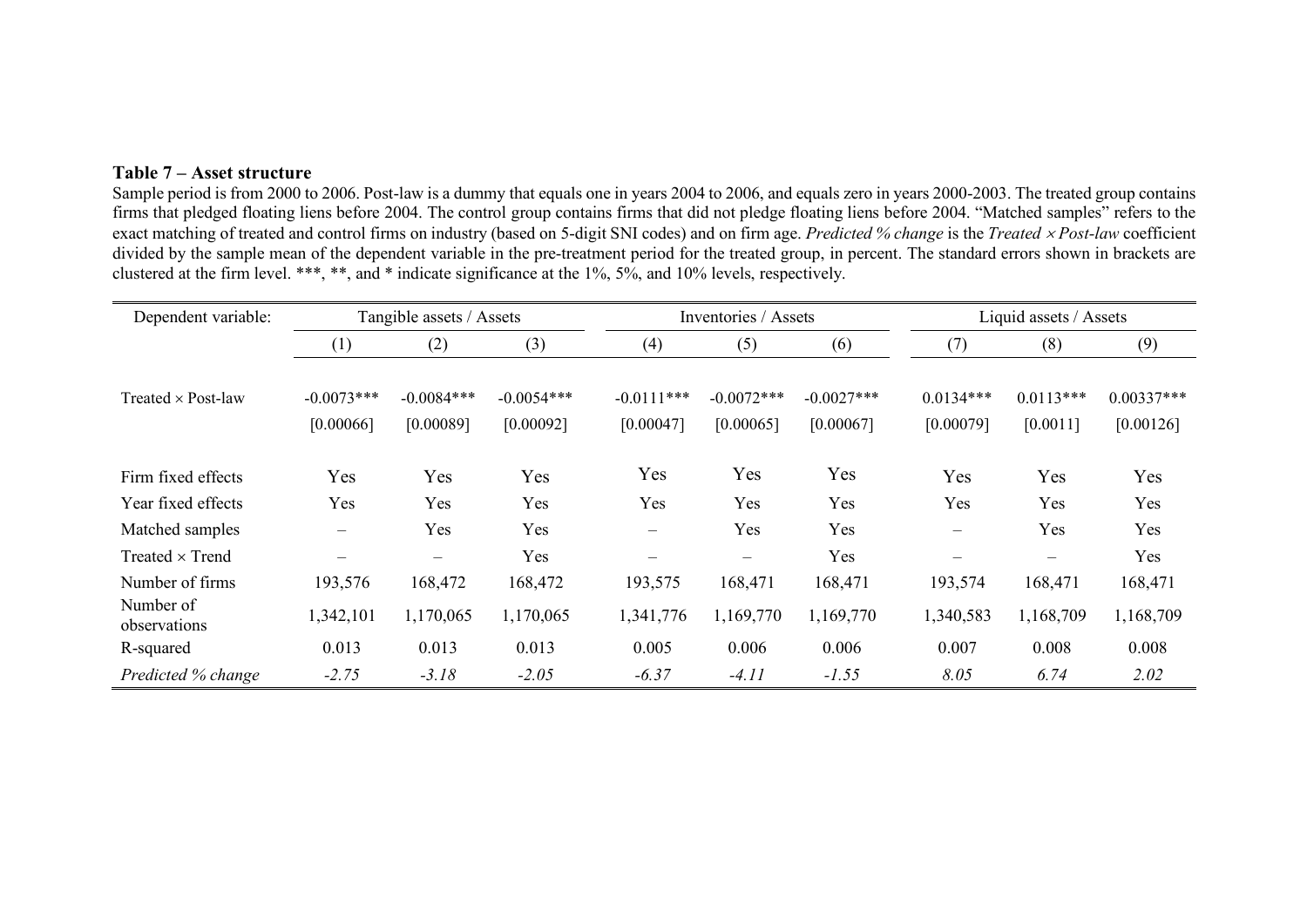#### **Table 8 – Capital intensity and efficiency**

Sample period is from 2000 to 2006. Post-law is a dummy that equals one in years 2004 to 2006, and equals zero in years 2000-2003. The treated group contains firms that pledged floating liens before 2004. The control group contains firms that did not pledge floating liens before 2004. "Matched samples" refers to the exact matching of treated and control firms on industry (based on 5-digit SNI codes) and on firm age. *Predicted % change* is the *Treated × Post-law* coefficient divided by the sample mean of the dependent variable in the pre-treatment period for the treated group, in percent. The standard errors shown in brackets are clustered at the firm level. \*\*\*, \*\*, and \* indicate significance at the 1%, 5%, and 10% levels, respectively.

| Dependent variable:       | $(Machinery + Equipment) / Employes$ |                          |           |  |                          | Sales / (Machinery + Equipment) |           |
|---------------------------|--------------------------------------|--------------------------|-----------|--|--------------------------|---------------------------------|-----------|
|                           | (1)                                  | (2)                      | (3)       |  | (4)                      | (5)                             | (6)       |
|                           |                                      |                          |           |  |                          |                                 |           |
| Treated $\times$ Post-law | $-0.0404***$                         | $-0.0137$                | 0.00830   |  | $0.0368**$               | 0.00369                         | $-0.0231$ |
|                           | [0.00767]                            | [0.0105]                 | [0.0121]  |  | [0.0181]                 | [0.0243]                        | [0.0272]  |
|                           |                                      |                          |           |  |                          |                                 |           |
| Firm fixed effects        | Yes                                  | Yes                      | Yes       |  |                          |                                 |           |
| Year fixed effects        | Yes                                  | Yes                      | Yes       |  | Yes                      | Yes                             | Yes       |
| Matched samples           |                                      | Yes                      | Yes       |  |                          | Yes                             | Yes       |
| Treated × Trend           | —                                    | $\overline{\phantom{0}}$ | Yes       |  | $\overline{\phantom{0}}$ |                                 | Yes       |
| Number of firms           | 193,051                              | 168,026                  | 168,026   |  | 27,228                   | 24,248                          | 24,248    |
| Number of observations    | 1,299,839                            | 1,135,551                | 1,135,551 |  | 105,352                  | 93,531                          | 93,531    |
| R-squared                 | 0.007                                | 0.007                    | 0.007     |  | 0.014                    | 0.017                           | 0.017     |
| Predicted % change        | $-4.69$                              | $-1.59$                  | 0.96      |  | 1.29                     | 0.13                            | $-0.81$   |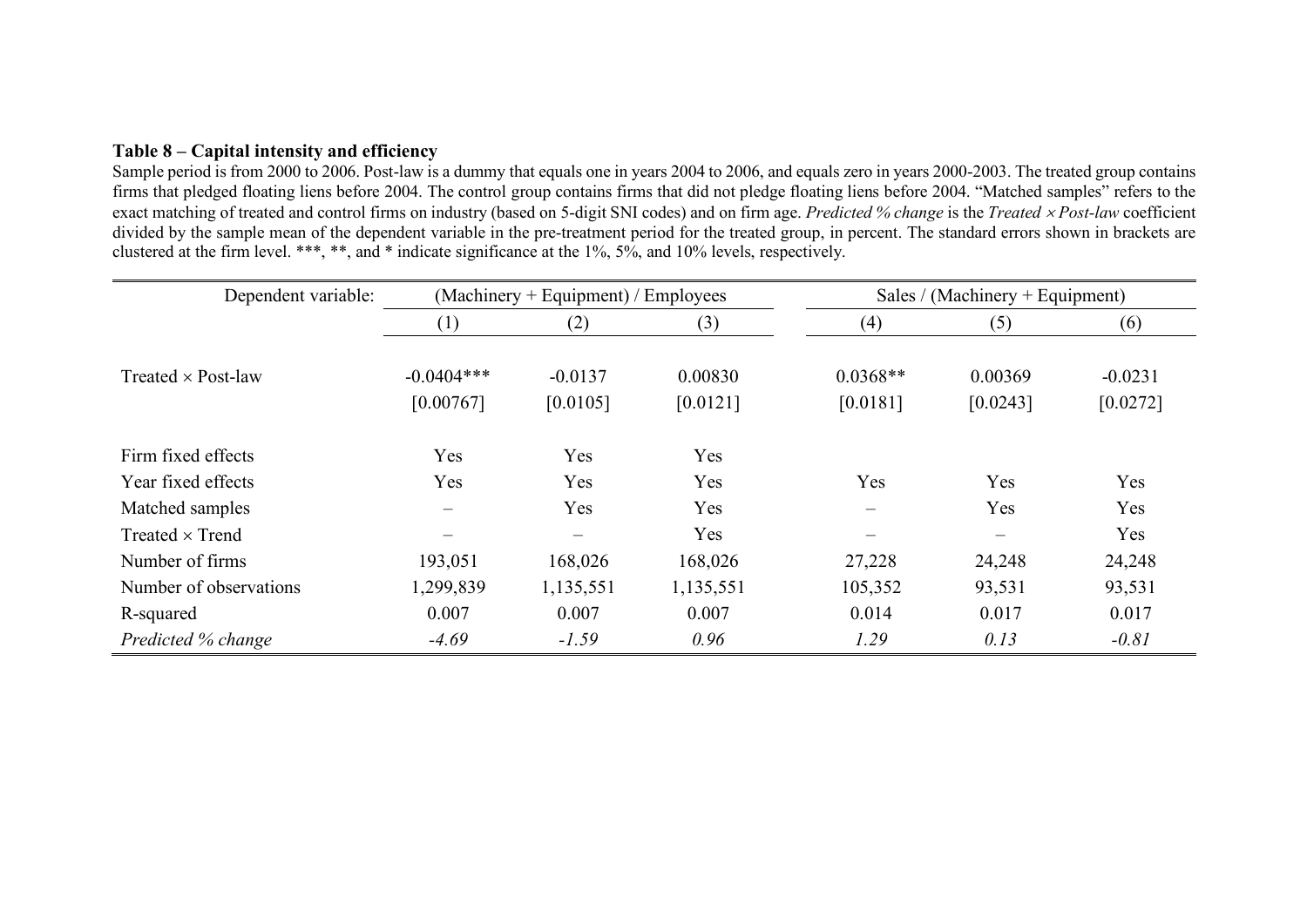#### **Table 9 – Employment and asset growth**

Sample period is from 2000 to 2006. Post-law is a dummy that equals one in years 2004 to 2006, and equals zero in years 2000-2003. The treated group contains firms that pledged floating liens before 2004. The control group contains firms that did not pledge floating liens before 2004. "Matched samples" refers to the exact matching of treated and control firms on industry (based on 5-digit SNI codes) and on firm age. *Predicted % change* is the *Treated × Post-law* coefficient divided by the sample mean of the dependent variable in the pre-treatment period for the treated group, in percent. The standard errors shown in brackets are clustered at the firm level. \*\*\*, \*\*, and \* indicate significance at the 1%, 5%, and 10% levels, respectively.

| Dependent variable:       |                           | Employment growth         |                            |                                | Asset growth              |                            |
|---------------------------|---------------------------|---------------------------|----------------------------|--------------------------------|---------------------------|----------------------------|
|                           | $\left( 1\right)$         | (2)                       | (3)                        | (4)                            | (5)                       | (6)                        |
| Treated $\times$ Post-law | $-0.0185***$<br>[0.00114] | $-0.0180***$<br>[0.00148] | $-0.00735***$<br>[0.00252] | $-0.0278***$<br>[0.00246]      | $-0.0278***$<br>[0.00343] | $-0.0208$ ***<br>[0.00687] |
| Firm fixed effects        | Yes                       | Yes                       | Yes                        | Yes                            | Yes                       | Yes                        |
| Year fixed effects        | Yes                       | Yes                       | Yes                        | Yes                            | Yes                       | Yes                        |
| Matched samples           | $\qquad \qquad$           | Yes                       | Yes                        | $\qquad \qquad \longleftarrow$ | Yes                       | Yes                        |
| Treated $\times$ Trend    | —                         | —                         | Yes                        | $\qquad \qquad \longleftarrow$ |                           | Yes                        |
| Number of firms           | 155,690                   | 137,372                   | 137,372                    | 193,593                        | 168,485                   | 168,485                    |
| Number of observations    | 1,078,953                 | 952,211                   | 952,211                    | 1,322,569                      | 1,154,558                 | 1,154,558                  |
| R-squared                 | 0.002                     | 0.002                     | 0.002                      | 0.002                          | 0.001                     | 0.001                      |
| Predicted % change        | $-84.90$                  | $-82.74$                  | $-33.82$                   | $-34.75$                       | $-34.77$                  | $-25.93$                   |